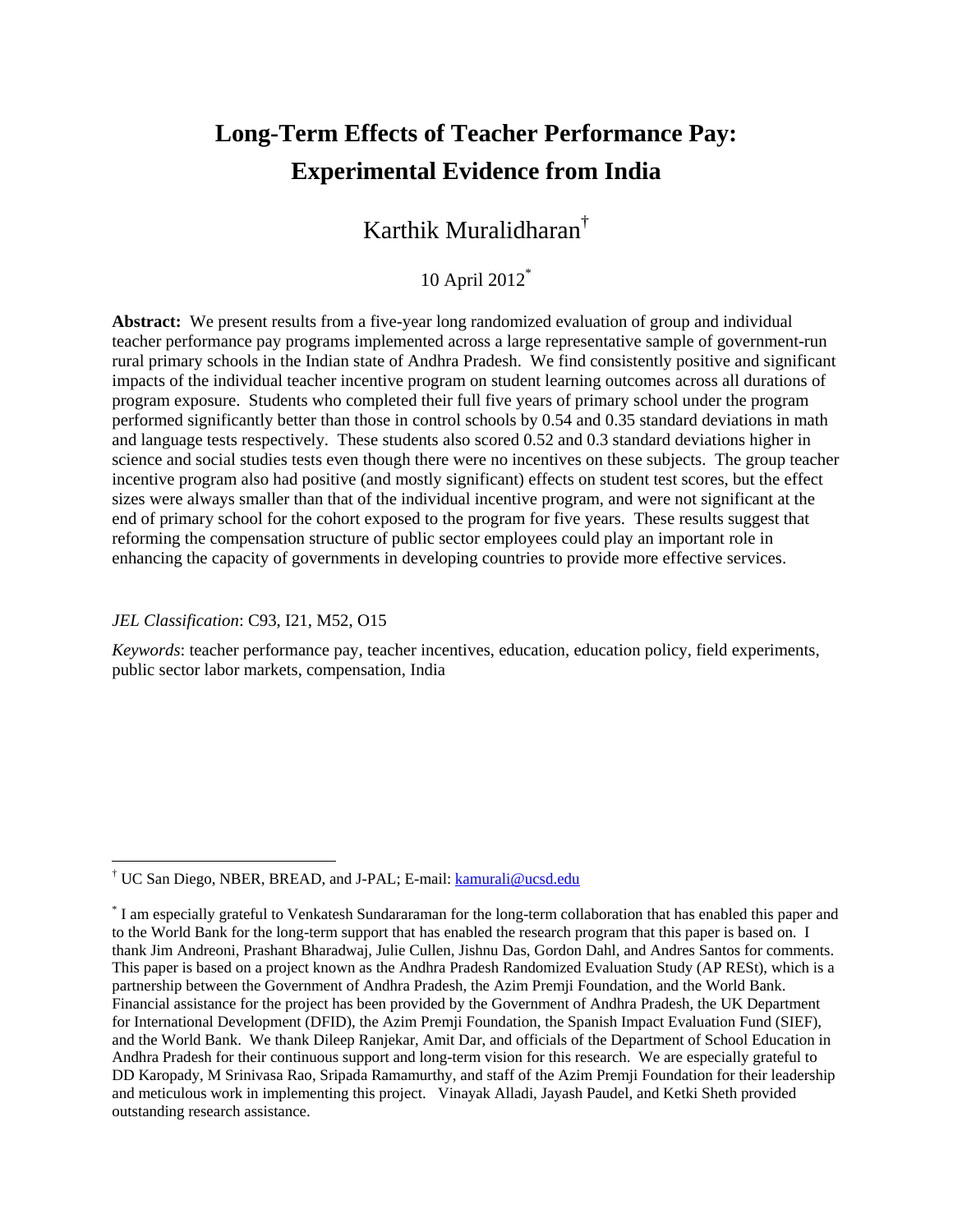### **1. Introduction**

 $\overline{a}$ 

Improving governance in developing countries requires improved policy making as well as enhancements in the capacity of governments to effectively *implement* policies. This point is reflected in a recent theoretical literature that has highlighted the centrality of investments in state capacity in long-term growth and development (Besley and Persson 2009, 2010), as well as a parallel empirical literature that has pointed out the extent to which developing countries find it challenging to ensure even basic levels of service delivery such as regular attendance of teachers and health care workers in rural communities (World Bank 2003; Chaudhury et al. 2006; Muralidharan et al. 2012). $^1$ 

Since the effort exerted by public sector employees is a key determinant of state effectiveness, a natural set of policy options to enhance state capacity would be to consider linking public sector worker compensation to measures of performance. However, highpowered incentives have typically not been used for public sector workers for several reasons including concerns of multi-tasking (Holmstrom and Milgrom 1991) and multiple principals (Dixit 2002); concerns of implementation (Murnane and Cohen 1986); greater unionization of public sector workers and the opposition of unions to differentiated pay schemes based on performance (Ehrenberg and Schwarz 1986; Gregory and Borland 1999); and perhaps also because decision-makers in public bureaucracies are typically not residual claimants of improved productive efficiency (Bandiera, Prat, and Valletti 2009). At the same time, an increasing fraction of private sector jobs now link some component of employee pay to performance (Lemieux, Macleod, and Parent 2009), prompting increasing interest among policy makers in using performance-linked pay as a way of improving public sector productivity.

This trend is particularly visible in education, where the idea of linking a component of teacher compensation to measures of student performance or gains has received growing attention from policy makers, and several countries as well as states in the US have attempted to implement reforms to teacher compensation structure to do this.<sup>2</sup> Since teachers typically

 $<sup>1</sup>$  Indeed, the large disconnect between policy formation and implementation in countries like India has led to the</sup> coining of the term 'flailing state' to describe countries with a weak capacity for effective policy implementation (Pritchett 2009).

 $2^2$  Countries that have attempted teacher performance pay programs include Australia, Israel, Mexico, the United Kingdom and Chile (which has a fully scaled up national teacher performance pay program called SNED). In the US, states that have implemented state-wide programs to link teacher pay to measures of student achievement and/or gains include Colorado, Florida, Michigan, Minnesota, Texas, and Tennessee. In addition, the US Federal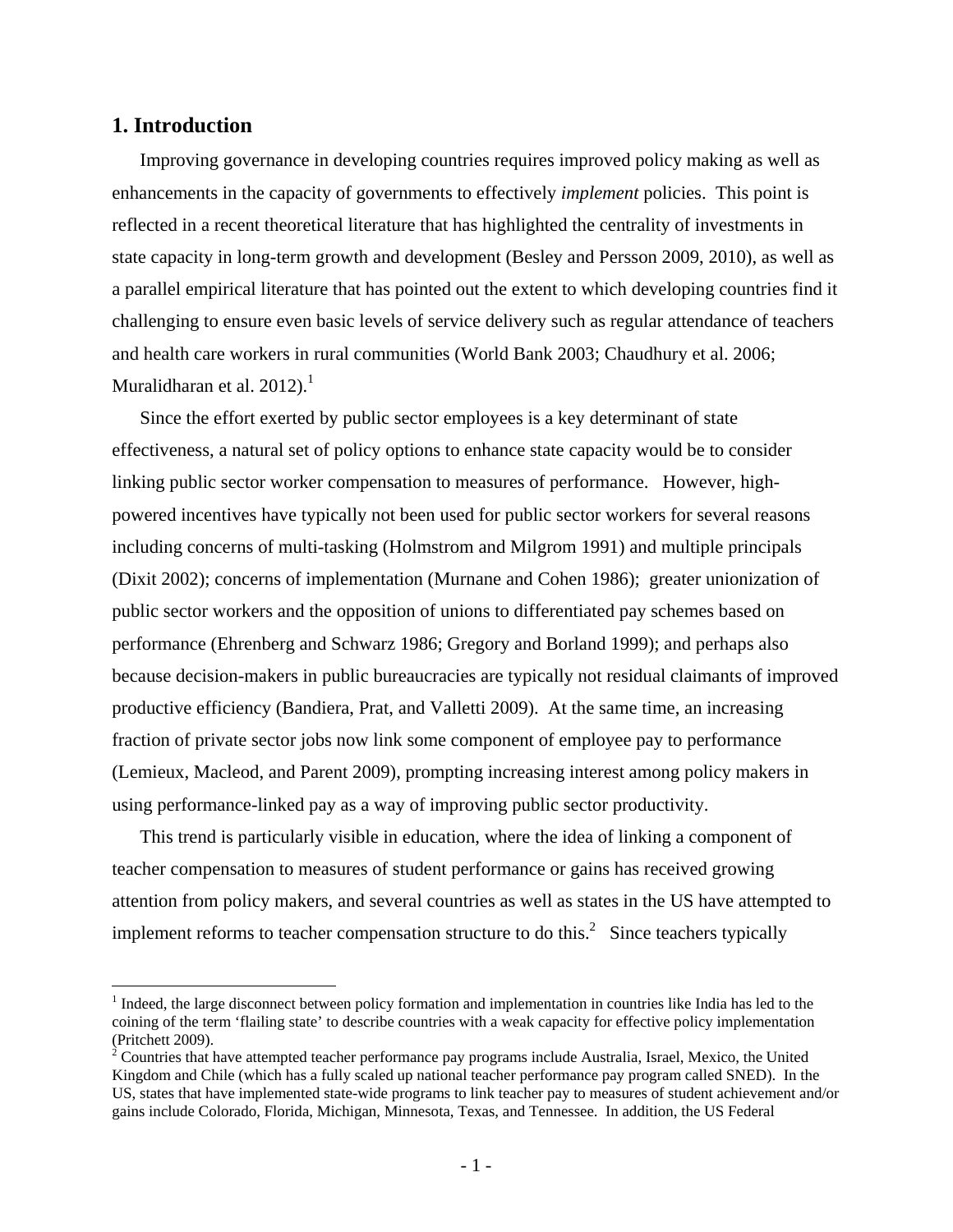comprise one of the largest groups of public-sector workers in most countries, understanding the impact of performance-based pay in education is especially relevant to the broader question of the role of compensation reforms in improving public sector productivity.

In this paper, we contribute towards this understanding with results from a five-year long randomized evaluation of group and individual teacher performance pay programs implemented across a large representative sample of government-run rural primary schools in the Indian state of Andhra Pradesh (AP). Results at the end of two years of this experiment were presented in Muralidharan and Sundararaman (2011) and half of the schools originally assigned to each of the group and individual incentive programs (50 out of 100) were chosen by lottery to continue being eligible for the performance-linked bonuses for a total of five years. Since primary school in AP consists of five grades (1-5), the five-year long experiment allows us to measure the impact of these programs on a critical outcome for education in developing countries – the learning levels for a cohort of students at the end of their entire primary school education.

There are three main results in this paper. First, the individual teacher performance pay program had a large and significant impact on student learning outcomes over all durations of student exposure to the program. Students who had completed their entire five years of primary school education under the program scored 0.54 and 0.35 standard deviations (SD) higher than those in control schools in math and language tests respectively. These are large effects corresponding to approximately 20 and 14 percentile point improvements at the median of a normal distribution, and are larger than the effects found in most other education interventions in developing countries (see Dhaliwal et al. 2011).

Second, the results suggest that these test score gains represent genuine additions to human capital as opposed to reflecting only 'teaching to the test'. Students in individual teacher incentive schools score significantly better on both non-repeat as well as repeat questions; on both multiple-choice and free-response questions; and on questions designed to test conceptual understanding as well as questions that could be answered through rote learning. Most importantly, these students also perform significantly better on subjects for which there were *no incentives* – scoring 0.52 SD and 0.30 SD higher than students in control schools on tests in science and social studies (though the bonuses were paid only for gains in math and language).

Government has encouraged states to adopt performance-linked pay for teachers through the "Race to the Top" fund that provides states that innovate in these areas with additional funding.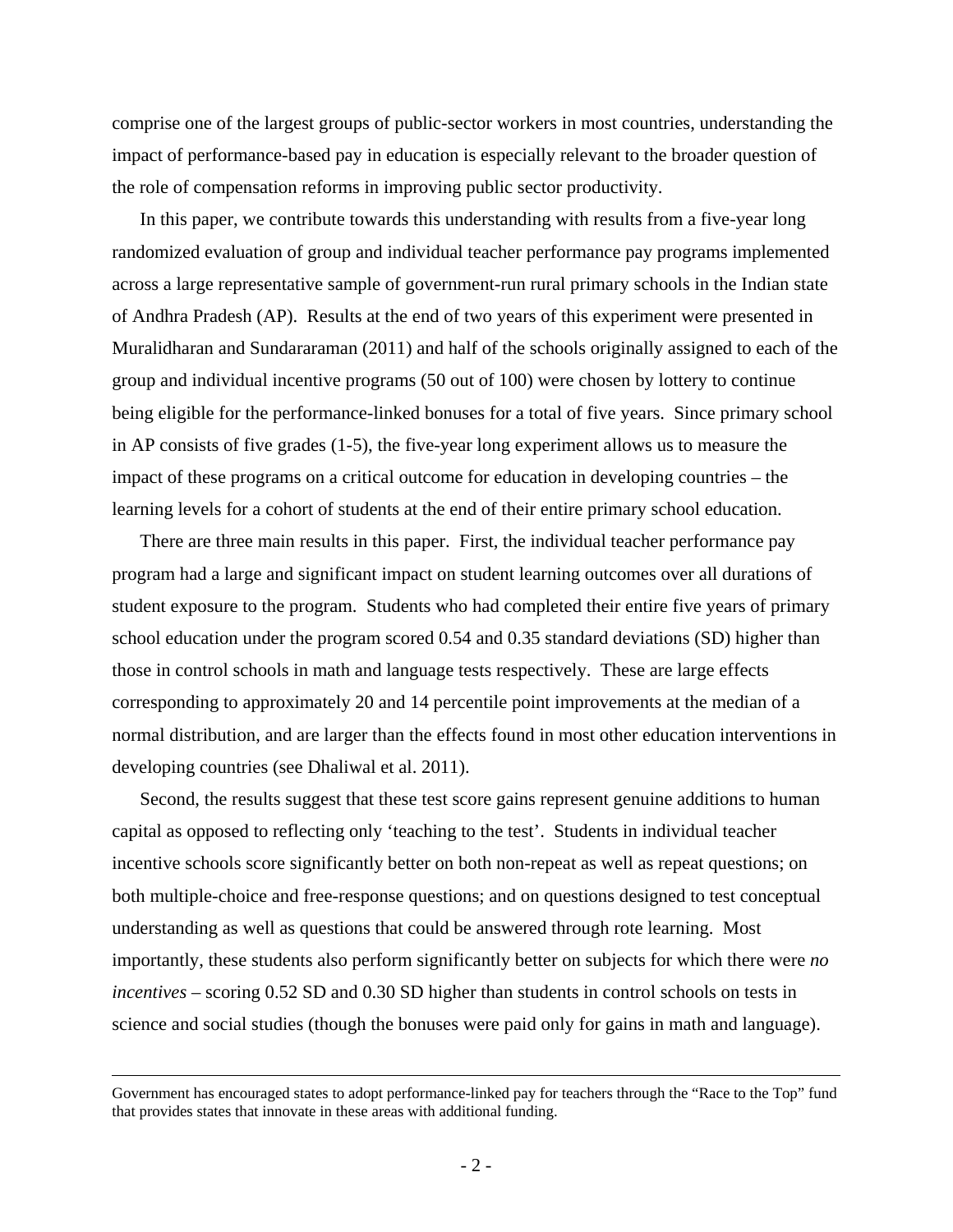There was also no differential attrition of students across treatment and control groups and no evidence to suggest any adverse consequences of the programs.

Third, we find that individual teacher incentives significantly outperform group teacher incentives over the longer time horizon though they were equally effective in the first year of the experiment (the point estimates suggest that the individual incentive program was more effective than the group incentive program at every time horizon in both math and language). Students in group incentive schools score better than those in control schools over most durations of exposure, but these are not always significant and students who complete five years of primary school under the program do not score significantly higher than those in control schools.

We measure changes in teacher behavior and the results suggest that the main mechanism for the improved outcomes in incentive schools is not reduced teacher absence, but increased teaching activity conditional on presence. We also measure household responses to the program – for the cohort that was exposed to five years of the program, at the end of five years – and find that there is no significant difference across treatment and control groups in either household spending on education or on time spent studying at home, suggesting that the estimated effects are unlikely to be confounded by differential household responses across treatment and control groups over time. Finally, our estimates suggest that the individual teacher bonus program was 15-20 times more cost effective at raising test scores than the default 'education quality improvement' policy of the Government of India, which is reducing class size from 40 to 30 students per teacher (Govt. of India, 2009).

The central questions in the literature on teacher performance pay to date have been whether teacher performance pay based on test scores can improve student achievement, and whether there are negative consequences of teacher incentives based on student test scores? On the first question, two recent sets of experimental studies in the US have found no impact of teacher incentive programs on student achievement (see Fryer 2011, and Goodman and Turner 2010 for evidence based on an experiment in New York City, and Springer et al 2010 for evidence based on an experiment in Tennessee). However, other well-identified studies in developing countries have found positive effects of teacher incentives on student test scores (see Lavy 2002 and 2009 in Israel; Glewwe et al. 2010 in Kenya; and Muralidharan and Sundararaman 2011 in India). Also, Rau and Contreras (2011) conduct a non-experimental evaluation of a nationally scaled up teacher incentive program in Chile (called SNED) and find positive effects on student learning.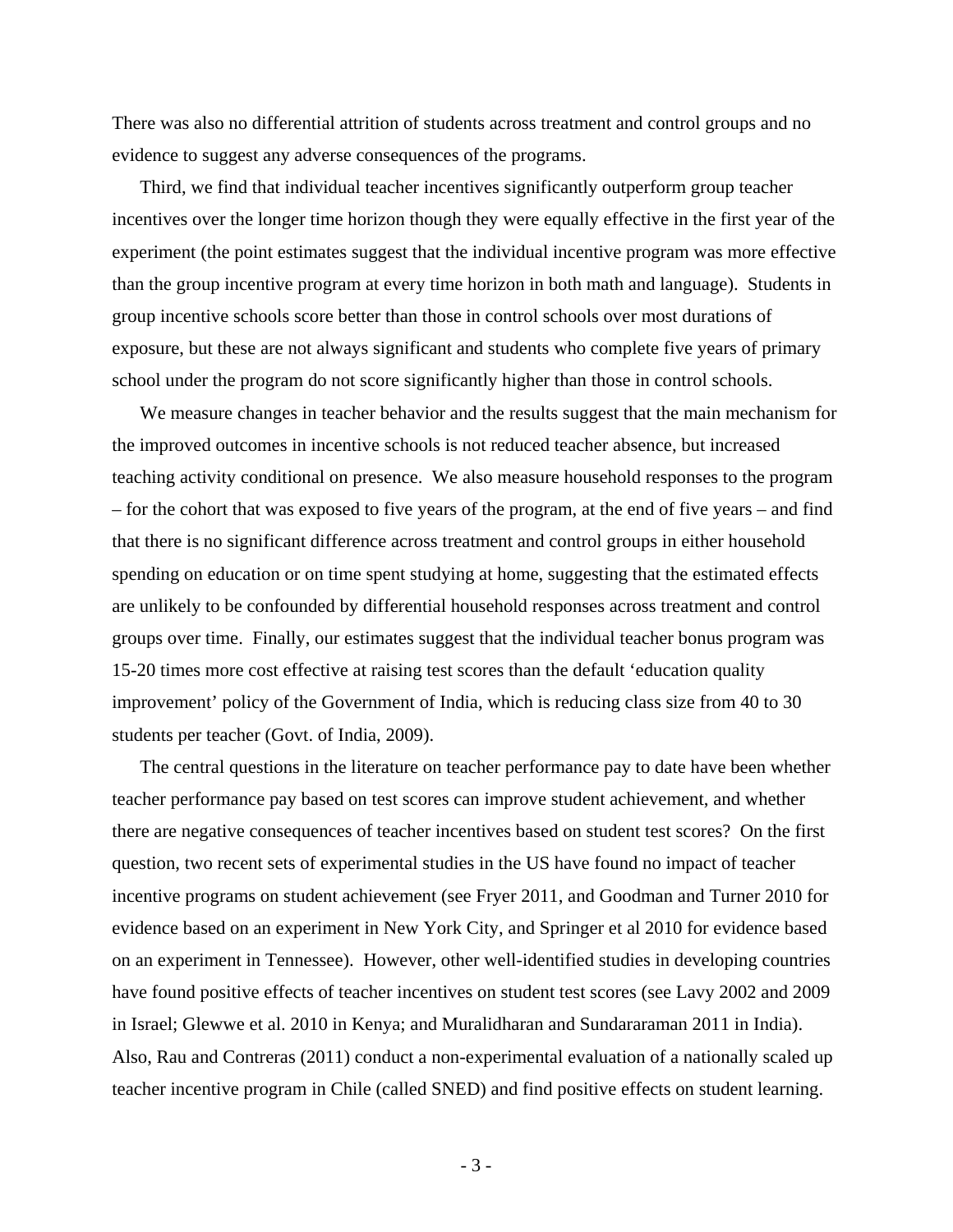On the second question, there is a large literature showing strategic behavior on the part of teachers in response to features of incentive programs, which may have led to unintended (and sometimes negative) consequences. Examples include 'teaching to the test' and neglecting higher-order skills (Koretz 2002, 2008), manipulating performance by short-term strategies like boosting the caloric content of meals on the day of the test (Figlio and Winicki, 2005), excluding weak students from testing (Jacob, 2005), re-classifying more students as special needs to alter the test-taking population (Cullen and Reback 2006), focusing only on some students in response to "threshold effects" embodied in the structure of the incentives (Neal and Schanzenbach, 2010) or even outright cheating (Jacob and Levitt, 2003).

The literature on both of these questions highlight the importance of not just evaluating teacher incentive programs that are designed by administrators, but of using economic theory to design systems of teacher performance pay that are likely to induce higher effort from teachers towards improving human capital and less likely to be susceptible to gaming (see Neal 2011). The program analyzed in this paper takes incentive theory seriously and the incentives are designed to reward gains at all points in the student achievement distribution, and to penalize attempts to strategically alter the test-taking population. The study design also allows us to test for a wide range of possible negative outcomes, and to carefully examine whether increases in test scores are likely to represent increases in human capital. This experiment is also the first one that studies both group and individual teacher incentives in the same context and time period.<sup>3</sup> Finally, to our knowledge, five years is the longest time horizon over which an experimental evaluation of a teacher performance pay program has been carried out and this is the first paper that is able to study the impact on a cohort of students of completing their entire primary education under a system of teacher performance pay.

While set in the context of schools and teachers, this paper also contributes to the broader literature on performance pay in organizations in general and public organizations in particular.<sup>4</sup> There has been a recent increase in compensation experiments in firms (see Bandiera et al. 2011

1

<sup>&</sup>lt;sup>3</sup> There is a vast theoretical literature on optimal incentive design in teams (Holmstrom 1982 and Itoh 1992 provide a good starting point). Kandel and Lazear (1992) show how peer pressure can sustain first best effort in group incentive situations. Hamilton, Nickerson, and Owan (2003) present empirical evidence showing that group incentives for workers improved productivity relative to individual incentives (over the 2 year study period). Lavy (2002 and 2009) studies group and individual teacher incentives in Israel but over different time periods and with different non-experimental identification strategies.

<sup>&</sup>lt;sup>4</sup> See Lazear and Oyer (2009) for a recent review of the literature in personnel economics (which includes a detailed discussion of worker incentives), and Dixit (2002) for a discussion of these themes applied to public organizations.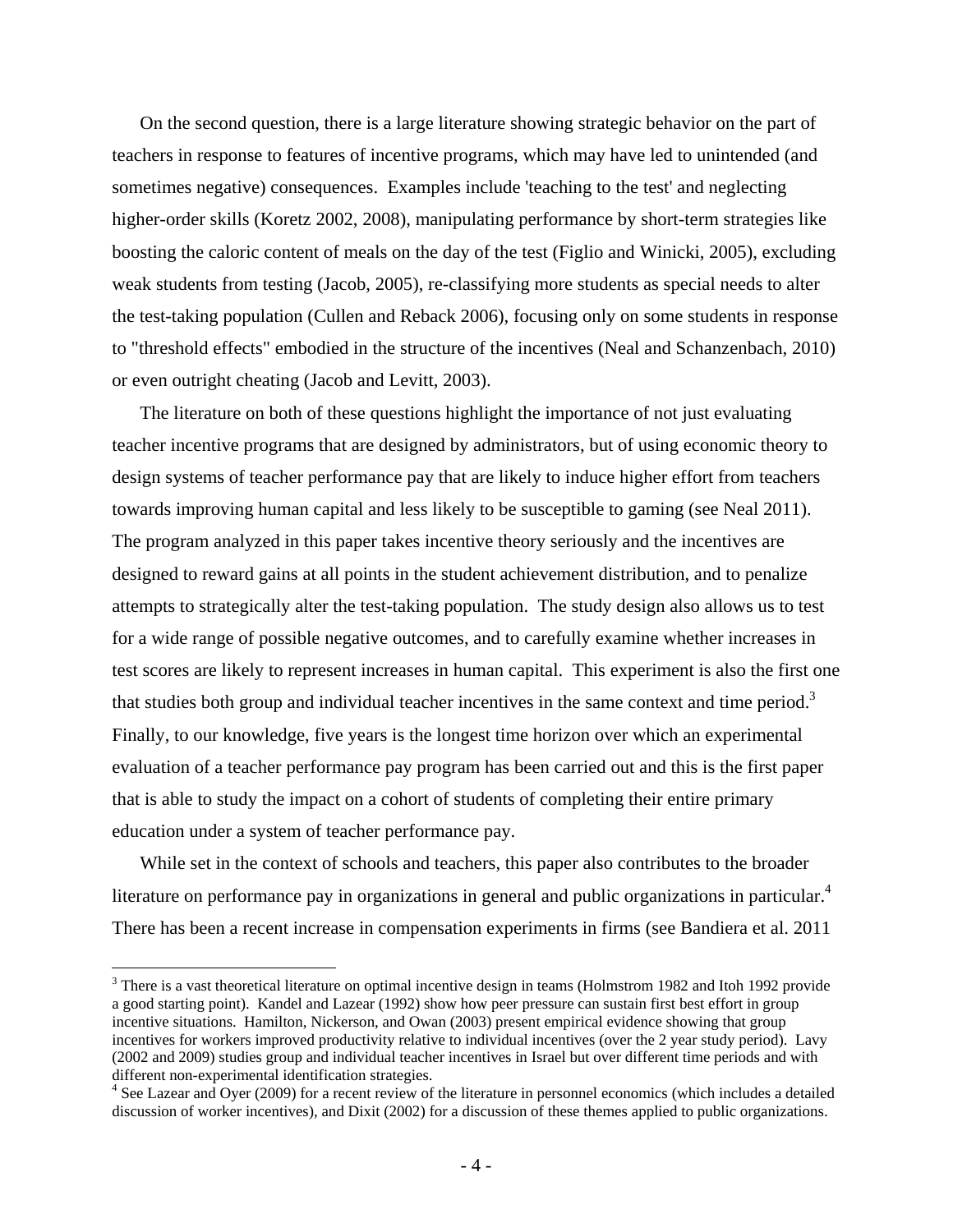for a review), but these are typically short-term studies (often lasting just a few months).<sup>5</sup> The results in this paper are based (to our knowledge) on the longest running experimental evaluation of group and individual-level performance pay in any sector. More broadly, in the absence of high-powered incentives for public sector workers, the literature on determinants of governance quality has highlighted the role of bureaucratic culture (Wilson 1989), professionalism in the bureaucracy (Evans and Rauch 1999) and selection of workers who are motivated by the public interest (Besley and Ghatak 2005). A parallel literature has looked at the role of compensation levels on the characteristics of workers who join the public sector and usually finds that improving levels of pay helps attract more educated workers, but this literature has typically not looked at whether this leads to improved outcomes, or if across the board pay increases are cost effective ways of doing so (Dolton 2006; Dal Bo, Finan, and Rossi 2011). Our results highlight the potential for well-designed changes in compensation structure (as opposed to levels) to improve public sector productivity in a cost-effective way.

The rest of this paper is organized as follows: section 2 describes the experimental design; section 3 discusses data and attrition; section 4 presents the main results of the paper; section 5 discusses changes in teacher and household behavior in response to the programs, and section 6 concludes.

### **2. Experimental Design**

 $\overline{a}$ 

### **2.1 Theoretical Considerations**

Standard agency theory suggests that having employee compensation depend on measures of output will increase the marginal return to effort and therefore increase effort and output. However, two broad sets of concerns have been raised about introducing performance-linked pay for teachers. First, there is the possibility that external incentives can crowd out intrinsic motivation and reduce effort – especially in jobs such as teaching that attract intrinsically motivated workers (Deci and Ryan 1985; Fehr and Falk 2002). The second set of concerns is based on multi-tasking theory which cautions that rewarding agents on measurable aspects of their efforts may divert effort away from non-measured outputs, leading to inferior outcomes

 $<sup>5</sup>$  One limitation of short-term compensation experiments is the inter-temporal substitutability of leisure, which may</sup> cause the impact of a temporary change in wage structure to be different from the impact of a long-term change.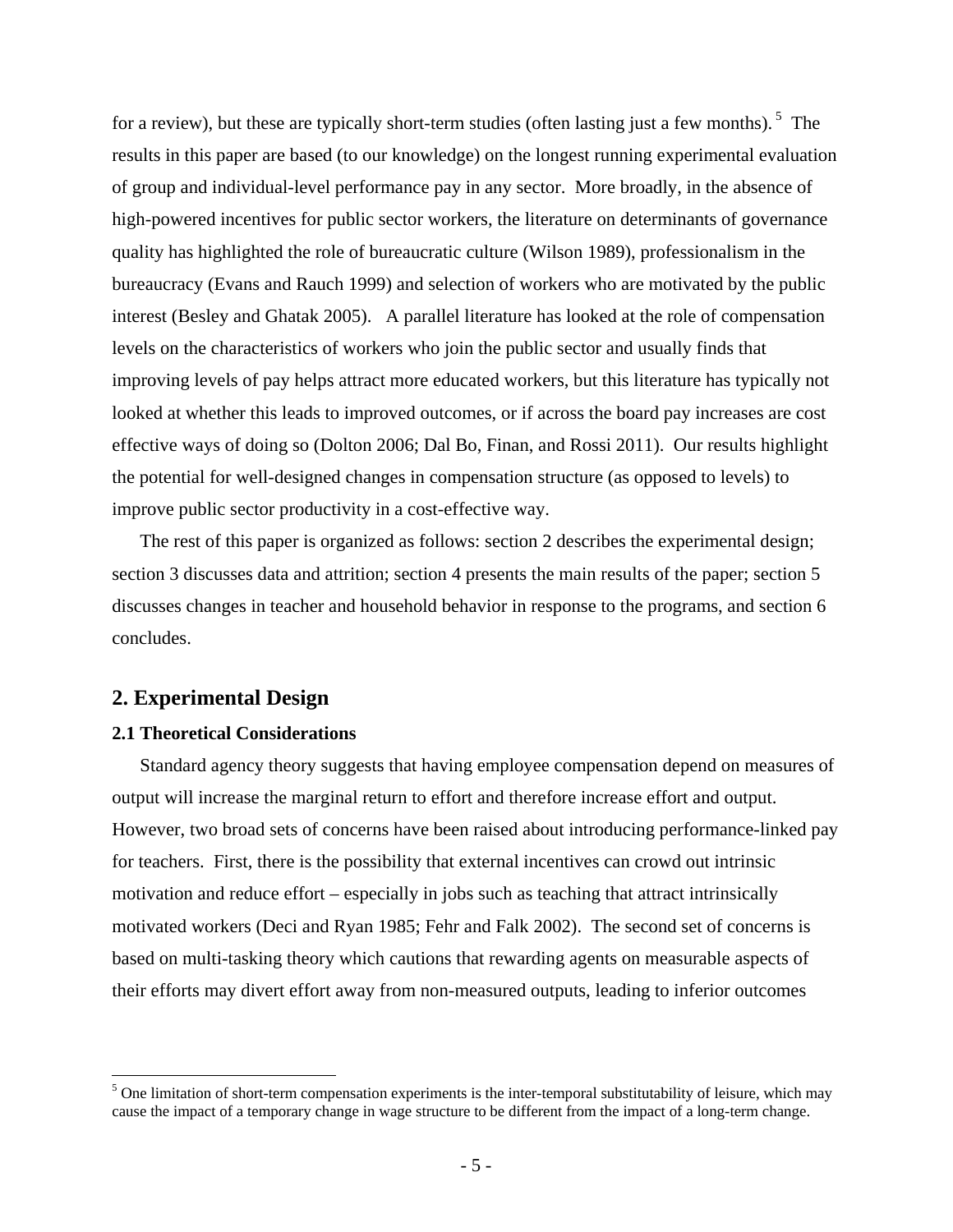relative to a scenario with no performance-pay at all (Holmstrom and Milgrom 1991; Baker 1992).

Muralidharan and Sundararaman (2009) discuss the first concern and suggest that a transparently administered performance-linked pay program for teachers may actually increase intrinsic motivation in contexts (like India) where there is no differentiation of career prospects based on effort. Muralidharan and Sundararaman (2011) discuss the second concern in detail and show that the social costs of the potential diversion of teacher effort from 'curricular best practice' to 'maximizing test scores' may be limited in contexts like India where (a) 'best practice teaching' is typically not very different from teaching to maximize scores on high-stakes tests (which are ubiquitous in India), and (b) norms of teacher effort in the public sector are quite low (which is also true in India, with 25% of public school teachers being absent on any given day – see Kremer et al. 2005).

So, it is possible that linking teacher pay to improvements in student test scores will not only increase test scores, but also increase underlying human capital of students, especially in contexts such as India. Whether or not this is true is an empirical question and is the focus of our research design and empirical analysis.

### **2.2 Background**

The details of the experimental design (sampling, randomization, incentive program design, and data collected) are discussed in detail in Muralidharan and Sundararaman (2011) – hereafter referred to as MS 2011, and are only summarized briefly here. The original experiment was conducted across a representative sample of 300 government-run primary schools in the Indian state of Andhra Pradesh (AP), with 100 schools each being randomly assigned to an "individual teacher incentive program", a "group teacher incentive program", and a control group. The study universe was spread across 5 districts, with 10 mandals (sub-districts) being randomly sampled from each of the 5 study districts, and 6 schools being randomly sampled from each of the 50 mandals. The randomization was stratified at the mandal level and so 2 of the 6 schools in each mandal were assigned to each treatment and to the control group.

The bonus formula provided teachers with Rs. 500 for every percentage point of mean improvement in test scores of their students. The teachers in group incentive (GI) schools received the same bonus based on average school-level improvement in test scores, while the bonus for teachers in individual incentive (II) schools was based on the average test score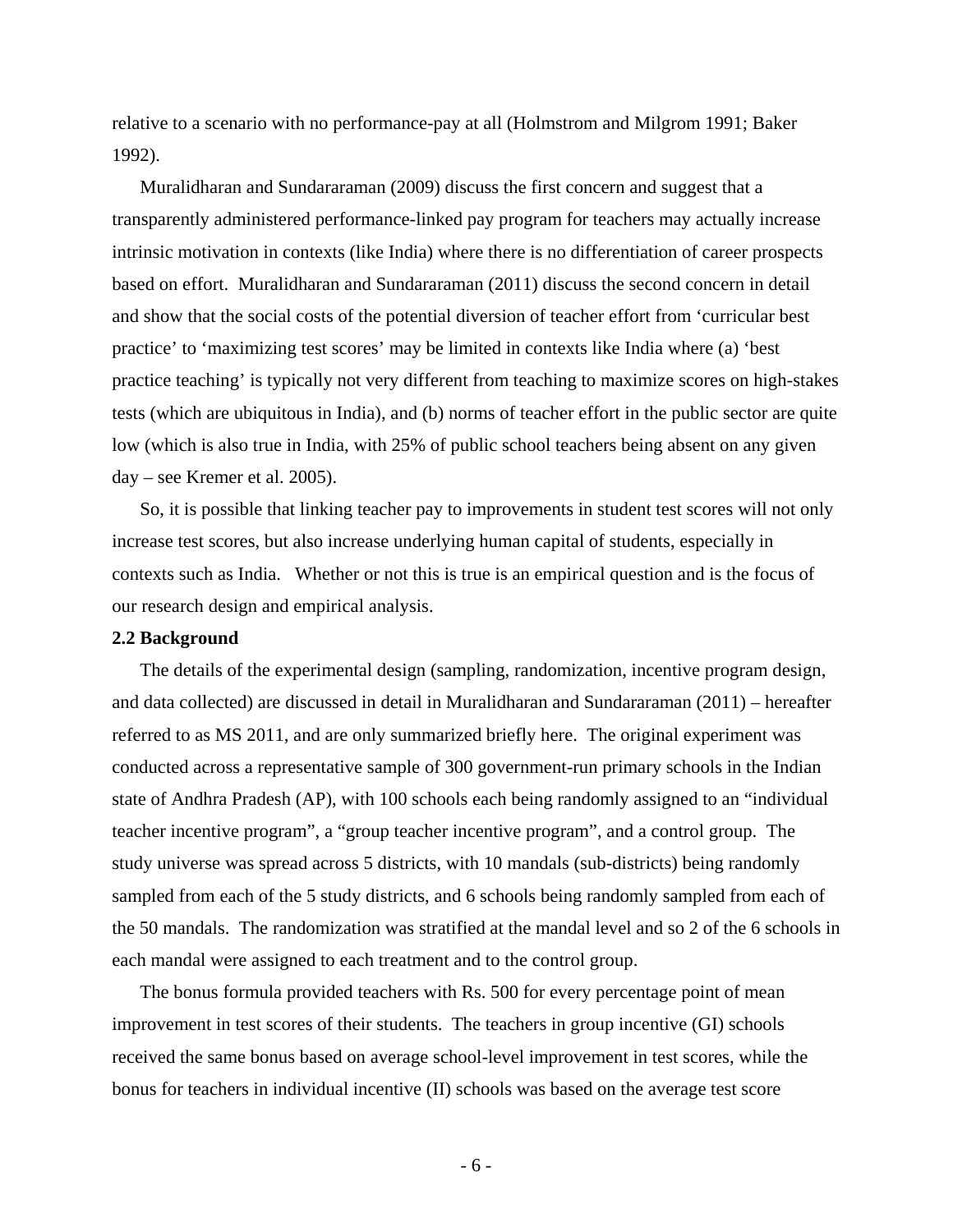improvement of students taught by the specific teacher. Teachers/schools with negative improvements did not get a bonus (there was no negative bonus). The main features of the incentive design were: (i) the bonus was based on a linear piece-rate – which provided a continuous incentive for effort, since a larger test score gain led to a larger bonus; (ii) there were limited threshold effects, since all students contributed to the bonus calculation; (iii) the incentive amounts were not large, with the expected value of the bonus being around 3% of annual teacher pay. See MS 2011 for further details of the incentive formula and the rationale for each of the design features.

### **2.3 Changes in Experimental Design**

 $\overline{a}$ 

The design details were unchanged for the first two years of the experiment (up to the point reported in MS 2011), and the experiment was initially only expected to last for two years. Renewed funding for the project allowed the experiment to continue for a third year, at which point, a small change was made to the bonus formula. In the first two years, student gains were calculated using their previous test score as a baseline. While this was an intuitive way of communicating the details of the system to teachers, it had an important limitation. Since there is substantial mean reversion in student scores, the formula unfairly penalized teachers who had an incoming cohort of high-scoring students and rewarded those who had an incoming cohort of low-scoring students. Once we had two years of data in control schools, we were able to calculate a 'predicted' score for each student using lagged scores and use this predicted score (predicted using only the control schools) as the 'target' for each student in the incentive school to cross to be eligible for the bonus. The final bonus was calculated at the student level and then aggregated across students for the teacher/school. The formula used to calculate the bonus at the individual student level was:

Student level bonus = Rs. 20  $\times$  (Actual Score – Target Score).<sup>6</sup> (1)

In cases where the actual score was below the target score, a student could contribute a 'negative amount' to the teachers' bonus, but this was capped at -5% or – Rs. 100 (even if the actual score was more than 5% below the target score). Cases of drop-outs (or non-test taking of students who should have taken the test) were automatically assigned a score of -5% and

 $6$  The scores are defined in terms of "% age score on the test". A typical teacher taught around 25 students and so a bonus of Rs. 500 per percentage point improvement in average scores in the class was equivalent to a bonus of Rs. 20 per student per percentage point improvement in student-level scores. Thus, the change in formula was not meant to change the expected amount of bonuses paid, but rather to reduce the role of mean reversion in the award of bonuses.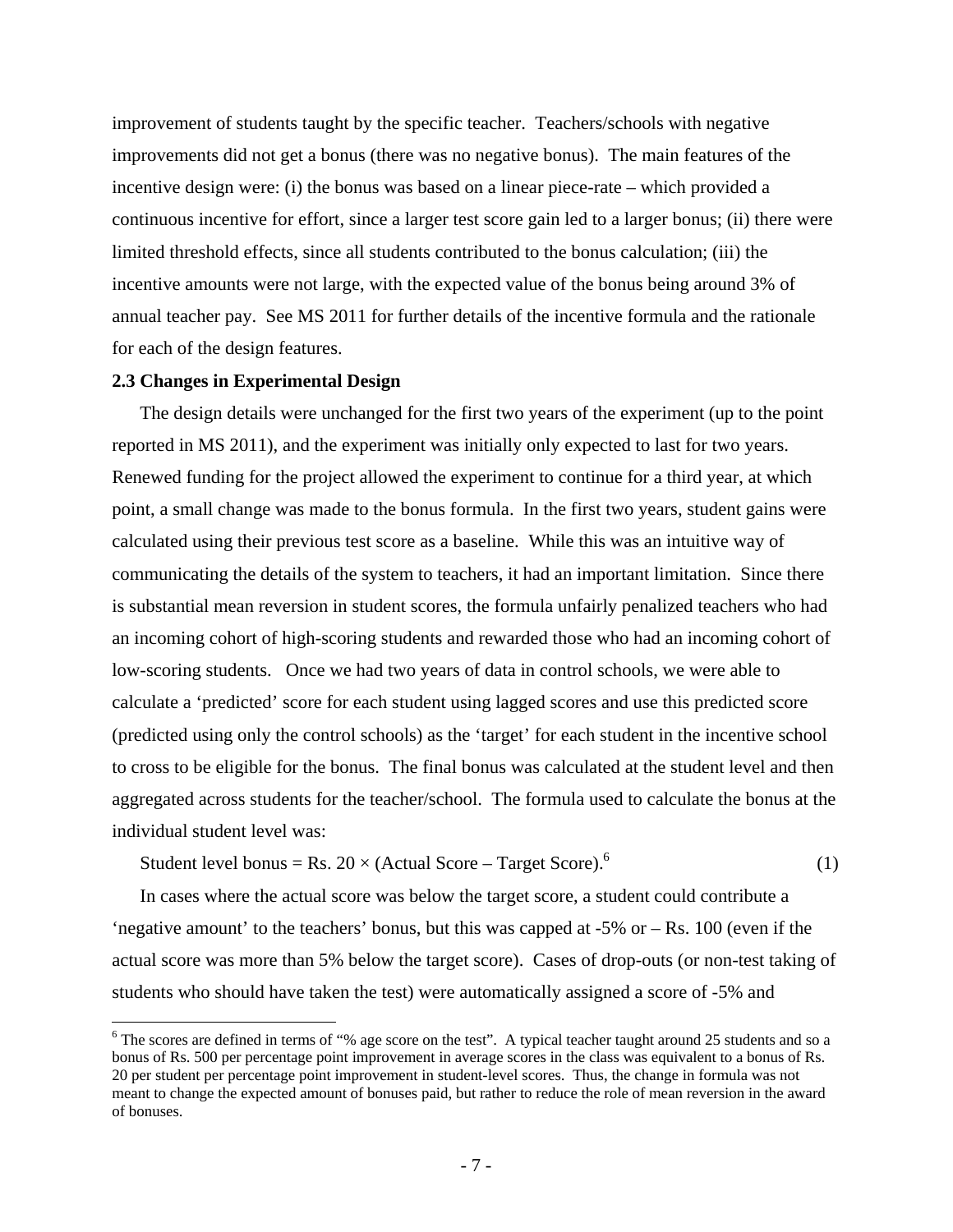contributed to a reduction of the bonus by Rs. 100. Thus, a student could never hurt a teacher/school's bonus more than by not taking the test, and it was therefore not possible to increase the 'average' score by having weak students drop out. While it was possible for an individual student to contribute a negative amount to a teacher's bonus, the final bonus received by teachers was zero and not negative in cases where the total bonus was negative after aggregating (1) across all the students taught by the teacher/school.

At the end of the third year, uncertainty regarding funding required a reduction in the sample size of the project. It was decided that it would be valuable to continue the experiment for at least a subset of the original treatment group for five years, to study the impact of the programs on a cohort of students who had completed their entire primary school education (grades 1-5) under the teacher incentive programs. Hence, both group and individual incentive programs were continued in 50 of the 100 schools where they started, and discontinued in the other 50. The selection of schools to continue or discontinue was done by lottery stratified at the mandal level and so each of the 50 mandals in the project had 1 school that continued with each treatment for 5 years, 1 school that had each treatment for 3 years and was then discontinued from the treatment, and 2 schools that served as control schools throughout the 5 years of the project (see Figure 1). Since the focus of this paper is on the effects of extended exposure to the teacher incentive treatments, most of the analysis will be based on the schools that continued with the treatments for 5 years (when treatment effects over 3 years or more are being considered).

### **2.4 Cohort and Grade Composition of Students in Estimation Sample**

Primary school in AP covers grades 1 through 5 and the project lasted 5 years, which meant that a total of 9 cohorts of students spent some portion of their primary school experience under the teacher incentive treatments. We refer to the oldest cohort as "cohort 1" (this is the cohort that was in grade 5 in the first year of the project and graduated from primary school after the first year) and the youngest cohort as "cohort 9" (this is the cohort that entered grade 1 in the fifth year of the project). Figure 2 shows the passage of various cohorts through the program and the duration of exposure they had to the treatments, and the grades in which each cohort was exposed. Cohort 5 is the one that spent its entire time in primary school under the incentive treatments. Cohorts 4 and 6 spent 4 years in the project, cohorts 3 and 7 spent 3 years, cohorts 2 and 8 spent 2 years, and finally cohorts 1 and 9 spent only 1 year in the project.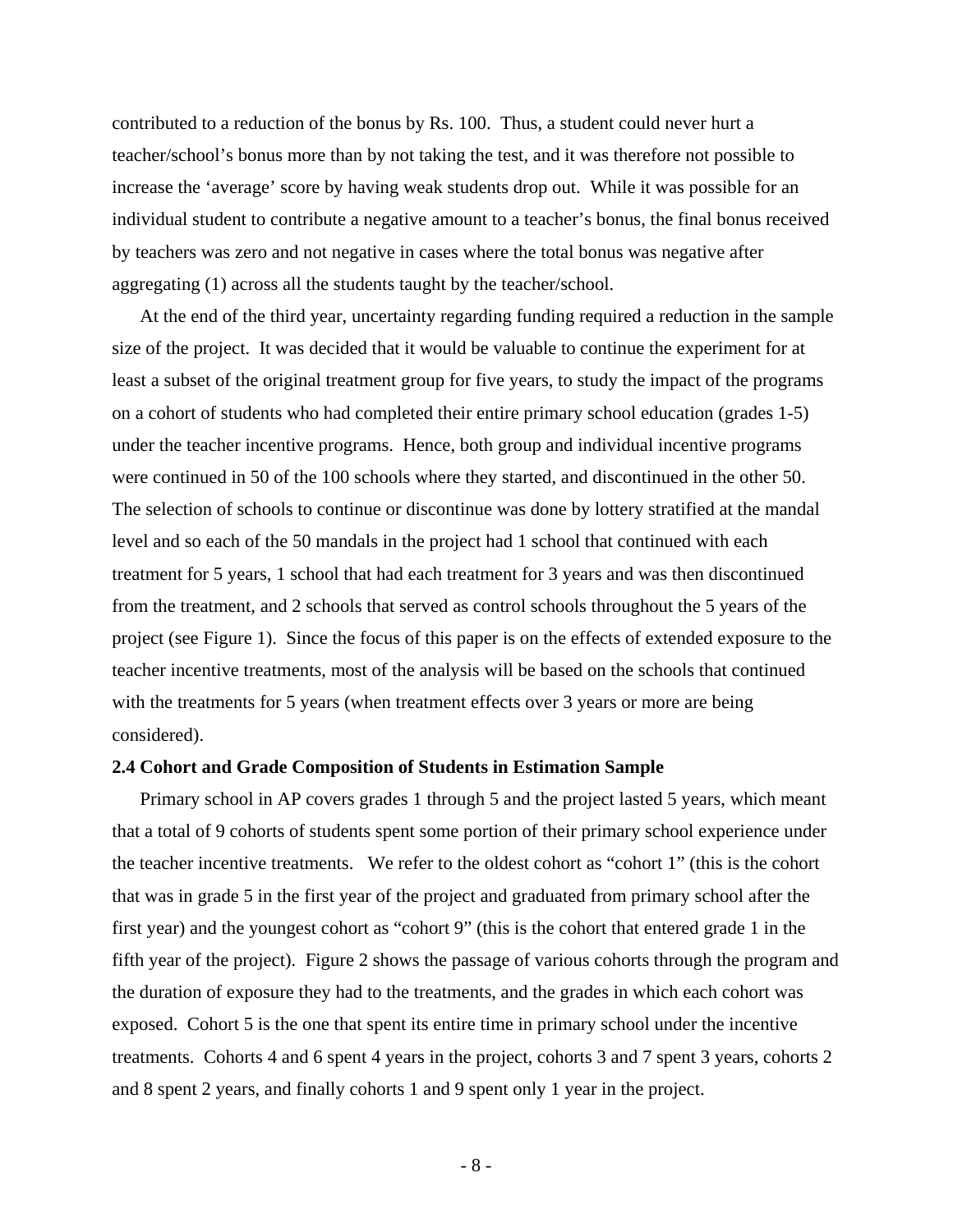### **2.5 Validity of Randomization**

The validity of the initial randomization between treatment and control groups was shown in MS 2011. Table 1 (Panel A) shows the equality on key variables between the schools that were continued and discontinued in each of the individual and group teacher incentive programs. We first show balance on school-level variables (infrastructure, proximity), and then show balance on student test scores at the end of the third year (which is the time when the randomization was done). We show this in two ways: first, we include all the students in cohorts 4, 5, 6, and 7 – these are the cohorts in the project at the end of the third year that will be included in subsequent analysis (see Figure 2); second, we only include students in cohort 5 since this is the only cohort with which we can estimate the five-year treatment effects. Table 1 (Panel B) shows that the existence of the treatments did not change the size or socio-economic characteristics composition of new incoming cohorts of students in years 2 to 5, suggesting that cohorts 6-9 also constitute valid cohorts for the experimental analysis of the impact of the teacher incentive programs.

### **3. Data, Estimating Equations, and Attrition**

### **3.1 Data**

1

Data on learning outcomes is generated from annual assessments administered by the Azim Premji Foundation to all schools in the study. Students were tested on math and language (which the incentives were based on) in all grades, and also tested on science and social studies (for which there were never any incentives) in grades  $3-5$ .<sup>7</sup> The school year runs from mid-June to mid-April, and the baseline test in the first year of the project was conducted in June-July 2005. Five subsequent rounds of tests were conducted at the end of each academic year, starting March-April 2006 and ending in March-April 2010.<sup>8</sup> For the rest of this paper, Year 0 (Y0) refers to the baseline tests in June-July 2005; Year 1 (Y1) refers to the tests conducted at the end

<sup>&</sup>lt;sup>7</sup> Science and social studies are tested only from grade 3 onwards because they are introduced in the curriculum only in the third grade. In the first year of the project, these tests were surprise tests that the schools did not know would take place till a few days prior to the test. In the subsequent years, schools knew these tests would take place – but also knew from the official communications and previous year's bonus calculations that these subjects were not included in the bonus calculations.

 $8$  Each of these rounds of testing featured 2 days of testing typically 2 weeks apart. Math and language were tested on both days, and the first test (called the "lower end line" or LEL) covered competencies up to that of the previous school year, while the second test (called the "higher end line" or HEL) covered materials from the current school year's syllabus. Doing two rounds of testing at the end of each year allows for the inclusion of more materials across years of testing, reduces the impact of measurement errors specific to the day of the test, and also reduces sample attrition due to student absence on the day of the test.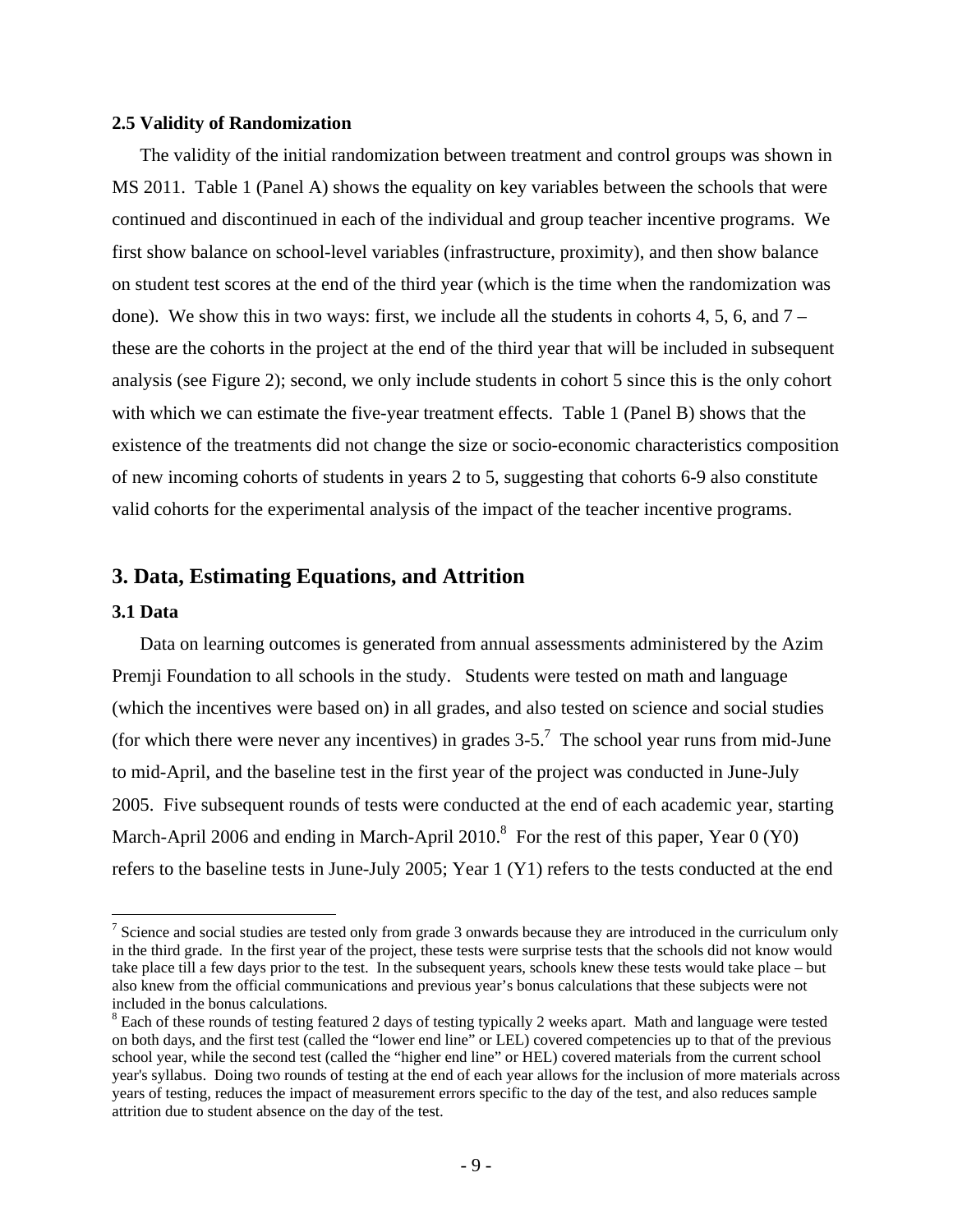of the first year of the program in March-April, 2006, and so on with Year 5 (Y5) referring to the tests conducted at the end of the fifth year of the program in March-April, 2010. Scores in Y0 are normalized relative to the distribution of scores across all schools for the same test (pretreatment), while scores in subsequent years are normalized with respect to the score distribution in the control schools for the same test.<sup>9</sup>

Enumerators also made several unannounced visits to all treatment and control schools in each year of the project and collected data on teacher attendance and activity during these visits. In addition, detailed interviews were conducted with teachers at the start of each school year to collect data on teaching practices during the previous school year (these interviews were conducted prior to the bonuses being announced to ensure that responses are not affected by the actual bonus received). Finally, a set of household interviews was conducted in August 2010 (after the end of the program) across treatment and control group students in cohort 5 who had spent the full five years in the study. Data was collected on household expenditure, student time allocation, the use of private tuitions, and on parental perceptions of school quality.

### **3.2 Estimating Equations**

<u>.</u>

Our main estimating equation takes the form:

$$
T_{ijkm}(Y_n) = \alpha + \gamma_{j(Y_0)} \cdot T_{ijkm}(Y_0) + \delta_{II} \cdot II + \delta_{GI} \cdot GI + \beta \cdot Z_m + \varepsilon_k + \varepsilon_{jk} + \varepsilon_{ijk}
$$
\n(2)

The dependent variable of interest is  $T_{iikm}(Y_n)$ , which is the normalized test score on the specific subject at the end of *n* years of the program (*i, j, k, m* denote the student, grade, school, and mandal respectively). Including the normalized baseline test score  $(Y_0)$  improves efficiency due to the autocorrelation between test-scores across multiple periods.<sup>10</sup> All regressions include a set of mandal-level dummies  $(Z_m)$  and the standard errors are clustered at the school level. *II* and *GI* are dummy variables at the school level corresponding to "Individual Incentive" and

<sup>&</sup>lt;sup>9</sup> Student test scores on each round (LEL and HEL), which are conducted two weeks apart, are first normalized relative to the score distribution in the control schools on that test, and then averaged across the 2 rounds to create the normalized test score for each student at each point in time. So a student can be absent on one testing day and still be included in the analysis without bias because the included score would have been normalized relative to the distribution of all control school students on the same test that the student took.

 $10$  Since cohorts 5-9 (those that enter the project in grade 1 in years 1 through 5 respectively) did not have a baseline test, we set the normalized baseline score to zero for the students in these cohorts. Note that the coefficient on the baseline test score is allowed to be flexible by grade, to ensure that including a normalized baseline test of zero does not influence the estimate of the  $\gamma_{j(Y_0)}$  for the cohorts where we have a baseline score.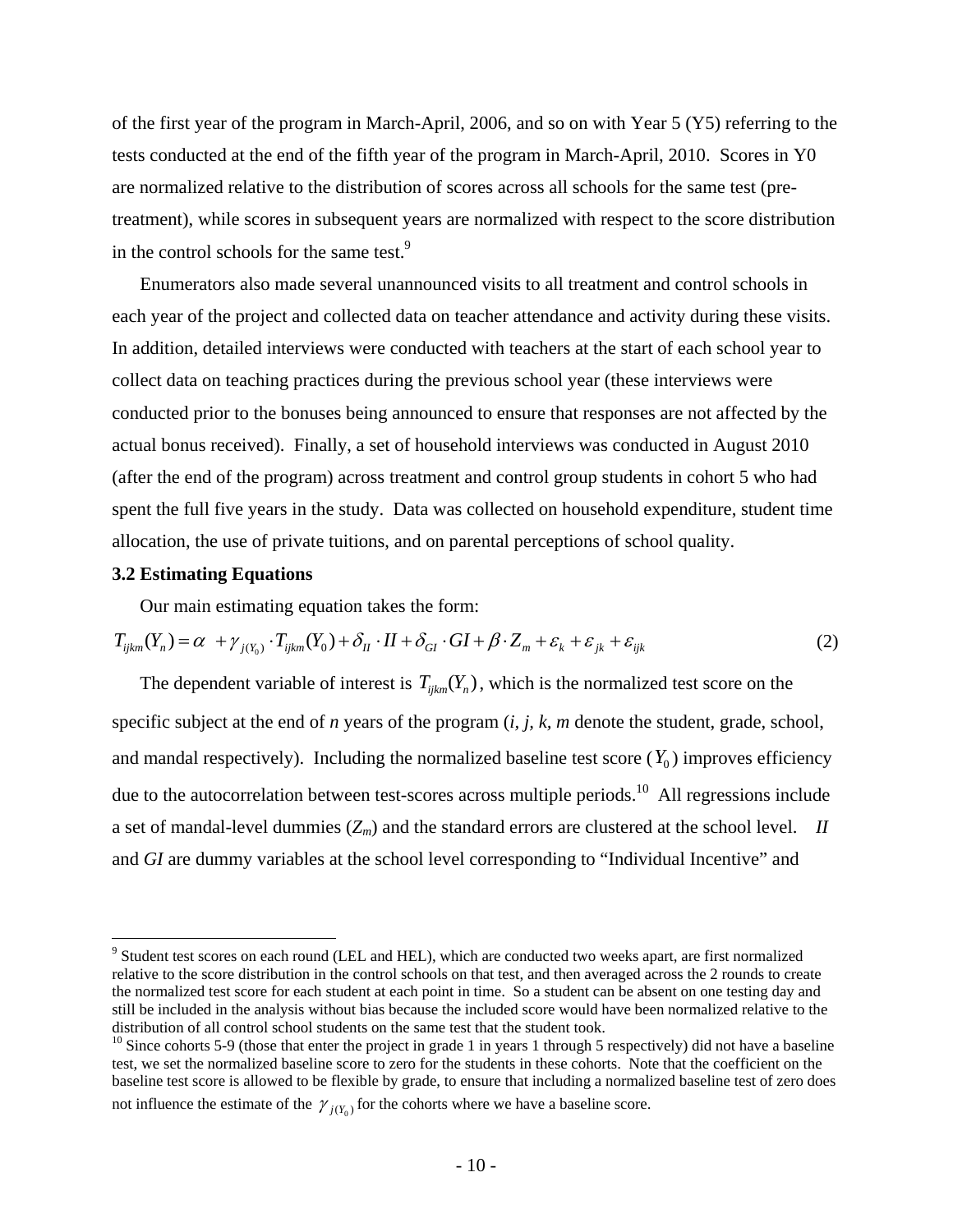"Group Incentive" treatments respectively, and the parameters of interest are  $\delta_{II}$  and  $\delta_{GI}$ , which estimate the effect on test scores of being in an individual or group incentive school.

We first estimate treatment effects over durations ranging from 1 to 5 years using the cohorts that were present in our sample from the start of the project (cohorts 1 to 5) using progressively fewer cohorts (all 5 cohorts were exposed to the first year of the program, while only one cohort was exposed to all 5 years – the estimation sample for the *n*-year treatment effect can be visualized by considering the lower triangular matrix in Figure 2 and moving across the columns as *n* increases).

We can also use the incoming cohorts after the start of the project (cohorts 6-9) to estimate treatment effects because there is no systematic difference in these cohorts across treatment and control schools (Table 1 – Panel B). Thus, we can estimate average treatment effects at the end of first grade using 5 cohorts (cohorts 5-9); average treatment effects at the end of second grade using 4 cohorts (cohorts 5-8) and so on (the estimation sample for the *n*-year treatment effect starting from grade 1, can be visualized by considering the upper triangular matrix in Figure 2 and moving down the rows as *n* increases). These are estimated using:

$$
T_{ijklm}(Y_n) = \alpha + \delta_{II} \cdot II + \delta_{GI} \cdot GI + \beta \cdot Z_m + \varepsilon_k + \varepsilon_{jk} + \varepsilon_{ijk}
$$
\n(3)

with the only difference with (2) being the lack of a baseline score to control for in cohorts 5-9.

Finally, a key advantage of estimating treatment effects over 5 years and 9 cohorts of students is that the estimated effects are more robust to fluctuations due to cohort or year effects. We therefore also estimate *n*-year treatment effects by pooling all cohorts for whom an experimental *n*-year effect can be estimated. Thus, we estimate 1-year effects using all 9 cohorts (cohorts 1-5 in Y1, and cohorts 6-9 in Y2-Y5; i.e. – using the first column and first row of Figure 2); 2-year effects using 7 cohorts (cohorts 2-5 in Y2, and cohorts 6-8 in Y3-Y5); 3-year effects using 5 cohorts (cohorts 3-5 in Y3, and cohorts 6-7 in Y4-Y5); 4-year effects using 3 cohorts (cohorts 4-5 in Y4, and cohort 6 in Y5); and 5-year effects using 1 cohort. In other words, we pool the samples used for (2) and (3), with cohort 5 getting removed once to avoid double counting. This is the largest sample we can use for estimating *n*-year treatment effects experimentally and we refer to it as the "full sample".

### **3.3 Attrition**

While randomization ensures that treatment and control groups are balanced on observables at the start of the experiment (Table 1), the validity of the experiment can still be compromised if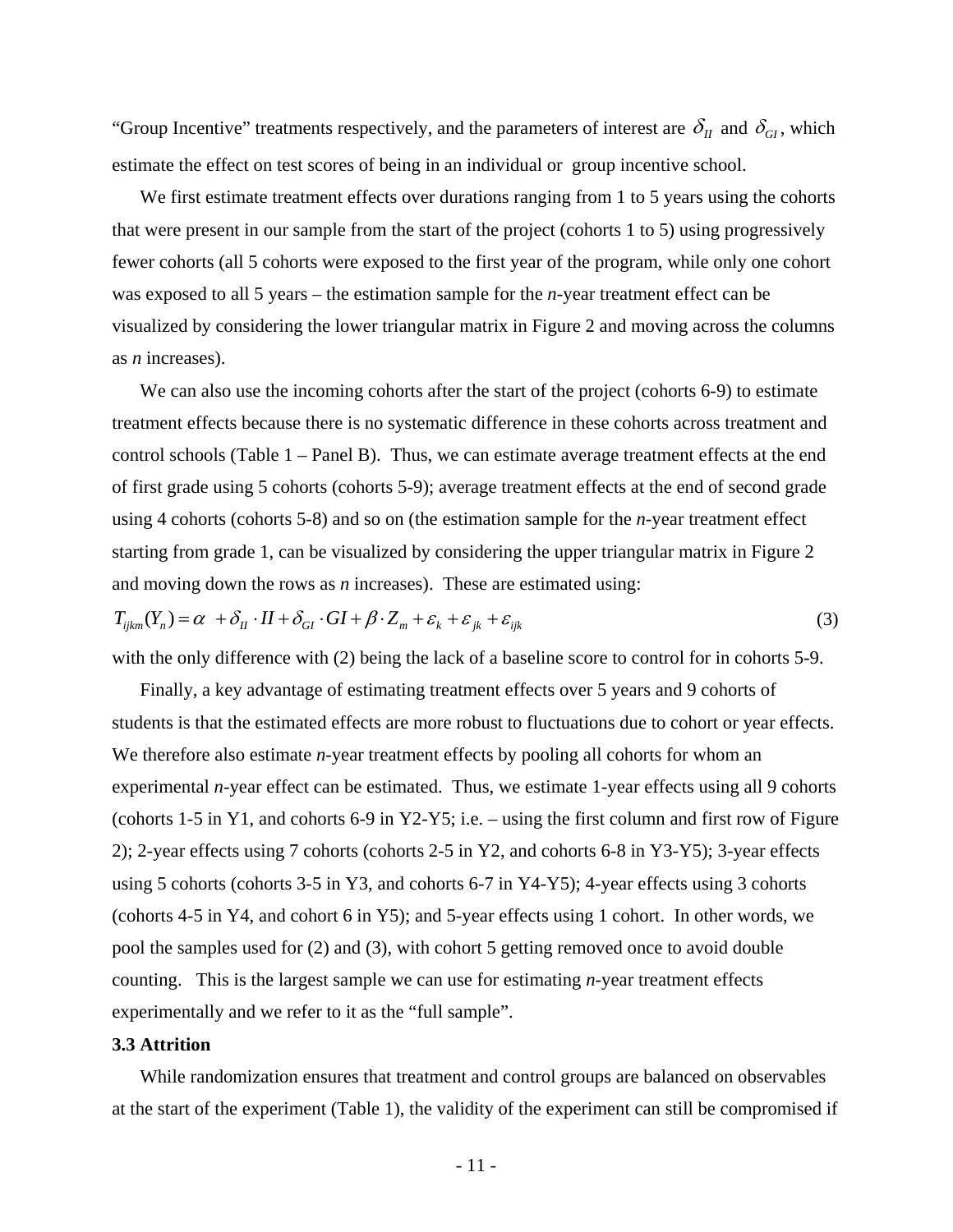there is differential attrition of students or teachers across the treatment and control groups. The average student attrition rate in the control group (defined as the fraction of students in the baseline tests who did not take a test at the end of each year) was 14.0% in Y1, 29.3% in Y2, 40.6% in Y3, and 47.4% in Y4, and 55.6% in Y5 (Table 2 – Panel A). This reflects a combination of students dropping out of school, switching schools in the same village (including moving to private schools), migrating away from the village over time, and being absent on the day of the test.<sup>11</sup> Attrition rates were slightly lower in the incentive schools, but there was no significant difference in student attrition rates across treatment and control groups. There was also no significant difference in the baseline test score across treatment categories among the students who drop out from the test-taking sample (though attrition is higher among students with lower baseline scores). Similarly, we see that while attrition rates are high among the cohorts used to estimate (3), there is no significant difference in the attrition rates across treatment and control groups in these cohorts as well (Table 2 – Panel B). Note that no baseline scores exist for cohorts 5-9 and so we only show attrition rates here and not test scores.<sup>12</sup> Finally, we estimate a model of attrition using all observable characteristics of students in our data set (including baseline scores, household affluence, and parental education) and cannot reject the null hypothesis that the same model predicts attrition in both treatment and control groups over the five years. $13$ 

The other challenge to experimental validity is the fact that teachers get transferred across schools every few years. As described in MS 2011, around a third of the teachers were transferred in the few first months of the project, but there was no significant difference in teacher transfers across treatment and control schools (Table 2 – Panel C – Column 1). The annual rate of teachers being transferred was much lower in Y2, Y3, and Y4 (averaging under 5% per year, with no significant difference across treatment groups). Since the teacher transfers

 $\overline{a}$ 

 $11$  Note that the estimation sample does not include students who transferred into the school during the 5 years of the project, since the aim is to show the treatment effects on students who have been exposed to the program for *n* years. The attrition numbers are presented relative to the *initial* set of students in the project, who are the only ones we use in our estimation of treatment effects.

 $12$  Since the only test scores available for cohorts 5-9 are after they have spent a year in the treatment schools, it is not meaningful to compare the test scores of attritors in this sample. However, we compare the average score percentiles (based on scores after completing 1<sup>st</sup> grade) of attritors in treatment and control groups and find no difference in this either over time.

 $13$  We estimate this model separately at the end of each year, and for group and individual incentive schools relative to the control group. We reject the null of equality only once out of ten tests (five years each for GI and II schools respectively).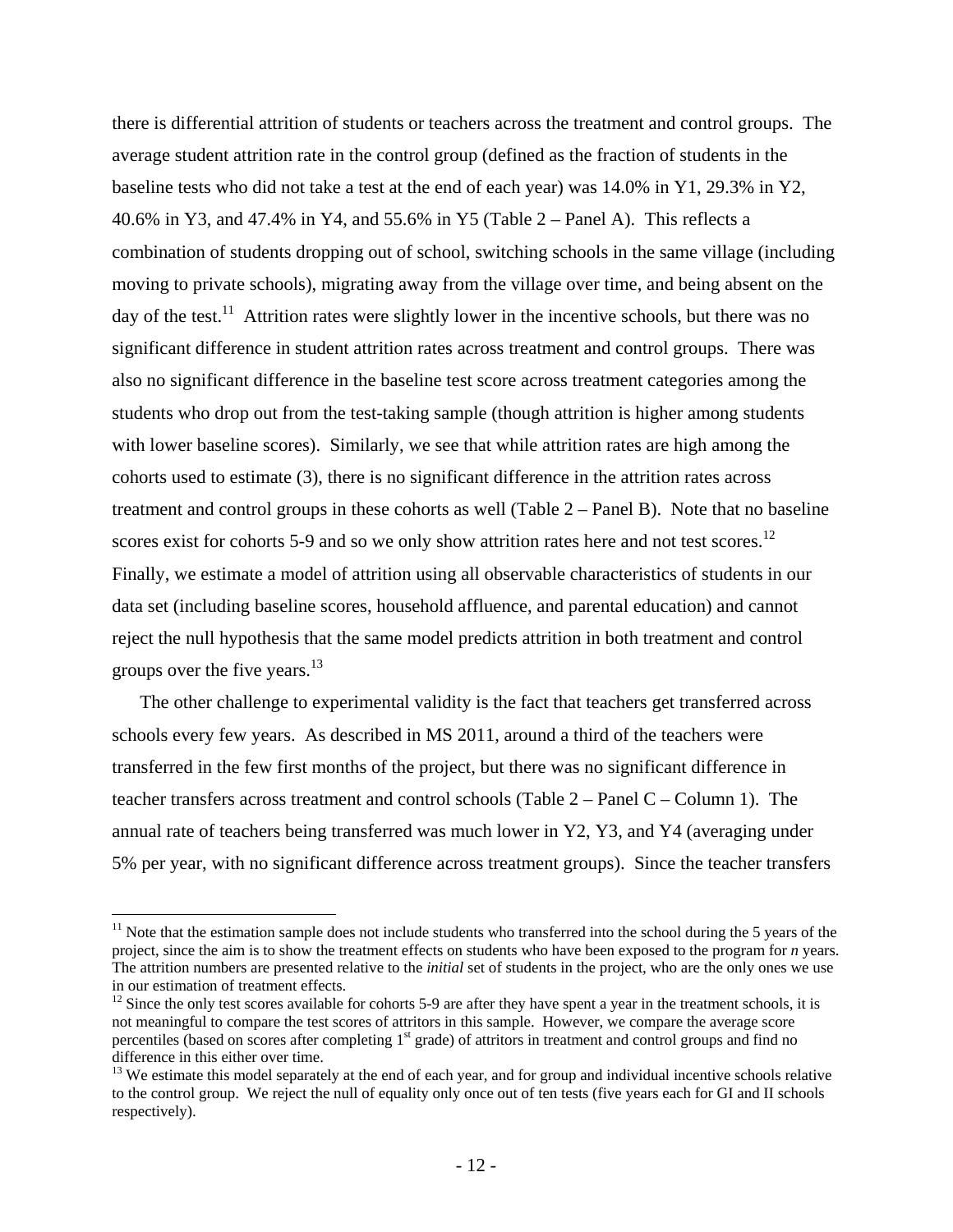in the first year took place within a few months of the start of the school year (and were scheduled to take place before any news of the interventions was communicated to schools), the teacher composition in the studied schools was quite stable between Y1 and Y4 – with less than 10% teacher attrition in this period. However, there was a substantial round of teacher transfers in Y5, with nearly 70% of teachers being transferred out of study schools. While there was no significant difference in transfer rates across treatment and control schools, the transfers imply that a vast majority of teachers in treatment schools in Y5 had no prior experience of the incentive programs. It is therefore likely that our estimates of 5-year effects are a lower bound on the true effect, since the effects may have been higher if teachers with 4 years of experience of the incentive program had continued in Y5 (we discuss this further in the next section).

### **4. Results**

### **4.1 Impact of Incentives on Test Scores**

Table 3 presents the results from estimating equation (2) for cohorts 1-5 for each year of exposure to the treatments (panel A combines math and language, while Panels B and C show the results separated out by subject). The table also indicates the estimation sample (cohorts, year, and grades) corresponding to each column (common across panels) and includes tests for equality of group and individual incentive treatments.

We find that students in individual incentive schools score significantly more than students in control schools in math and language tests over all durations of program exposure. The cohort of students exposed to the program for 5 years scored 0.54 SD and 0.35 SD higher in math and language tests respectively (corresponding to approximately 20 and 14 percentile point improvements at the median of a normal distribution). Turning to the group incentive program, we see that students in these schools also attained higher test scores than those in control schools and that this difference is significant in the first 4 years, though it is not so for cohort 5 at the end of 5 years of the program. The point estimates of the impact of the individual incentive program are always higher than those of the group incentive programs (for both subjects), and the difference is significant at the end of Y2, Y4, and Y5 (when combined across math and language as in Panel A). The addition of school and household controls does not significantly change the estimated treatment effects in any of the regressions, as would be expected in an experimental setting (results available on request).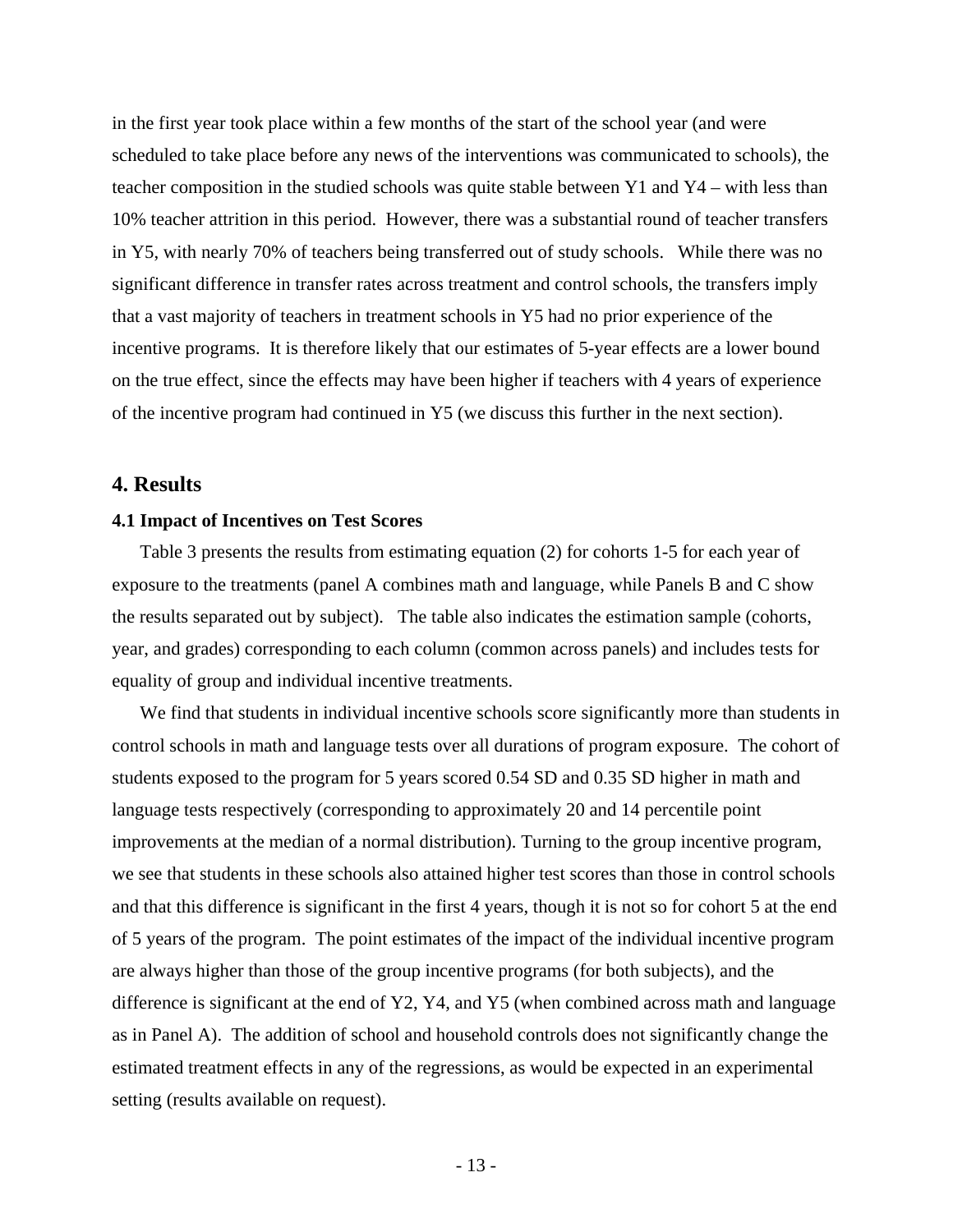Table 4 presents results from estimating equation (3) for cohorts 5-9 and shows the mean treatment effects at the end of each grade for students who start primary school under the teacher incentive programs (note that column 5 is identical to that in Table 3 since they are both based on cohort 5 at the end of 5 years). Again, the impact of the individual incentive program is positive and significant for all durations of exposure for math as well as language. However, the group incentive program is less effective and test scores are not significantly different from those in the control schools for either math or for language for any duration of exposure. The effects of the individual incentive program are significantly greater for all durations of exposure greater than 1 year. The key difference between the samples used to estimate (2) and (3) is that the former is weighted towards the early years of the project, while the latter is weighted towards the later years (see Figure 2 and the discussion in 3.2 to see this clearly). The differences between Table 3 and 4 thus point towards declining effectiveness of the group incentive treatments over time.

Finally, table 5 presents results using all the cohorts and years of data that we can use to construct an experimental estimate of  $\delta_{II}$  and  $\delta_{GI}$  and is based on the "full sample" as discussed in section 3.2. Each column also indicates the cohort/year/grade of the students in the estimation sample. The broad patterns of the results are the same as in the previous tables – the effects of individual teacher incentives are positive and significant at all lengths of program exposure; while the effects of the group teacher incentives are positive but not always significant, and mostly significantly below those of the individual incentives. The rest of the paper uses the "full sample" of data for further analysis, unless mentioned otherwise.

We check for robustness of the results to teacher transfers, and estimate the results in Tables 3-5 by restricting the sample to teachers who had remained in the project from the beginning and find that there is no significant difference in the estimates relative to those in Tables  $3-5$ .<sup>14</sup> The testing process was externally proctored at all stages and we had no reason to believe that cheating was a problem.<sup>15</sup>

 $\overline{a}$ 

 $14$  The point estimates of the impact of the individual incentive program on cohort 5 at the end of Y5 are larger in this restricted sample, but they are (a) not significantly different from the estimates in Table 3 (column 5), and (b) estimated with just 16% of the teachers who started the program.

<sup>&</sup>lt;sup>15</sup> As reported in MS 2011, there were 2 cases of cheating discovered in Y2. These schools were disqualified from receiving bonuses that year (and dropped from the 2-year analysis), but were not disqualified from the program in subsequent years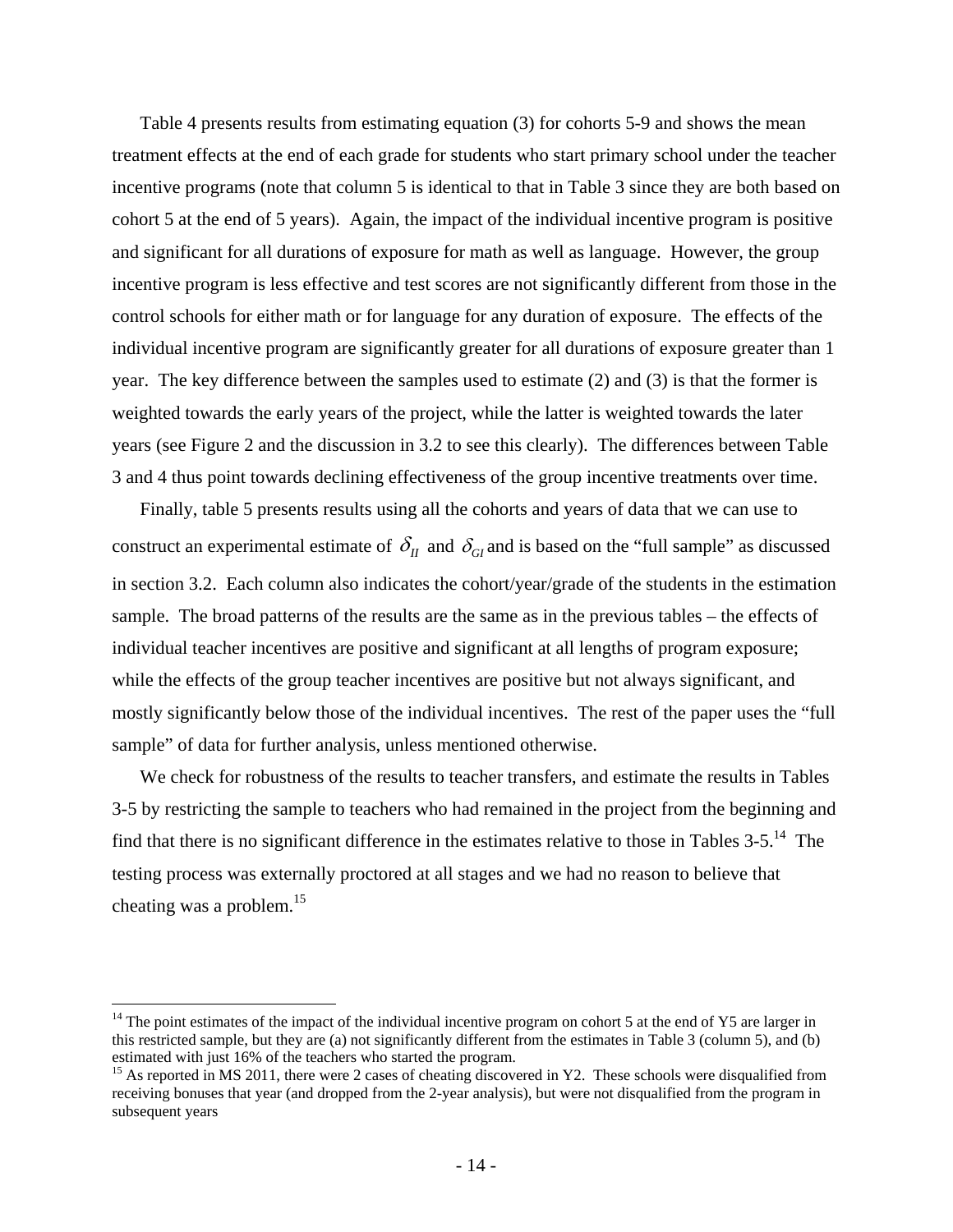### **4.2 Test Scores Versus Broader Measures of Human Capital**

A key concern in the interpretation of the above results is whether these test score gains represent real improvements in children's human capital or merely reflect drilling on past exams and better test-taking skills. We probe this issue deeper below using data at the individual question level.

First, we consider differences in student performance in incentive schools on repeat versus non-repeat questions.<sup>16</sup> Table 6 – Panel A shows the breakdown of scores by treatment status and by whether the question was repeated (using raw percentage scores on the tests as opposed to normalized scores). We see (as may be expected) that performance on repeated questions is typically higher in the control schools. Individual incentive schools perform significantly better on both repeat as well as non-repeat questions than control schools, whereas group incentive schools only do better on repeat questions and don't do better on non-repeat questions at any point after the first year. This table also lets us see the treatment effects in raw (as opposed to normalized) scores, and we see that at the end of 5 years, students in individual incentive schools score 9.2 percentage points higher than control schools on non-repeat questions (on a base on base on 27.4%) and 10.3 percentage points higher on repeat questions (on a base of 32.2%) in math; and 7.3 and 5.4 percentage points higher on non-repeat and repeat questions in language (on a base of 42.7% and 45.1% respectively).

Next, we look at differential performance on multiple-choice questions (MCQ) and non-MCQ items on the test since the former are presumably more susceptible to improvements due to test-taking skills such as not leaving items blank. These results are presented in Table 6 – Panel B, and the results are quite similar to Panel A. Student performance is higher on MCQ's; students in individual incentive schools score significantly higher than those in control schools on both MCQ's and non-MCQ's (though typically more so on MCQ's); group incentive schools are more likely to do better on MCQ's and typically don't do any better on non-MCQ's than control schools (after the first year). We adjust for these two considerations and recalculate the treatment effects shown in Tables 3-5 using only non-repeat and non-MCQ questions, but find that there is hardly any change in the estimated treatment effects.<sup>17</sup>

 $\overline{a}$ 

<sup>&</sup>lt;sup>16</sup> Around 16% of questions in math 10% of questions in language are repeated across years to enable verticallinking of items over time

<sup>&</sup>lt;sup>17</sup> There are two likely reasons for this. First MCQ and repeat questions constitute a small component of the test. Second, even though the performance of incentive schools is higher on MCQ and repeat questions in percentage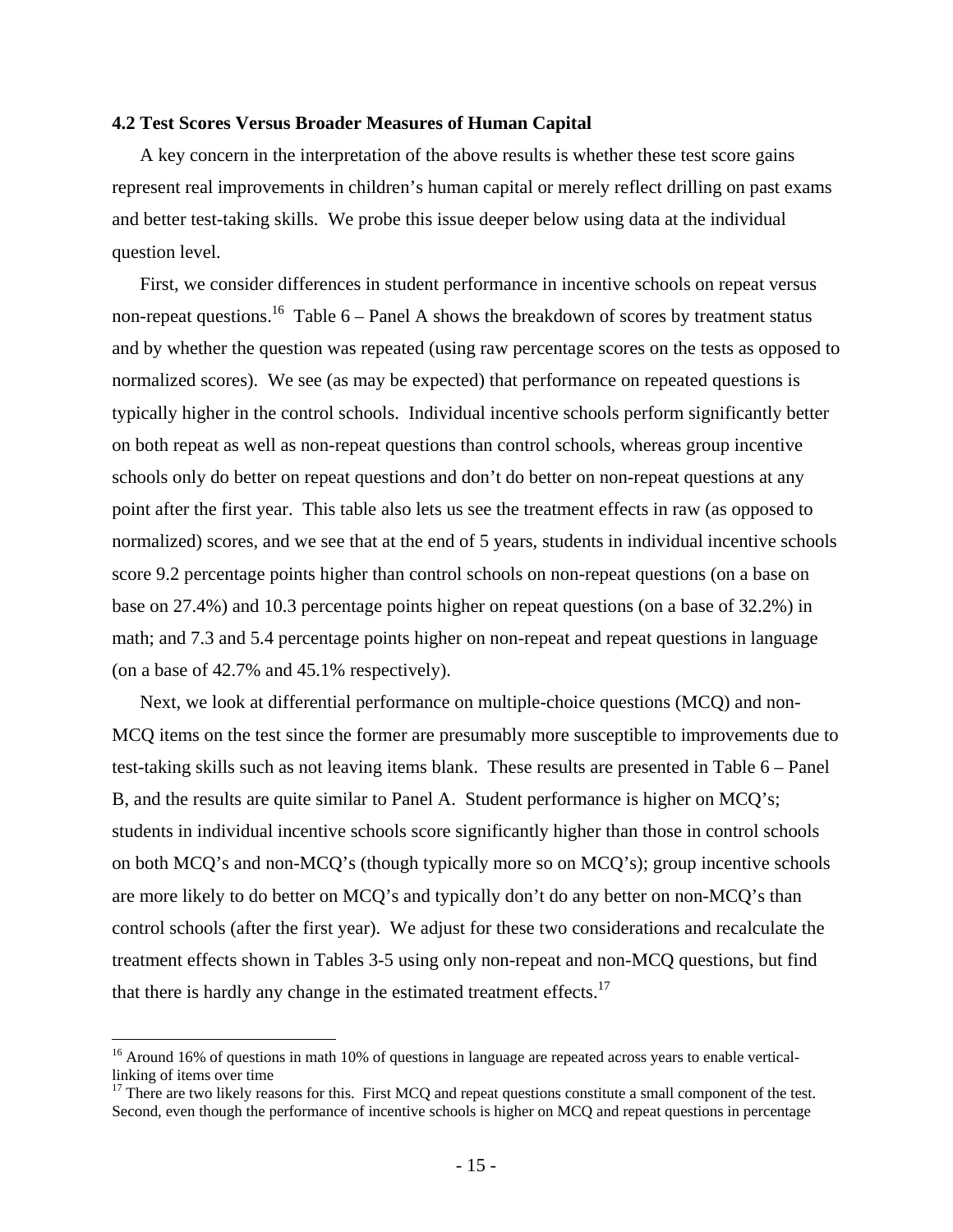Next, as discussed in detail in Muralidharan and Sundararaman (2009), the tests were designed to include both 'mechanical' and 'conceptual' questions, where the former questions resembled those in the textbook, while the latter tested the same underlying idea in unfamiliar ways. We analyze the impact of the incentive programs by whether the questions were 'mechanical' or 'conceptual' and find that the main results of Tables 3-5 hold regardless of the component of the test on this dimension (tables available on request).

Finally, Table 7 shows the impact of the teacher incentive programs on Science and Social Studies, which were subjects on which there were *no incentives* paid to teachers in any of the five years.18 Students in schools with the individual teacher incentive program scored significantly higher on both science as well as social studies at all durations of program exposure, and students in cohort 5 scored 0.52 SD higher in science and 0.30 SD higher in social studies at the end of primary school after spending their entire schooling experience under the program. However, while students in group incentive schools also score better on science and social studies than students in control schools, the treatment effect is not significant for cohort 5 after five years, and is significantly lower than that of the individual incentive program.

### **4.3 Heterogeneity and Distribution of Treatment Effects**

We conduct extensive analysis of differential impacts of the teacher incentive programs along several school, student, and teacher characteristics. The default analysis uses a linear functional form as follows:

$$
T_{ijklm}(Y_n) = \alpha + \gamma \cdot T_{ijkm}(Y_0) + \delta_1 \cdot II + \delta_2 \cdot Char + \delta_3 \cdot (II \times Char) + \beta \cdot Z_m + \varepsilon_k + \varepsilon_{jk} + \varepsilon_{ijk},\tag{4}
$$

where *II* (or *GI*) represent the treatment dummy, *Char* is a particular school or student characteristic, and  $(II \times Char)$  is an interaction term, with  $\delta_3(II) / \delta_3(GI)$  being the term of interest indicating whether there are differential treatment effects (for II/GI) as a function of the characteristic. Table 8 (Panel A) shows the results of these regressions on several school and household characteristics - the columns represent increasing durations of treatment exposure, the rows indicate the characteristic, and the entries in the table correspond to the estimates of  $\delta_3$  (*II*) and  $\delta_3(GI)$  - columns 1-5 show  $\delta_3(II)$ , while columns 6-10 show  $\delta_3(GI)$ .

point terms, the standard deviations of scores on those components of the test are also larger, which reduces the impact of removing these questions from the calculation of normalized test scores (which is the unit of analysis for Tables 3-5).

<sup>&</sup>lt;sup>18</sup> Since these tests were only conducted in grades 3-5, we have fewer cohorts of students to estimate treatment effects on. Table 7 clearly indicates the cohort/year/grade combination of students who are in the estimation sample.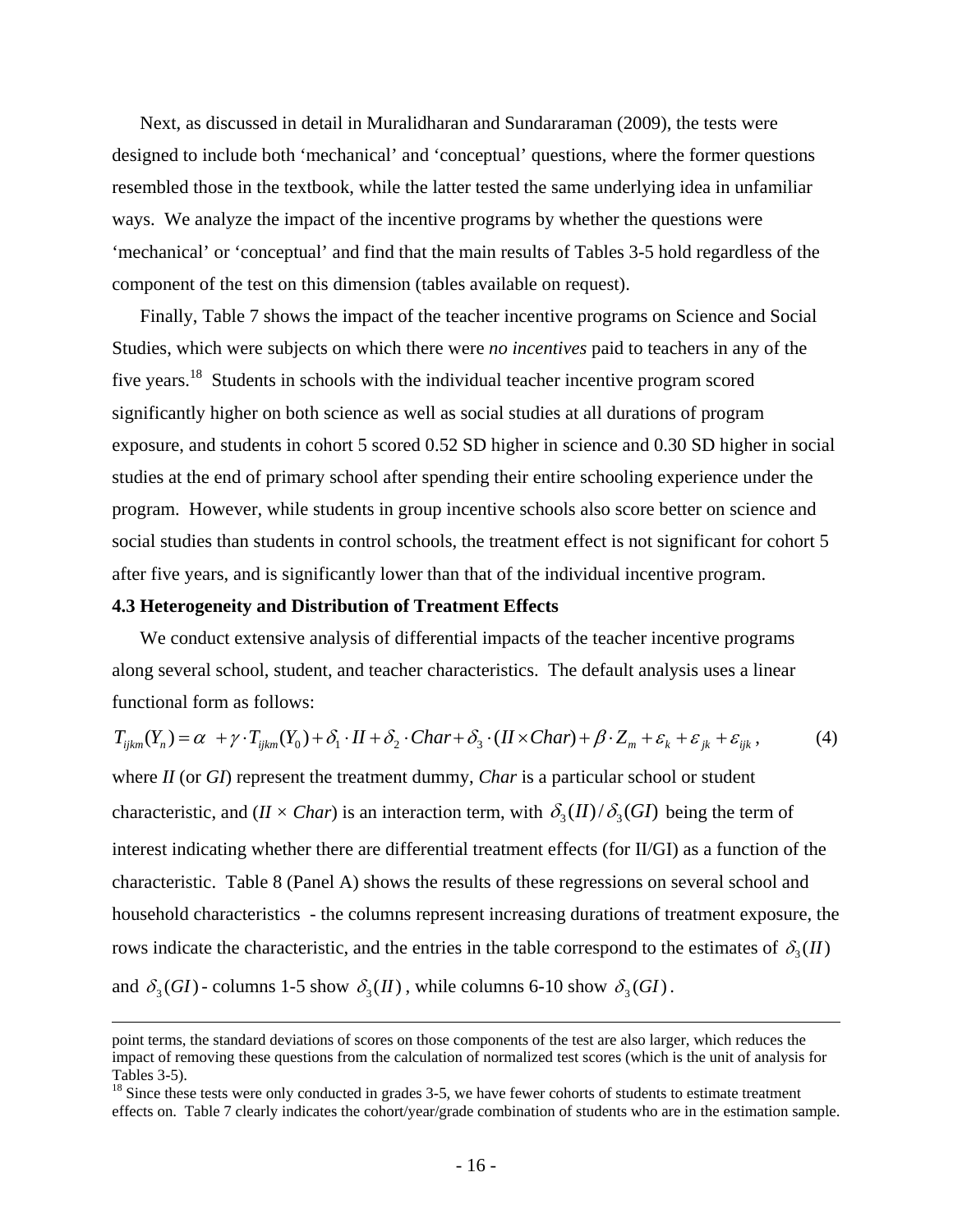Given sampling variation in these estimates, we are cautious to not claim evidence of heterogeneous treatment effects unless the result is consistent across several time horizons. Overall, we find limited evidence of consistently differential treatment effects by school and student characteristics. The main heterogeneity worth highlighting is that teacher incentives appear to be more effective in schools with larger enrolments and for students with lower levels of parental literacy.

Since the linear functional form for heterogeneity may be restrictive, we also show nonparametric estimates of treatment effects to better understand the distributional effects of the teacher incentive programs. Figures 3A-3D plot the quantile treatment effects of the performance pay program on student test scores (averaged across math and language) for cohort 5 at the end of 5 years. Figure 3A plots the test score distribution by treatment as a function of the percentile of the test score distribution at the end of Y5, while Figures 3B-3D show the pairwise comparisons (II vs. control; GI vs. control; II vs. GI) with bootstrapped 95% confidence intervals.

We see that students in II schools do better than those in control schools at almost every percentile of the Y5 test score distribution. However, the variance of student outcomes is also higher in these schools, with much larger treatment effects at the higher end of the Y5 distribution (in fact, while mean treatment effects are positive and significant in Table 3 – Column 5, the non-parametric plot suggests that II schools do significantly better only above the  $40<sup>th</sup>$  percentile of the Y5 outcome distribution). Students in GI schools do better throughout the Y5 distribution, but these differences are typically not significant (as would be expected from Table 3 – column 5). However, there is no noticeable increase in variance in GI schools relative to the control schools. Finally, directly comparing GI and II schools suggests that the GI schools may have been marginally more effective at increasing scores at the lowest end of the Y5 distribution (though not significantly so), while the II schools did much better at raising scores at the high end of the Y5 distribution.

We also test for differential responsiveness by observable teacher characteristics (Table 8 – Panel B). The main result we find is that the interaction of teacher training with incentives is positive and significant (for both II and GI schools), while training by itself is not a significant predictor of value addition, suggesting that teaching credentials by themselves may not add much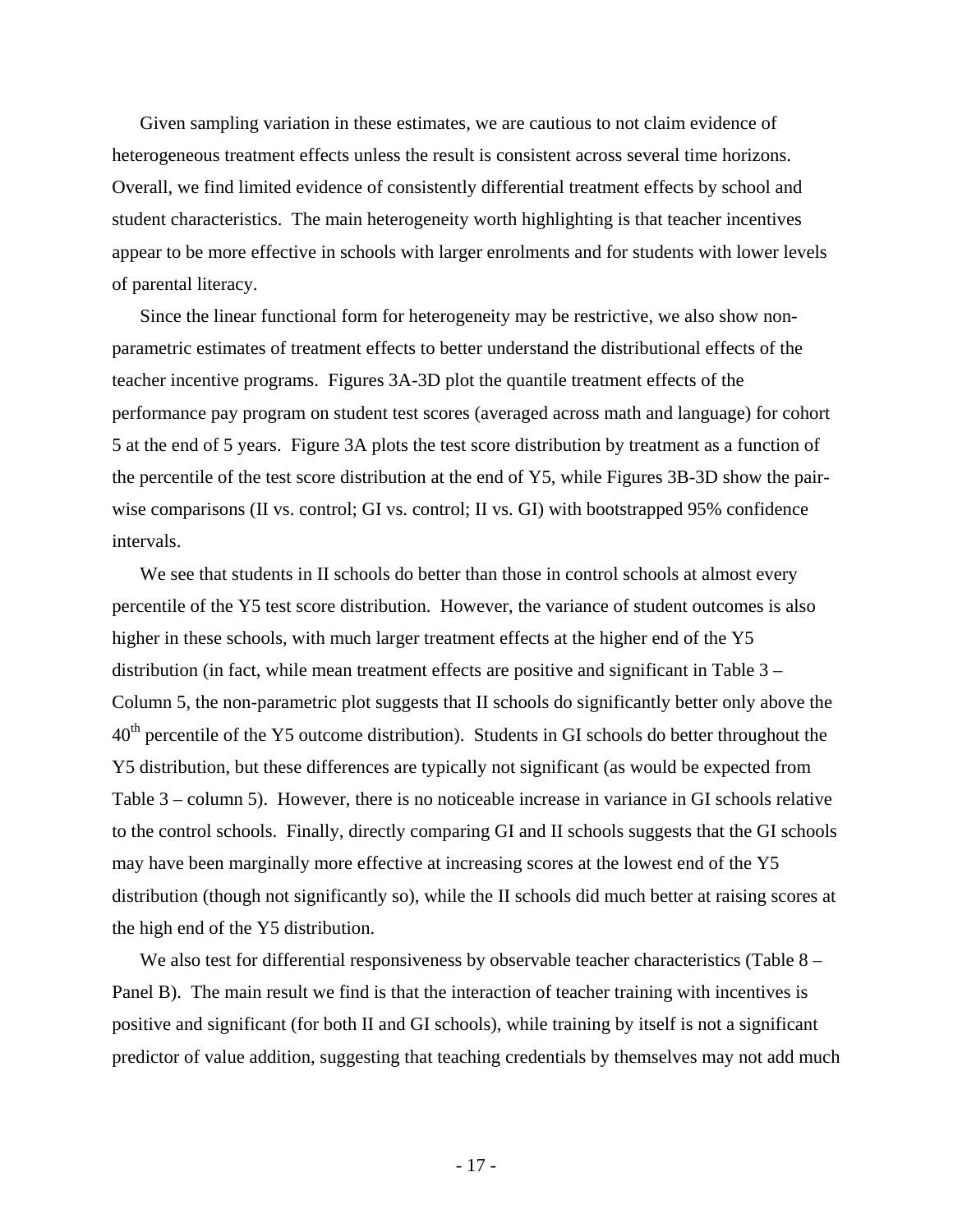value under the status quo but may do so if teachers had incentives to exert more effort (see Hanushek (2006)).

### **4.4 Group versus Individual Incentives**

A key feature of our experimental design is the ability to compare group and individual teacher incentives over time and the results discussed above highlight a few broad patterns. First, II and GI schools did equally well in the first year, but the II schools typically did better over time, with the GI schools often not doing significantly better than control schools. Second, outcomes in GI schools appear to have lower variance than those in II schools, with II schools being especially effective for students at the high end of the learning distribution.

The low impact of group incentives over time is quite striking given that the typical schools has 3 teachers and peer monitoring of effort should have been relatively easy. We test whether the effectiveness of GI declines with school size, and do not find any significant effect of either school enrollment or number of teachers on the relative impact of GI versus II. These results suggest that there may be (a) limited complementarity across teachers in teaching, and (b) that it may be difficult even for teachers in the same school to effectively observe and enforce intensity of effort.

### **4.5 Teacher Behavior**

Our results on the impact of the programs on teacher behavior are mostly unchanged from those reported in MS 2011. Particularly, over 5 years of measurement through unannounced visits to schools, we find no difference in teacher attendance between control and incentive schools (Table 9). We also find no significant difference between incentive and control schools on any of the various indicators of classroom processes as measured by direct observation. However, the teacher interviews, where teachers in both incentive and control schools were asked *unprompted* questions about what they did differently during the school year, indicate that teachers in incentive schools are significantly more likely to have assigned more homework and class work, conducted extra classes beyond regular school hours, given practice tests, and paid special attention to weaker children (Table 9).

Teachers in both GI and II schools report significantly higher levels of these activities than teachers in control schools (Table 9 – columns 4 and 5). Teachers in II schools report higher levels of each of these activities than those in GI schools as well, but these differences are not always significant (column 6). While self-reported measures of teacher activity might be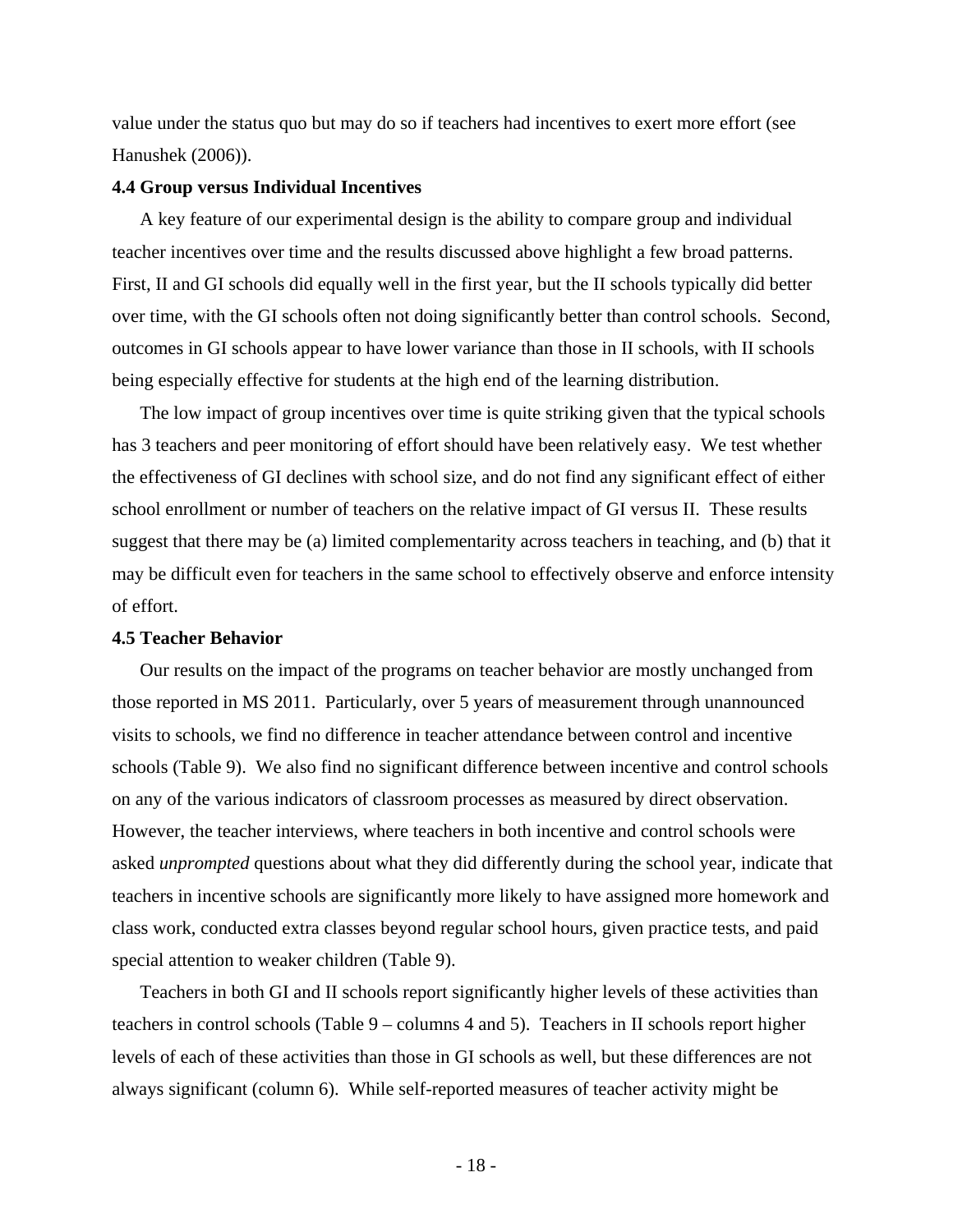considered less credible than observations, we find a positive (and mostly significant) correlation between the reported activities of teachers and the performance of their students (column 7) suggesting that these self-reports were credible (especially since less than 40% of teachers in the incentive schools report doing any one of the activities described in Table 9). In summary, it appears that the incentive program based on end of year test scores did not change the teachers' cost-benefit calculations on the attendance margin during the school year, but that it probably made them exert more effort when present.

### **4.6 Household Responses**

A key consideration in evaluating the impact of education policy interventions over a longer time horizon is the extent to which the effect of the intervention is attenuated or amplified by changes in behavior of other agents (especially households) reflecting re-optimization in light of the intervention (see Das et al. 2011 for a theoretical treatment of this issue combined with empirical evidence from Zambia and India, and Pop-Eleches and Urquiola 2011 for an application in Romania).

We therefore conduct household surveys at the end of Y5 of the program and collect data on household expenditure on education, student time allocation, and household perceptions of school quality across both treatment and control groups for students in cohort 5. We find no significant differences on any of these measures across the II, GI, and control schools. Point estimates suggest lower rates of household expenditure, and greater time spent on studying at home for children in incentive schools, but none of these are significant. Overall, the results suggest that improvements in school quality resulting from greater teacher effort do not appear to be salient enough to parents for them to adjust their own inputs into their child's education (unlike say in the case of books and materials provided through the school – see Das et al. 2011).

### **5. Test Score Fade Out and Cost Effectiveness**

### **5.1 Test Score Fade Out and Net vs. Gross Treatment Effects**

It is well established in the education literature that test scores decay over time, and that the test score gains obtained from education interventions typically do not persist over time – with substantial fade out observed even over one year (see Andrabi et al. 2011; Rothstein 2010; Jacob, Lefgren, and Sims 2010; and Deming 2009 for examples). Applying an analogy of physical capital to human capital, the *n*-year 'net' treatment effect consists of the sum of each of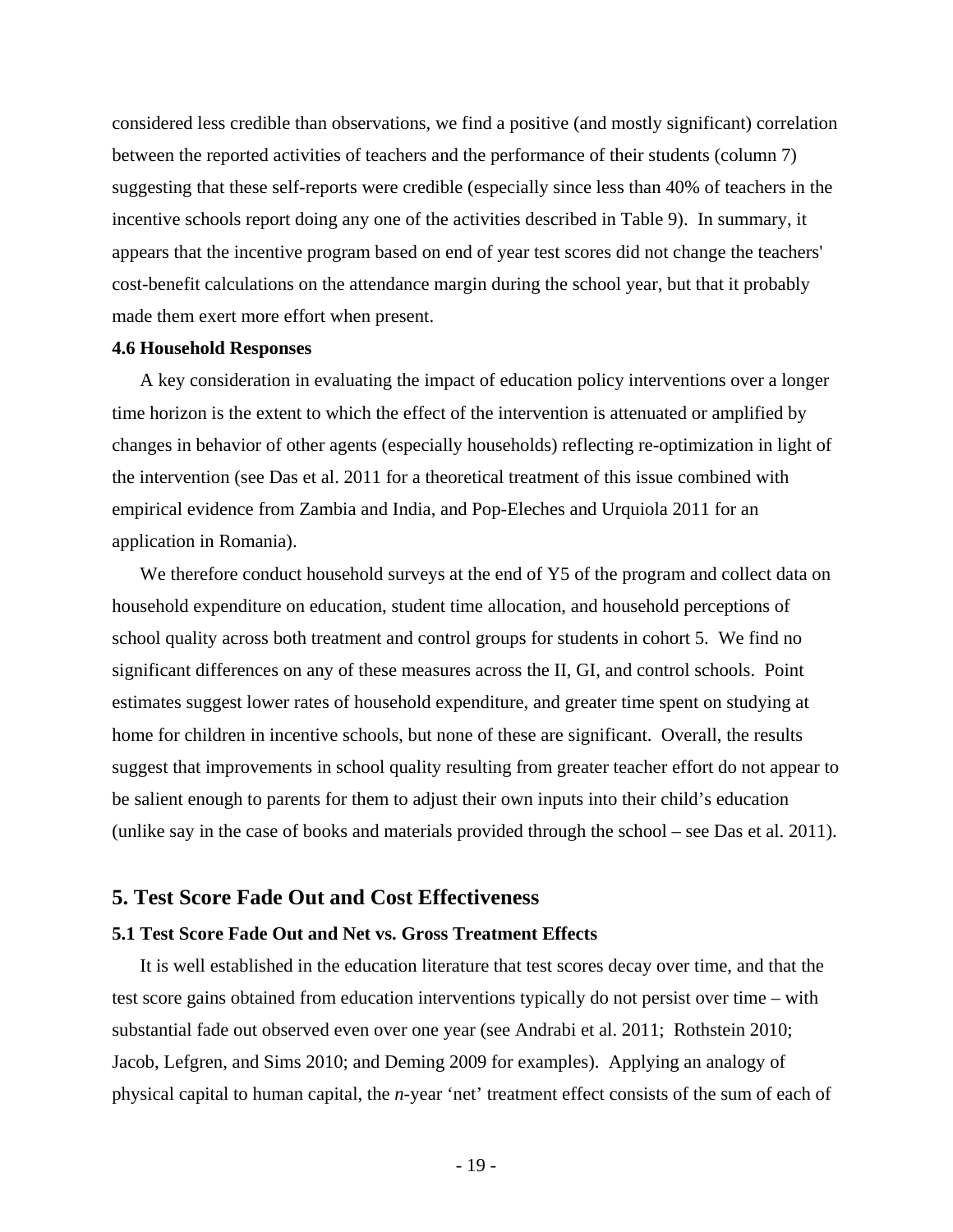the previous *n-1* years' 'gross' treatment effects, the depreciation of these effects, and the *n*'th year 'gross' treatment effect. The experimental estimates presented in this paper are therefore estimates of 'net' treatment effects at the end of 'n' years that are likely to understate the impact of the treatments relative to the counterfactual of discontinuing the programs.

The experimental discontinuation of the performance-pay treatments in half the originally treated schools after three years allows us to see this more directly. Table 10 presents outcomes for students who were exposed to the treatment for a full five years, as well as those who were exposed to the program for three years but did not have the program in the last 2 years. We see that there is no significant difference among these students at the end of three years – as would be expected given that the schools to be discontinued were chosen by lottery (Table 10 – column 1). However, while the scores in the individual incentive schools that continued in the program rise in years 4 and 5, the scores in the discontinued schools fall by about 40% in each of years 4 and 5 and are no longer significant at the end of five years. Thus, estimating the impact of continuing the program by comparing the 5-year TE to the 3-year TE would considerably understate the impact of the incentive programs in the last two years.

The small sample sizes in Table 10 mean that our estimates of the rate of decay are not very precise (column 2 can only be estimated with cohorts 4 and 5, while column 3 can only be estimated with cohort 5), and so we only treat these estimates as suggestive of the fact that the estimated net TE at the end of *n* years may be lower than the sum of the gross TE's at the same point in time (note for instance that there does not appear to be any decay in the TE's in the GI schools where the program was discontinued, but the standard errors are large and we cannot rule out a point estimate that would be consistent with substantial decay).

An important question to consider is whether what we care about in evaluating the long-term impact of education interventions is the sum of the annual 'gross' treatment effects or the 'net' TE at the end of n-years. There is growing evidence to suggest that interventions that produce test score gains lead to long-term gains in outcomes such as school completion and wages even though the test score gains themselves may fade away shortly after the interventions are stopped (see Deming 2009 for evidence from Head Start, and Chetty et al (forthcoming) for evidence from the Tennessee Star program). Even more relevant is the evidence in Chetty, Friedman, and Rockoff (2011), who find that the extent of 'gross' value-addition of teachers in grades 4-8 is correlated with long-term wages of the affected students. They also find evidence of decay in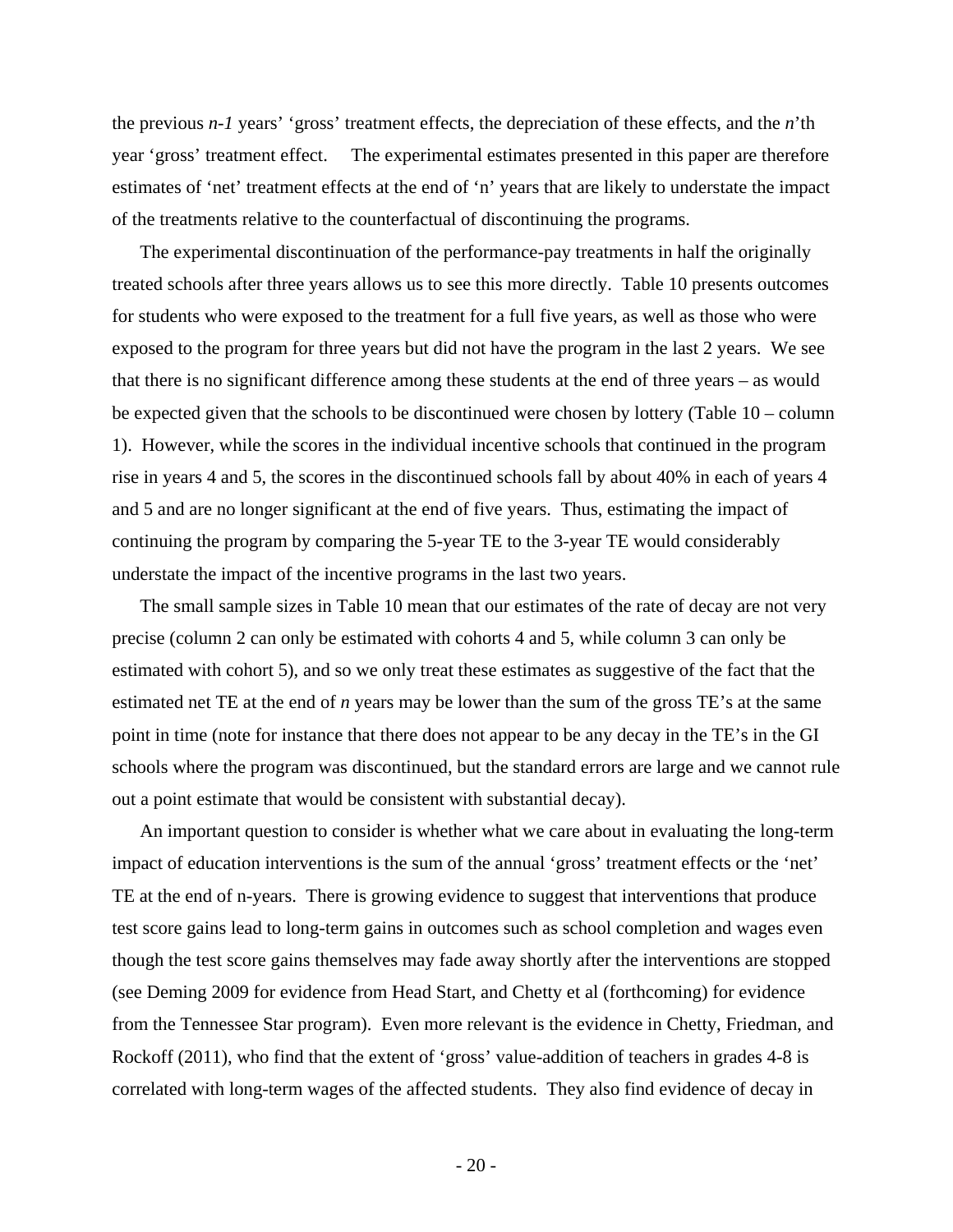test scores over time and find that estimating teachers' impact on long-term wages using measures of net value addition (i.e. by using the extent of the value addition that persists after a few years) would considerably underestimate their impact. Thus, it seems plausible that cost effectiveness calculations of multi-year experimental interventions should be based on estimates of gross treatment effects.

### **5.2 Estimating "Gross" Treatment Effects**

 $\overline{a}$ 

The main challenge in doing this however is that the specification in (2) can be used to consistently estimate the *n*-year effect of the programs, but not the '*n'th*' year effect (with the '*n'th*' year test scores as the dependent variable controlling for '*n-1'th*' year scores) because the '*n-1'th*' year scores are a post-treatment outcome that will be correlated with the treatment dummies. The literature estimating experimental treatment effects in education therefore typically estimates only the *n*-year effect. However, since most experiments in education do not last more than two or three years, the distinction between gross and net treatment effects and the importance of isolating the former has not been addressed before.

We propose two approaches towards estimating the gross treatment effect. The first is to estimate a standard test score value-added model of the form:

$$
T_{ijkm}(Y_n) = \alpha + \gamma_{j(Y_{n-1})} \cdot T_{ijkm}(Y_{n-1}) + \beta \cdot Z_m + \varepsilon_k + \varepsilon_{jk} + \varepsilon_{ijk}
$$
\n
$$
\tag{5}
$$

using only the control schools, and estimate  $\hat{\gamma}_{j(Y_{n-1})}$ . We then use  $\hat{\gamma}_{j(Y_{n-1})}$  to estimate a transformed version of (2) where the dependent variable corresponds to an estimate of the gross value-added:  $T_{iikm}(Y_n) - \hat{\gamma}_{i(Y_{n-1})} \cdot T_{iikm}(Y_{n-1}) = \alpha + \delta_{II} \cdot II + \delta_{GI} \cdot GI + \beta \cdot Z_m + \varepsilon_k + \varepsilon_{ik} + \varepsilon_{ijk}$  (6) using all 25 possible 1-year comparisons (i.e. – using all 25 cells in Figure 2). The main point of this transformation is that  $\gamma_{i(X_n)}$  is not estimated jointly with  $\delta_{II}$  and  $\delta_{GI}$ , and the estimates of  $\delta_{II}$ and  $\delta_{\scriptscriptstyle{GI}}$ , obtained from (6) will be consistent estimates of the average annual gross treatment effect as long as  $\hat{\gamma}_i$  is consistently estimated in (5).<sup>21</sup>

 $21$  While this is a standard assumption in the literature on test-score value addition, it need not hold true in general since measurement error of test scores would bias the estimate downwards, while unobserved heterogeneity in student learning rates would bias it upwards. However, Andrabi et al (2011) show that when both sources of biases are corrected for in data from Pakistan (which is a similar South Asian context), the corrected estimate is not significantly different from the OLS estimate used in the literature, suggesting that the bias in this approach is likely to be small. There are two other assumptions necessary for (6) to consistently estimate gross treatment effects. The first is that test scores decay at a constant rate and that the level of decay only depends on the current test score (and does not vary based on the inputs that produced these scores). The second is that the rate of decay is constant at all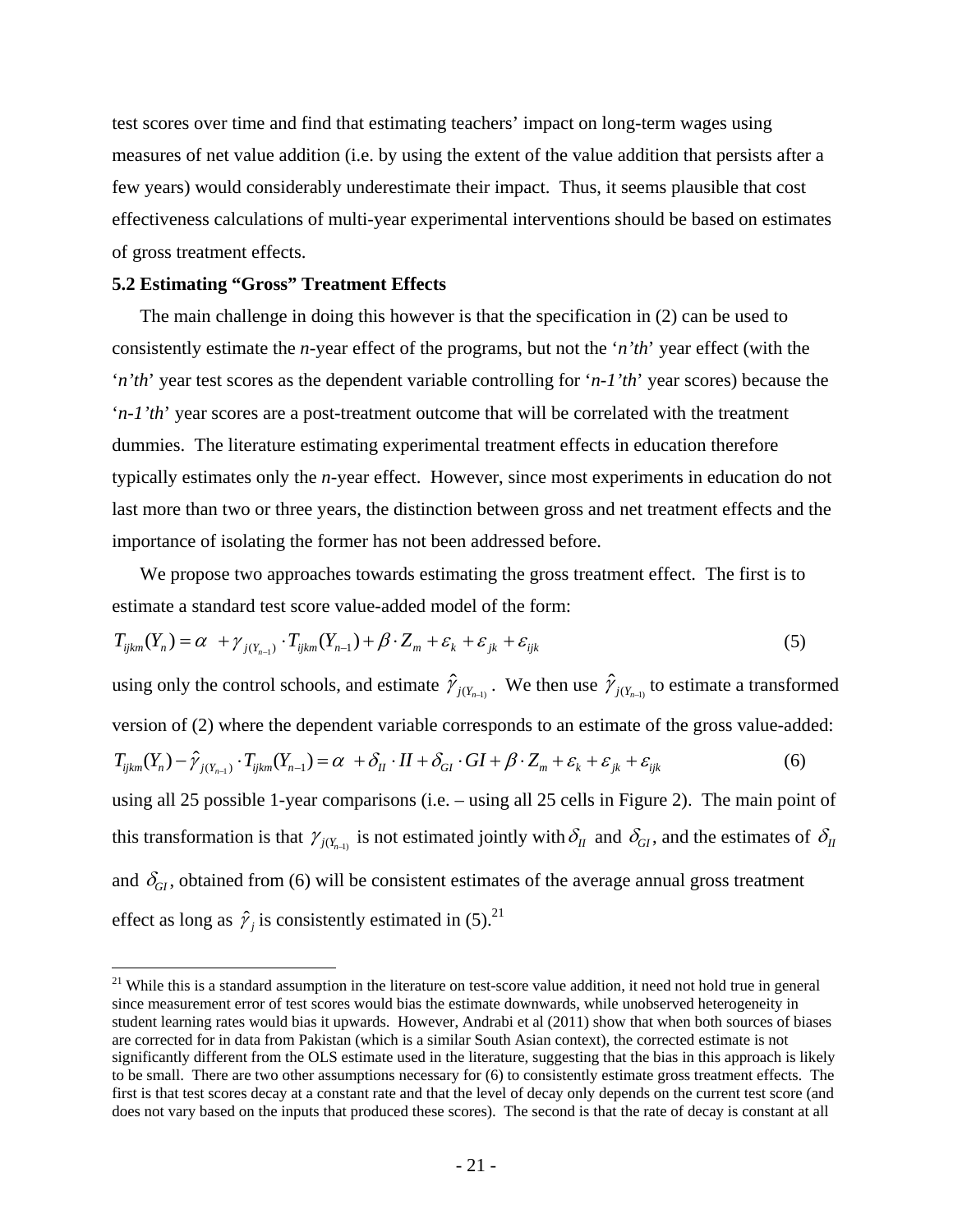Estimating equation (6), we find that the annual gross treatment effect of the individual incentive program was 0.164 SD in math and 0.105 SD in language (Table 11 - Panel A). The sum of these gross treatment effects would be 0.82 SD for math and 0.53 SD for language over the five years of primary school suggesting that not accounting for decay would considerably understate the impact of the treatments (comparing these estimates to those in Table 3). For the group incentive schools, we find smaller effects equal to 0.086 SD in math and 0.043 SD in language (with the latter not being significant). However, these estimates suggest that the presence of decay may partly be responsible for not finding a significant effect on test scores at the end of five years for cohort 5 in the GI schools, even though impact of the GI program was typically positive (albeit smaller than that of the II program).

Second, we estimate an average non-parametric treatment effect of the incentive programs in each year of the program by comparing the *Y(n)* scores for treatment and control students who *start at the same Y(n-1) score*. The average non-parametric treatment effect (*ATE*) is the integral of the difference between the two plots, integrated over the density of the control school distribution, and is implemented as follows (shown for II schools):

$$
ATE = \frac{1}{100} \sum_{i=1}^{100} \left[ \overline{T(Y_n(\Pi))} - \overline{T(Y_n(\Pi))} \middle| T(Y_{n-1}(\Pi)), T(Y_{n-1}(\Pi)) \in P_{i,n-1}(\Pi) \right] \tag{7}
$$

where  $P_{i,n-1}(C)$  is the *i*'th percentile of the distribution of *control school scores* in Y(n-1) and  $T(Y_n(I), T(Y_n(C), T(Y_{n-1}(II)), T(Y_{n-1}(C))$  are the test scores at the end of Y(n) and Y(n-1) in the treatment (II) and control (C) schools respectively.

The intuition behind this estimate is straightforward. If test scores decay at a constant *rate*, then the absolute test score decay will be higher in the treatment schools in the second year and beyond (because test scores in these schools are higher after the first year), and calculating the *n*'th year treatment effect as the difference between the *n*-year and *(n-1)* year net treatment effects (based on equation 2) will be an under-estimate of the *n*'th-year treatment effect. By matching treatment and control students on test scores at the end of  $Y(n-1)$  and measuring the additional gains in Y(n), we eliminate the role of decay because the treatment and control students being compared have the *same*  $Y(n-1)$  *score*, and will therefore have the same absolute decay, and the difference in scores between these students at the end of  $Y(n)$  will be an estimate

levels of learning (as implied by the linear functional form). Both of these are assumptions are standard in the education production function and value added literature (see Todd and Wolpin 2003).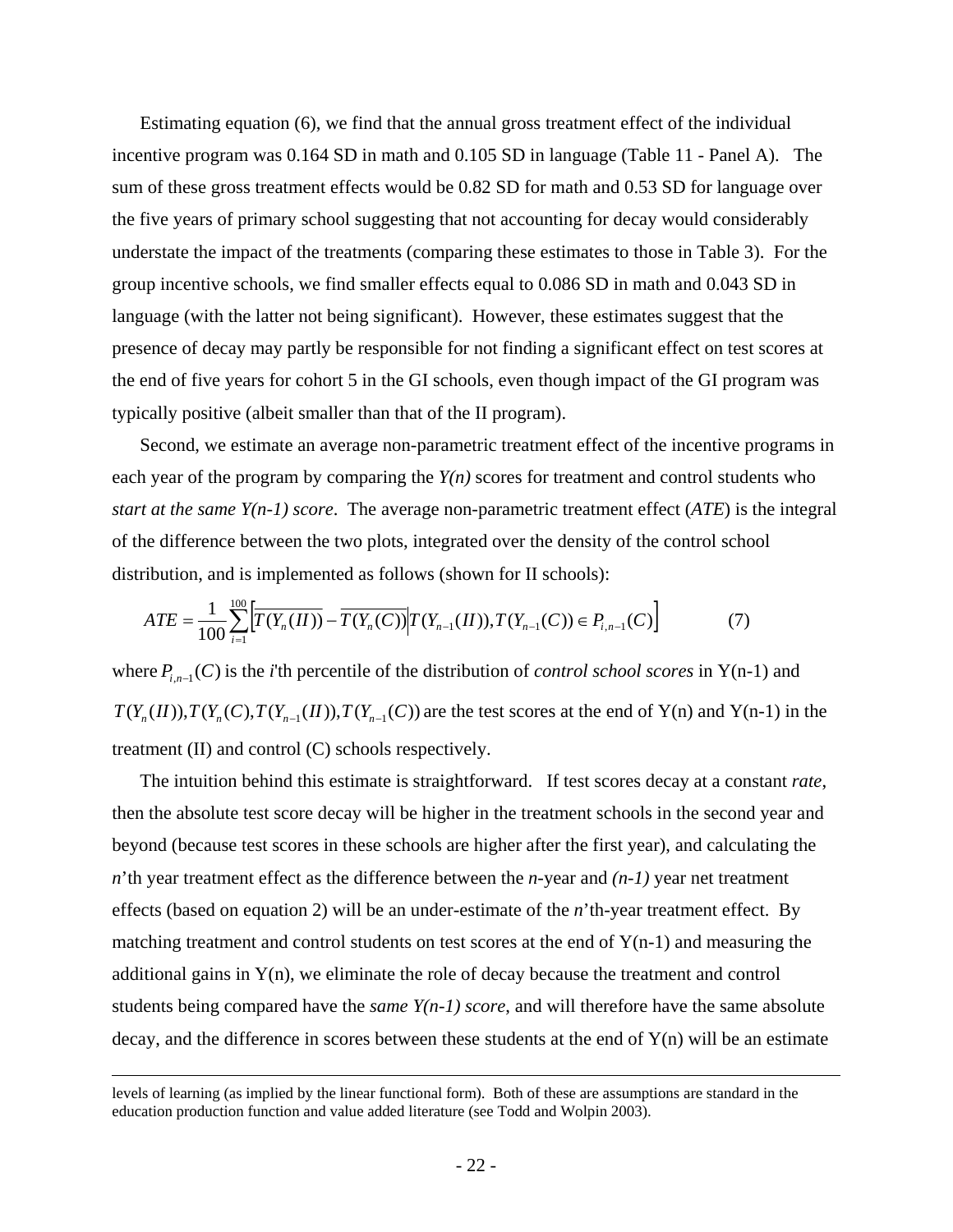of the *n*'th year treatment effect that is not confounded by differential decay of test scores across treatment and control schools. The treatment effects estimated at each percentile of the control school distribution are then integrated over the density of the *control distribution* to compute an average non-parametric treatment effect. $^{22}$ 

The main advantage of this approach is that it does not require a consistent estimate of  $\hat{\gamma}_i$  as required in the estimates from equation (6). A further advantage is that it does not require  $\hat{\gamma}_i$  to be the same at all points in the test score distribution. The main assumption required for (7) to yield consistent estimates of the average 1-year treatment effect (beyond the first year of the program) is that the effect of the treatment is the same at all points on the distribution of unobservables (since the treatment distribution is to the right of the control distribution after Y1, students who are matched on scores will typically not be matched on unobservables). While this assumption cannot be tested, we find limited evidence of heterogeneity of treatment effects along several observable school and household characteristics, suggesting that there may be limited heterogeneity in treatment effects across unobservables as well.<sup>23</sup>

Estimating equation (7), across all 25 1-year comparisons we find that the annual gross treatment effect of the individual incentive program was 0.181 SD in math and 0.119 SD in language, with both of them being significant (Table 11 - Panel B). The corresponding numbers for the group incentive program are 0.065 SD and 0.032 SD and neither of them are significant at the 5% level (95% confidence intervals are constructed by drawing a 1000 bootstrap samples and estimating the average non-parametric treatment effect in each sample). Figures 4A – 4D show the plots used to calculate the average non-parametric treatment effects across the 25 possible 1 year comparisons and find remarkably constant treatment effects at every percentile of initial test scores. We also see that the point estimates for both the II and GI programs in Panel B of Table

 $\overline{a}$ 

 $22$  Note that the treatment distribution in Y1 and beyond will be to the right of the control distribution. Thus, integrating over the density of the control distribution adjusts for the fact that there are more students with higher Y(n-1) scores in treatment schools and that test scores of these students will decay more (in absolute terms) than those with lower scores. In other words, treatment effects are calculated at every percentile of the control distribution and then averaged across these percentiles *regardless of the number of treatment students* in each percentile of the control distribution at the end of  $Y(n-1)$ . Also, the estimate only uses students in the common support of the distribution of Y1 scores between treatment and control schools (less than 0.1% of students are dropped as a result of this).

 $^{23}$  Of course, this procedure also assumes that test scores decay at a constant rate and that the level of decay only depends on the current test score (and does not vary based on the inputs that produced these scores). As discussed earlier, this is a standard assumption in the estimation of education production functions (see Todd and Wolpin 2003).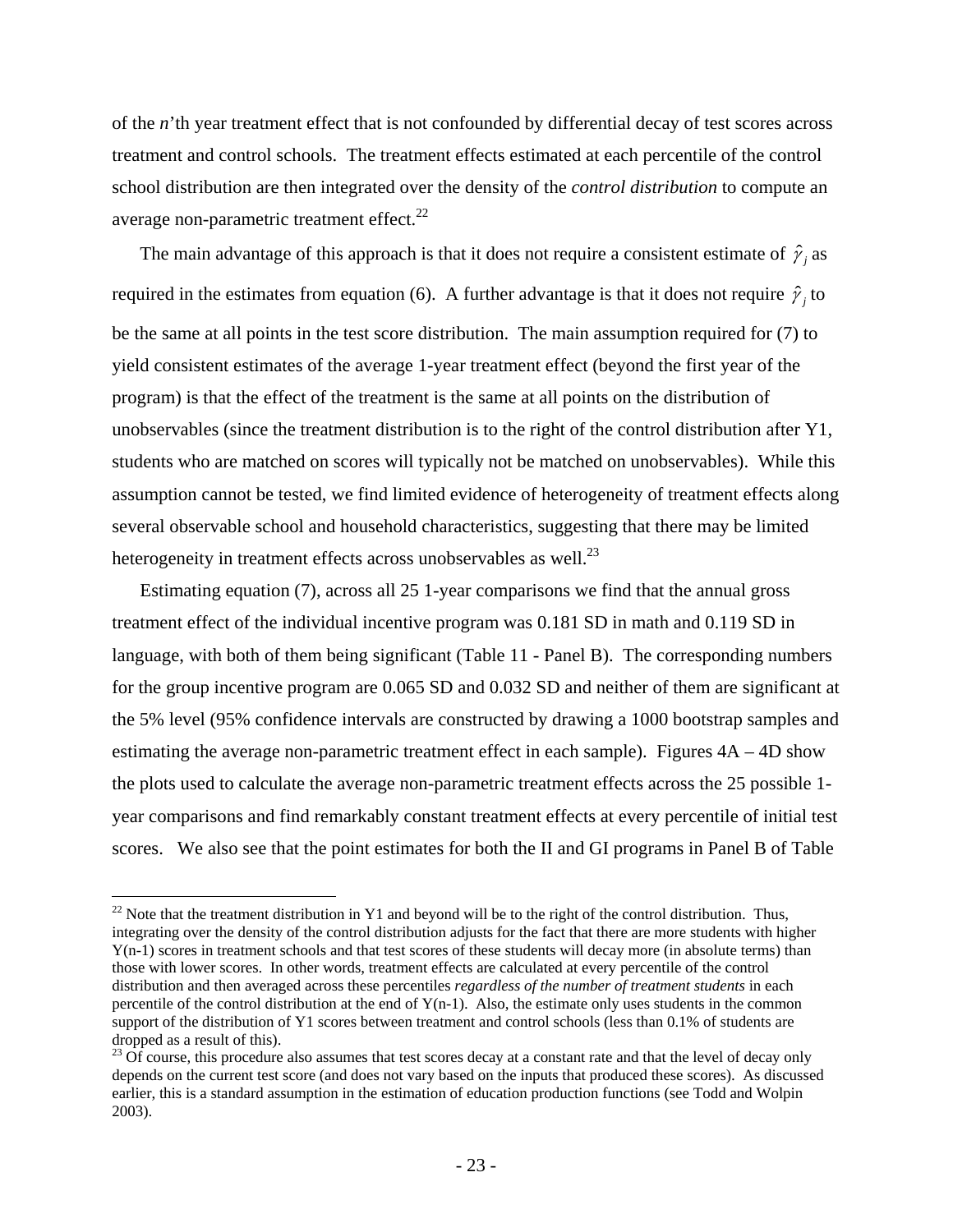11 are quite similar to those estimated in Panel A and suggest again that not accounting for decay would considerably understate the impact of the treatments (the estimates here suggest that the cumulative 5-year impact of the II program would be 0.9 and 0.6 SD for math and language respectively, compared to 0.54 SD and 0.35 as estimated in Table 3).

### **5.3 Cost Effectiveness**

The recently passed Right to Education (RtE) Act in India calls for reducing class sizes by one third, and the vast majority of the budgetary allocations for implementing the RtE is earmarked for teacher salaries. Muralidharan and Sundararaman (2010) estimate that halving school-level pupil-teacher ratios by hiring more regular civil service teachers will increase test scores by 0.2 – 0.25 SD annually. The typical government-run rural school has 3 teachers who are paid around Rs. 150,000/year for an annual salary bill of approximate Rs. 450,000/year per school. These figures suggest that reducing class size by a third will cost Rs. 150,000/year and increase test scores by 0.07 - 0.08 SD annually (per school). The individual incentive program cost Rs. 10,000/year per school in bonus costs and another Rs. 5,000/year per school to administer the program. The estimates from Table 11, suggests that the program cost Rs. 15,000/year for annual test score gains of 0.135 – 0.15 SD.

Combining these numbers suggests that scaling up the individual teacher incentive program would be 15 to 20 times more cost effective in raising student test scores than pursuing the default policy of reducing class size by hiring additional civil-service teachers.

### **6. Conclusion**

We present evidence from the longest-running experimental evaluation of a teacher performance pay program in the world, and find that students who completed their entire primary school education under a system where their teachers received individual-level bonuses based on the performance of their students, scored 0.54 and 0.35 standard deviations higher on math and language tests respectively. We find no evidence to suggest that these gains represent only narrow gains in test scores as opposed to broader gains in human capital. In particular, we find that students in these schools also scored 0.52 and 0.30 SD higher on science and social studies even though there were no incentives paid to teachers on the basis of performance on these subjects.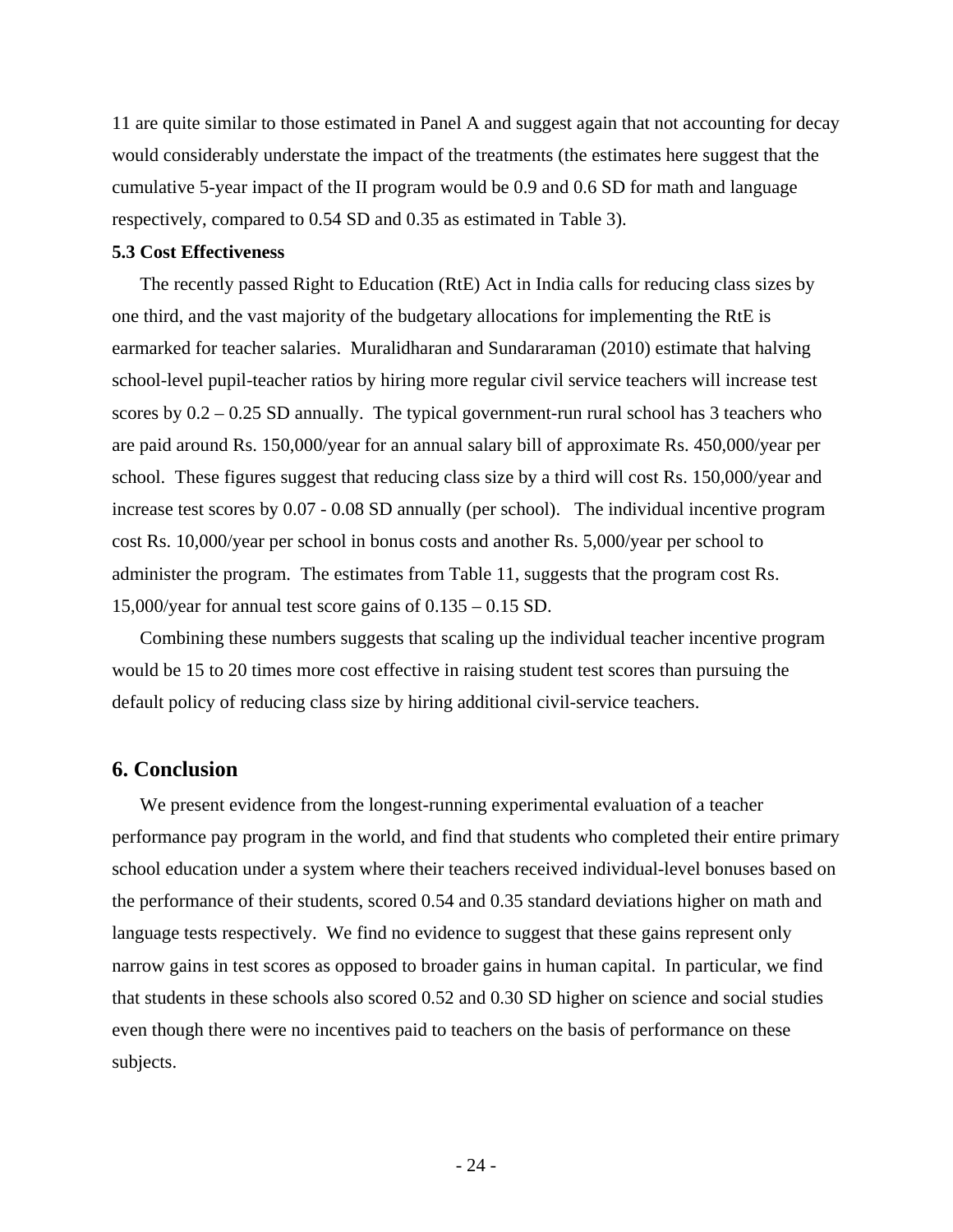An important concern among skeptics of performance-linked pay for teachers based on student test scores is that improvements in performance on highly tested components of a curriculum (as would be likely if a teacher were 'teaching to the test') do not typically translate into improvements in less tested components of the same underlying class of skills/knowledge (Koretz 2002, 2008). Our findings of positive effects on non-incentive subjects suggest substantial positive spillovers between improvements in math and reading and performance on other subjects (whose content is beyond the domain that the incentive was provided on), and help to negate this concern in the context of Indian primary education.

The long-term results also highlight that group and individual based performance pay for teachers may have significantly different outcomes – especially over time. The low (and often indistinguishable from zero) impact of group incentives is quite striking given that the typical schools has 3 teachers and peer monitoring of effort should have been relatively easy. One possible interpretation of this result is that it is difficult for teachers even in small groups to effectively monitor the intensity of effort of their peers. The results also suggest that it may be challenging for group-based incentive programs with much larger groups of teachers (as are being tried in many states in the US) to deliver increases in student learning.

While our specific findings (and point estimates of program impact) are likely to be contextspecific, many features of the Indian education system (like low average levels of learning, low norms for teacher effort in government-run schools, and an academic and pedagogic culture that highly values performance on high-stakes tests), are found in other developing countries as well. Our results therefore suggest that performance pay for teachers could be an effective policy tool in India and perhaps in other similar contexts as well.

The impact of performance pay estimated in this paper has been restricted to the gains in student test scores attributable to greater effort from teachers currently in schools. However, in the long run, the benefits to performance pay include not only greater teacher effort, but also potentially attracting more effective teachers into the profession (Lazear 2000, 2003; Hoxby and Leigh 2005). In this case, the estimates presented in this paper are likely to be a lower bound on the long-term impact of introducing systems of individual teacher performance pay. Finally, Muralidharan and Sundararaman (2011a) report high levels of teacher support for the idea of performance linked pay, with 85% of teachers reporting a favorable opinion about the idea and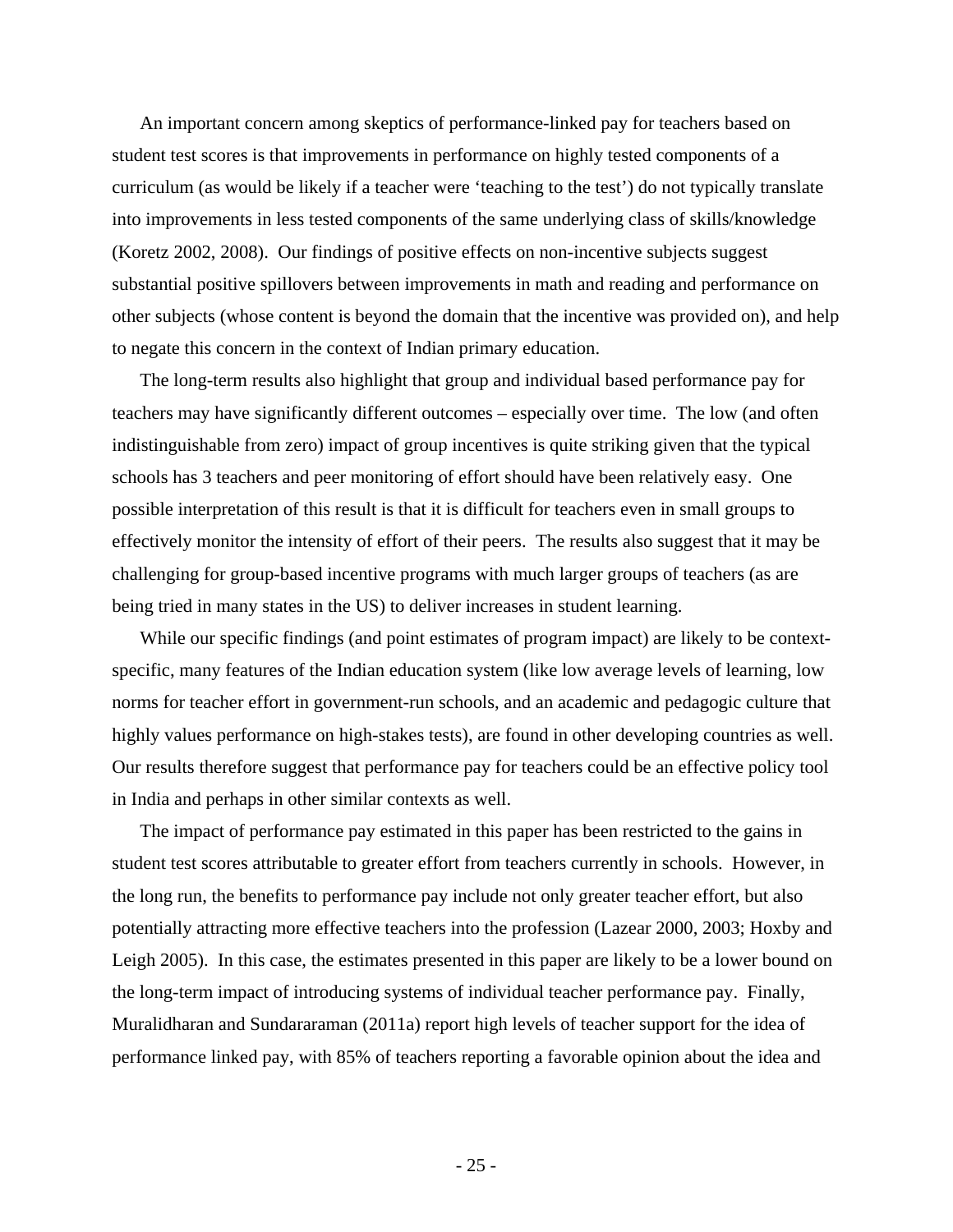68% mentioning that the government should try to scale up programs of the sort implemented under this project.

The main challenge to scaling up teacher performance pay programs of the type studied in this paper is likely to be administrative capacity to maintain the integrity of the testing procedures. However, the results reported in this paper over five years, suggest that it may be worth investing in the administrative capacity (perhaps using technology for testing) to implement such a program at a local scale (such as a district or comparably sized jurisdiction in India) and learn if such implementation is feasible. Combining scale ups with credible evaluation strategies will help answer whether teacher performance pay programs can continue to deliver benefits when administered at scale.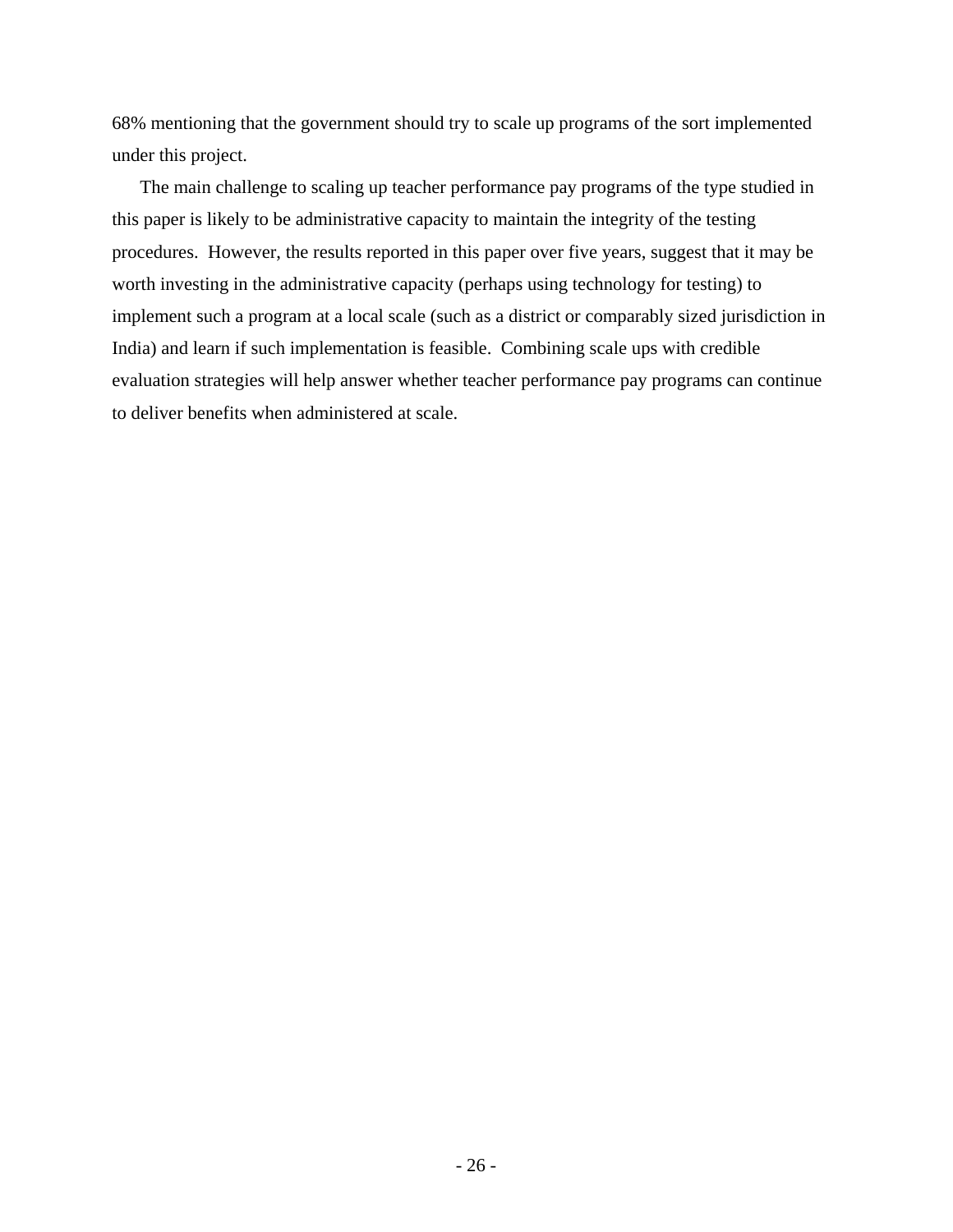### **References:**

- ANDRABI, T., J. DAS, A. KHWAJA, and T. ZAJONC (2011): "Do Value-Added Estimates Add Value? Accounting for Learning Dynamics," *American Economic Journal: Applied Economics*, 3, 29-54.
- BAKER, G. (1992): "Incentive Contracts and Performance Measurement," *Journal of Political Economy*, 100, 598-614.
- BANDIERA, O., I. BARANKAY, and I. RASUL (2011): "Field Experiments with Firms," *Journal of Economic Perspectives*, 25, 63-82.
- BANDIERA, O., A. PRAT, and T. VALLETTI (2009): "Active and Passive Waste in Government Spending: Evidence from a Policy Experiment," *American Economic Review*, 99, 1278- 1308.
- BESLEY, T., and M. GHATAK (2005): "Competition and Incentives with Motivated Agents," *American Economic Review*, 95, 616-636.
- CHETTY, R., J. N. FRIEDMAN, N. HILGER, E. SAEZ, D. W. SCHANZENBACH, and D. YAGAN (Forthcoming): "How Does Your Kindergarten Classroom Affect Your Earnings: Evidence from Project Star," *Quarterly Journal of Economics*.
- CHETTY, R., J. N. FRIEDMAN, and J. E. ROCKOFF (2011): "The Long-Term Impact of Teachers: Teacher Value-Added and Student Outcomes in Adulthood," Harvard.
- CULLEN, J. B., and R. REBACK (2006): "Tinkering Towards Accolades: School Gaming under a Performance Accountability System," in *Advances in Applied Microeconomics, Volume 14*: Elsiever, 1-34.
- DAL BO, E., F. FINAN, and M. ROSSI (2011): "Strengthening State Capabilities: The Role of Financial Incentives in the Call to Public Service," UC Berkeley.
- DAS, J., S. DERCON, J. HABYARIMANA, P. KRISHNAN, K. MURALIDHARAN, and V. SUNDARARAMAN (2011): "School Inputs, Household Substitution, and Test Scores," National Bureau of Economic Research Working Paper 16830.
- DECI, E. L., and R. M. RYAN (1985): *Intrinsic Motivation and Self-Determination in Human Behavior*. New York: Plenum.
- DEMING, D. (2009): "Early Childhood Intervention and Life-Cycle Skill Development: Evidence from Head Start," *American Economic Journal: Applied Economics*, 1, 111-34.
- DHALIWAL, I., E. DUFLO, R. GLENNERSTER, and C. TULLOCH (2011): "Comparative Cost-Effectiveness Analysis to Inform Policy in Developing Countries: A General Framework with Applications for Education," MIT.
- DIXIT, A. (2002): "Incentives and Organizations in the Public Sector: An Interpretative Review," *Journal of Human Resources*, 37, 696-727.
- DOLTON, P. (2006): "Teacher Supply," in *Handbook of the Economics of Education*, ed. by E. Hanushek, and F. Welch: North-Holland.
- EHRENBERG, R. G., and J. L. SCHWARZ (1986): "Public-Sector Labor Markets," in *Handbook of Labor Economics*, ed. by O. Ashenfelter, and R. Layard: Elsiever.
- FEHR, E., and A. FALK (2002): "Psychological Foundations of Incentives," *European Economic Review*, 46, 687-724.
- FIGLIO, D. N., and J. WINICKI (2005): "Food for Thought: The Effects of School Accountability Plans on School Nutrition," *Journal of Public Economics*, 89, 381-94.
- FRYER, R. G. (2011): "Teacher Incentives and Student Achievement: Evidence from New York City Public Schools," National Bureau of Economic Research Working Paper 16850.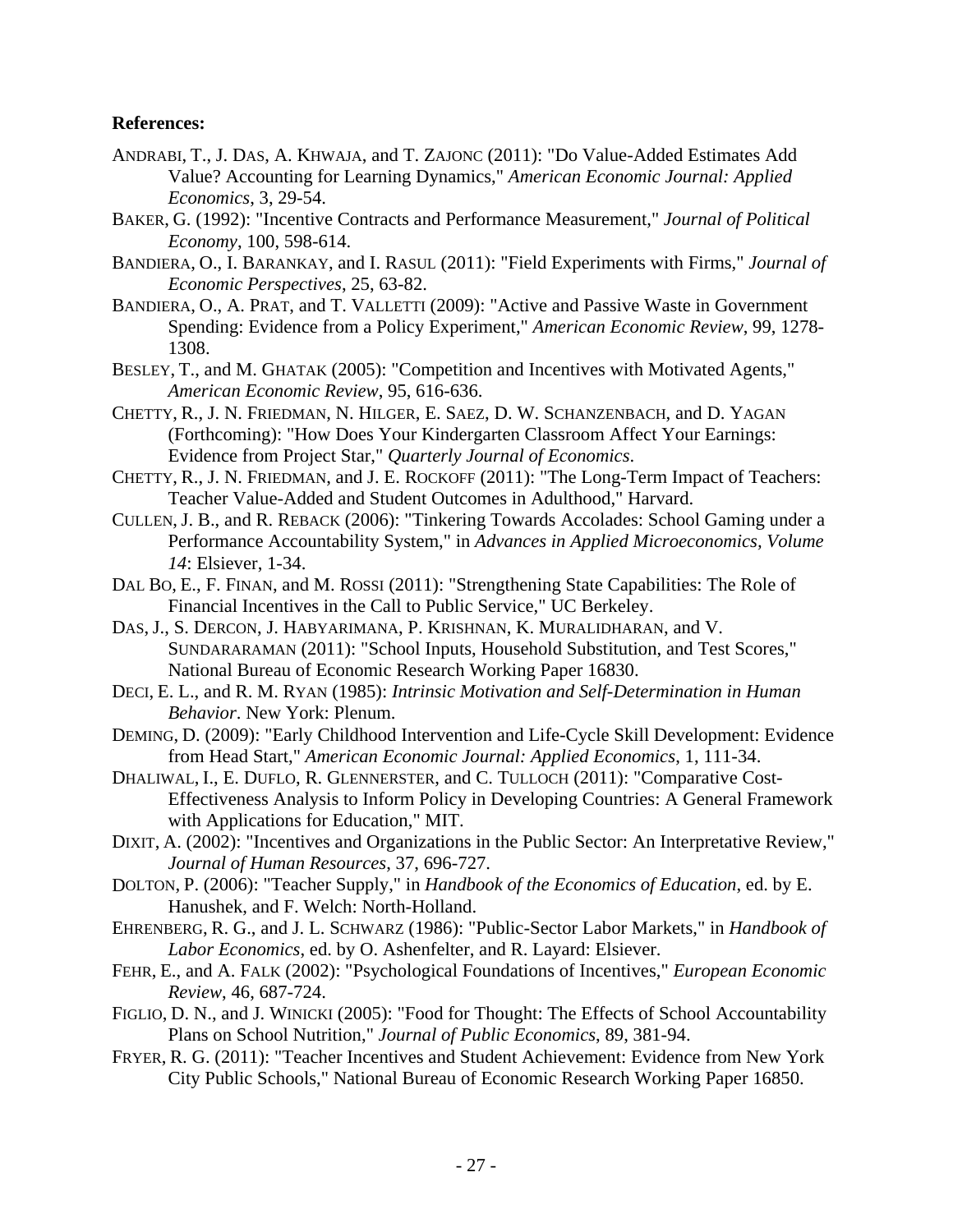- GLEWWE, P., N. ILIAS, and M. KREMER (2010): "Teacher Incentives," *American Economic Journal: Applied Economics*, 2, 205-227.
- GOODMAN, S., and L. TURNER (2010): "Teacher Incentive Pay and Educational Outcomes: Evidence from the Nyc Bonus Program," Columbia University.
- GREGORY, R. G., and J. BORLAND (1999): "Recent Developments in Public Sector Labor Markets," in *Handbook of Labor Economics, Vol 3*, ed. by O. Ashenfelter, and D. Card.
- HAMILTON, B. H., J. A. NICKERSON, and H. OWAN (2003): "Team Incentives and Worker Heterogeneity: An Empirical Analysis of the Impact of Teams on Productivity and Participation," *Journal of Political Economy* 111, 465-97.
- HOLMSTROM, B., and P. MILGROM (1991): "Multitask Principal-Agent Analyses: Incentive Contracts, Asset Ownership, and Job Design," *Journal of Law, Economics, and Organization*, 7, 24-52.
- HOXBY, C. M., and A. LEIGH (2005): "Pulled Away or Pushed Out? Explaining the Decline of Teacher Aptitude in the United States," *American Economic Review*, 94, 236-40.
- ITOH, H. (1991): "Incentives to Help in Multi-Agent Situations," *Econometrica*, 59, 611-36.
- JACOB, B., L. LEFGREN, and D. SIMS (2010): "The Persistence of Teacher-Induced Learning Gains," *Journal of Human Resources*, 45, 915-943.
- JACOB, B. A. (2005): "Accountability, Incentives and Behavior: The Impact of High-Stakes Testing in the Chicago Public Schools," *Journal of Public Economics*, 89, 761-96.
- JACOB, B. A., and S. D. LEVITT (2003): "Rotten Apples: An Investigation of the Prevalence and Predictors of Teacher Cheating," *Quarterly Journal of Economics* 118, 843-77.
- KANDEL, E., and E. LAZEAR (1992): "Peer Pressure and Partnerships," *Journal of Political Economy*, 100, 801-17.
- KORETZ, D. M. (2002): "Limitations in the Use of Achievement Tests as Measures of Educators' Productivity," *Journal of Human Resources*, 37, 752-77.
- (2008): *Measuring Up: What Educational Testing Really Tells Us*. Harvard University Press. KREMER, M., K. MURALIDHARAN, N. CHAUDHURY, F. H. ROGERS, and J. HAMMER (2005):
- "Teacher Absence in India: A Snapshot," *Journal of the European Economic Association*, 3, 658-67.
- LAVY, V. (2002): "Evaluating the Effect of Teachers' Group Performance Incentives on Pupil Achievement," *Journal of Political Economy*, 110, 1286-1317.
- (2009): "Performance Pay and Teachers' Effort, Productivity, and Grading Ethics," *American Economic Review*, 99, 1979 - 2011.
- LAZEAR, E. (2000): "Performance Pay and Productivity," *American Economic Review*, 90, 1346- 61.
- (2003): "Teacher Incentives," *Swedish Economic Policy Review*, 10, 179-214.
- LAZEAR, E., and P. OYER (2009): "Personnel Economics," Stanford University.

LEMIEUX, T., W. B. MACLEOD, and D. PARENT (2009): "Performance Pay and Wage Inequality," *Quarterly Journal of Economics*, 124, 1-49.

- MURALIDHARAN, K., and V. SUNDARARAMAN (2009): "Teacher Performance Pay: Experimental Evidence from India," National Bureau of Economic Research Working Paper 15323.
- (2011): "Teacher Opinions on Performance Pay: Evidence from India," *Economics of Education Review*, 30, 394-403.
- (2011): "Teacher Performance Pay: Experimental Evidence from India," *Journal of Political Economy*, 119, 39-77.
- (2012): "Contract Teachers: Experimental Evidence from India," UC San Diego.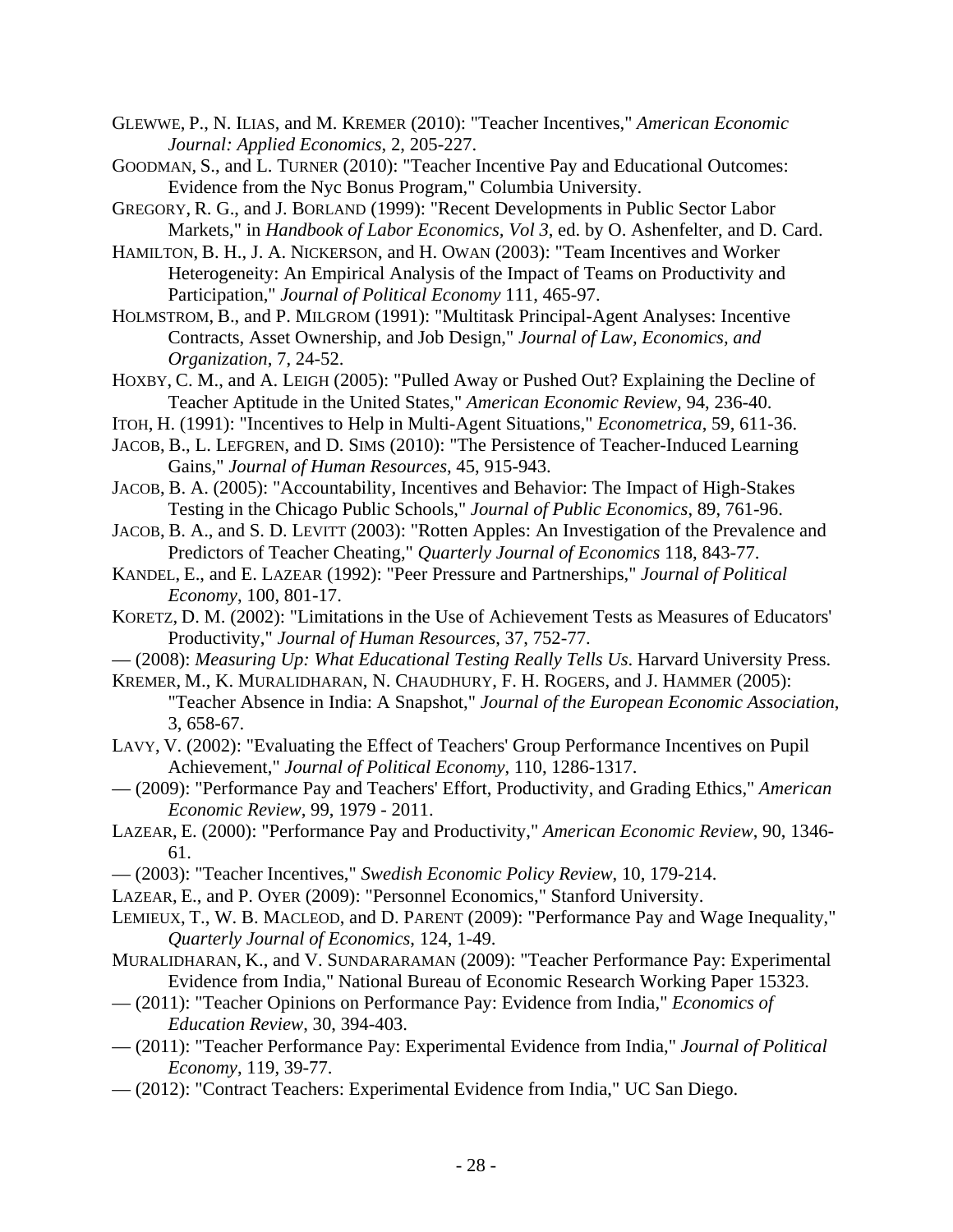MURNANE, R. J., and D. K. COHEN (1986): "Merit Pay and the Evaluation Problem: Why Most Merit Pay Plans Fail and a Few Survive," *Harvard Educational Review*, 56, 1-17.

- NEAL, D. (2011): "The Design of Performance Pay in Education," University of Chicago.
- NEAL, D., and D. SCHANZENBACH (2010): "Left Behind by Design: Proficiency Counts and Test-Based Accountability," *The Review of Economics and Statistics*, 92, 263-283.
- POP-ELECHES, C., and M. URQUIOLA (2011): "Going to a Better School: Effects and Behavioral Responses," Columbia University.
- RAU, T. B., and D. G. CONTRERAS (2011): "Tournaments Incentives for Teachers: The Case of Chile," University of Chile, Department of Economics, 42.
- ROTHSTEIN, J. (2010): "Teacher Quality in Educational Production: Tracking, Decay, and Student Achievement," *Quarterly Journal of Economics*, 125, 175-214.
- SPRINGER, M. G., D. BALLOU, L. HAMILTON, V.-N. LE, J. R. LOCKWOOD, D. MCCAFFREY, M. PEPPER, and B. STECHER (2010): "Teacher Pay for Performance: Experimental Evidence from the Project on Incentives in Teaching," Nashville, TN: National Center for Performance Incentives at Vanderbilt University.
- TODD, P. E., and K. I. WOLPIN (2003): "On the Specification and Estimation of the Production Function for Cognitive Achievement," *Economic Journal*, 113, F3-33.
- WILSON, J. Q. (1989): *Bureaucracy*. New York: Basic Books.
- WORLD BANK (2003): *World Development Report 2004: Making Services Work for Poor People*. Washington, DC: Oxford University Press for the World Bank.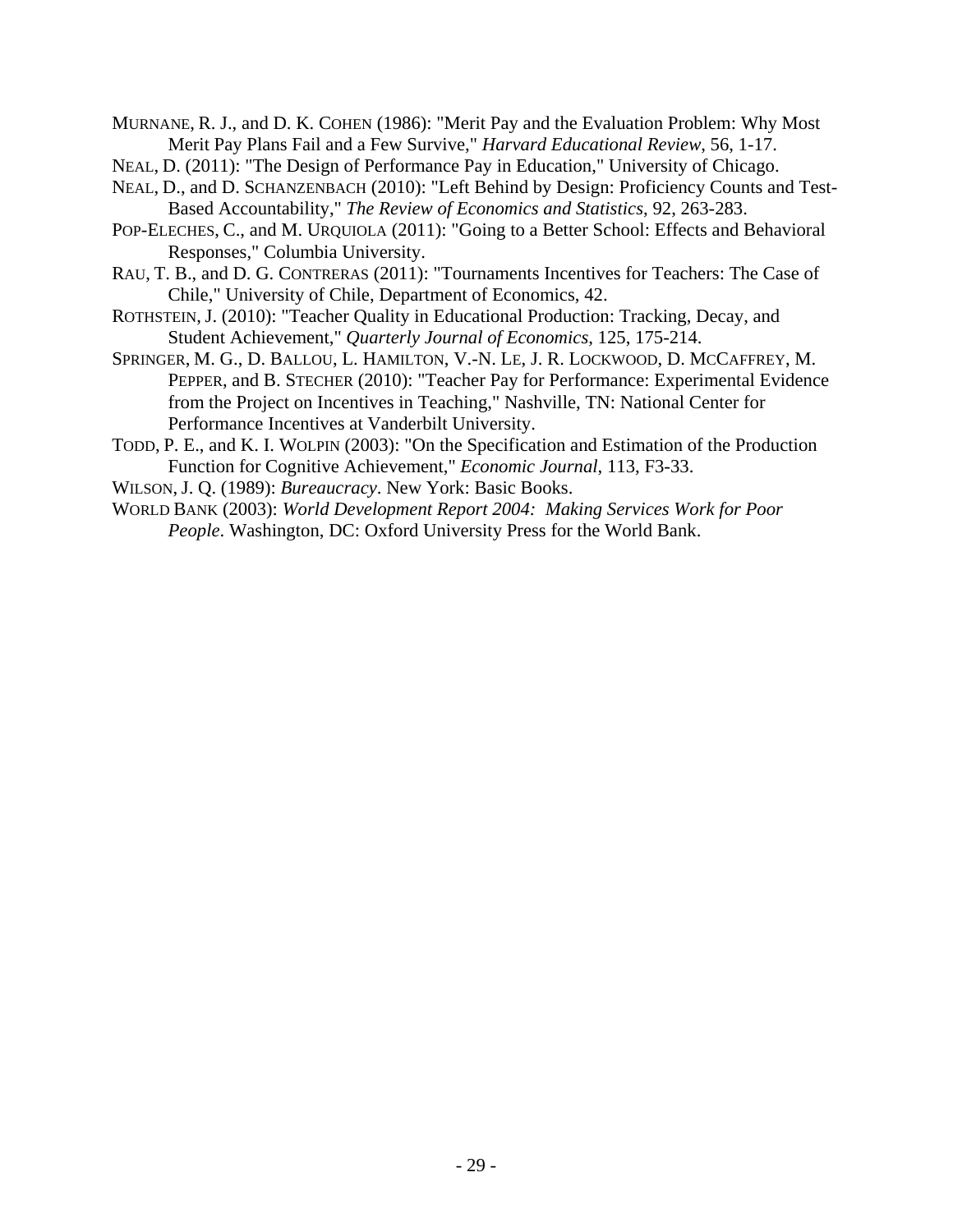| <b>Treatment</b>                         | Year 1   | Year 2 | Year 3 | Year 4 | Year 5 |
|------------------------------------------|----------|--------|--------|--------|--------|
| Control                                  | 100      | 100    | 100    | 100    | 100    |
| Individual Incentive                     | 100      | 100    | 100    | 50     | 50     |
| <b>Group Incentive</b>                   | 100      | 100    | 100    | 50     | 50     |
| <b>Individual Incentive Discontinued</b> | $\Omega$ |        |        | 50     | 50     |
| <b>Group Incentive Discontinued</b>      |          |        |        | 50     | 50     |

### **Figure 1: Experiment Design over 5 Years**

### **Notes:**

1. Number of schools in the overall project indicated in each treatment/year cell 2. Randomization was stratified by mandal - and so dividing each cell by 50 corresponds to the number of schools in each mandal in each treatment/year cell

### **Figure 2 : Nine Distinct Cohorts Exposed to the Interventions**

|                                            |         |                |                |                | Year 1 Year 2 Year 3 Year 4 Year 5 |   |
|--------------------------------------------|---------|----------------|----------------|----------------|------------------------------------|---|
| One Cohort exposed for five years : 5      | Grade 1 | 5.             | 6              |                | 8                                  | 9 |
| Two Cohorts exposed for four years : 4, 6  | Grade 2 | $\overline{4}$ | 5.             | 6              |                                    | 8 |
| Two Cohorts exposed for three years : 3, 7 | Grade 3 | 3              | $\overline{4}$ | 5              | 6                                  |   |
| Two Cohorts exposed for two years : 2, 8   | Grade 4 |                | 3              | $\overline{4}$ | 5                                  | 6 |
| Two Cohorts exposed for one year: 1, 9     | Grade 5 | 1              |                | 3              | 4                                  |   |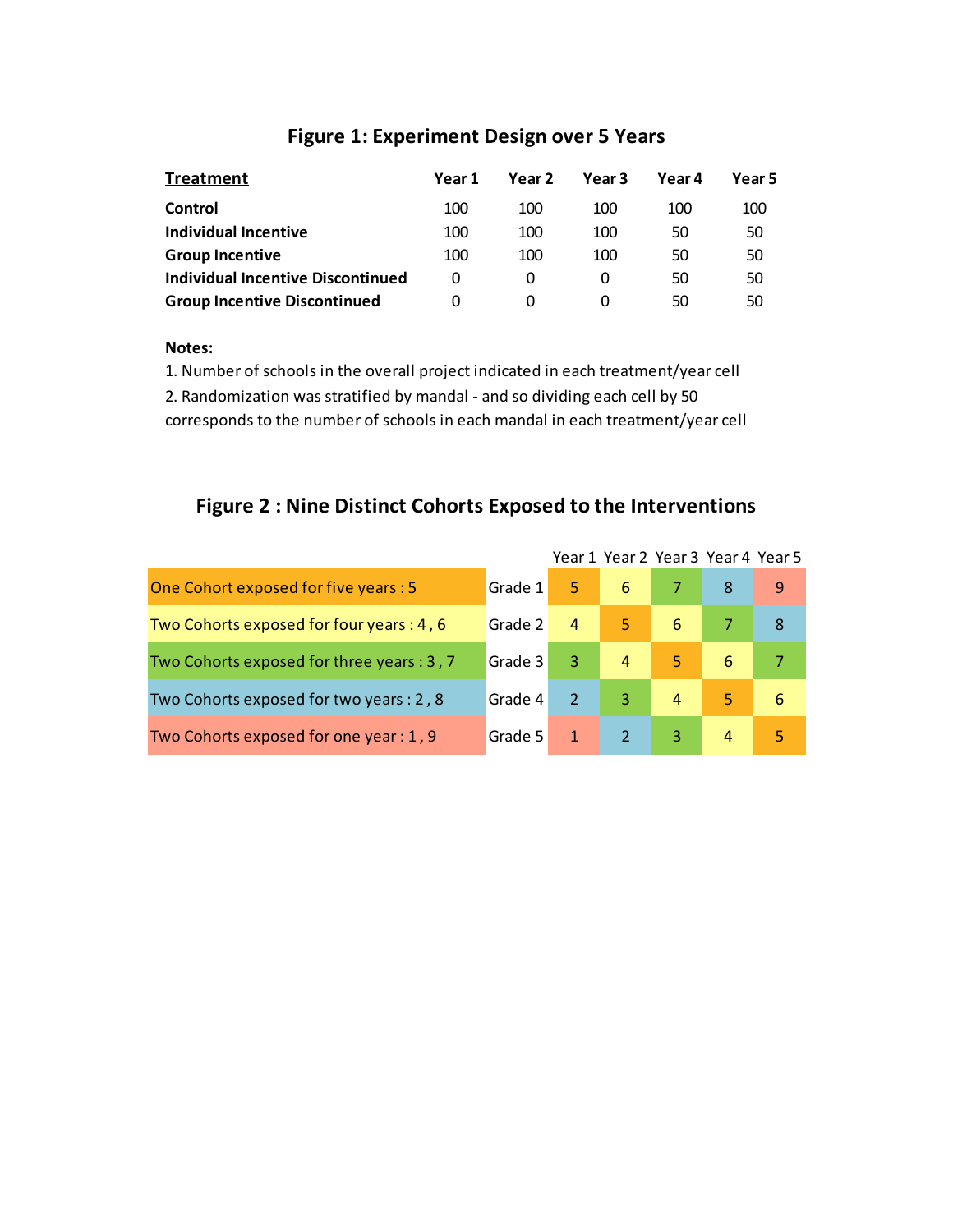







**Figure 3D**

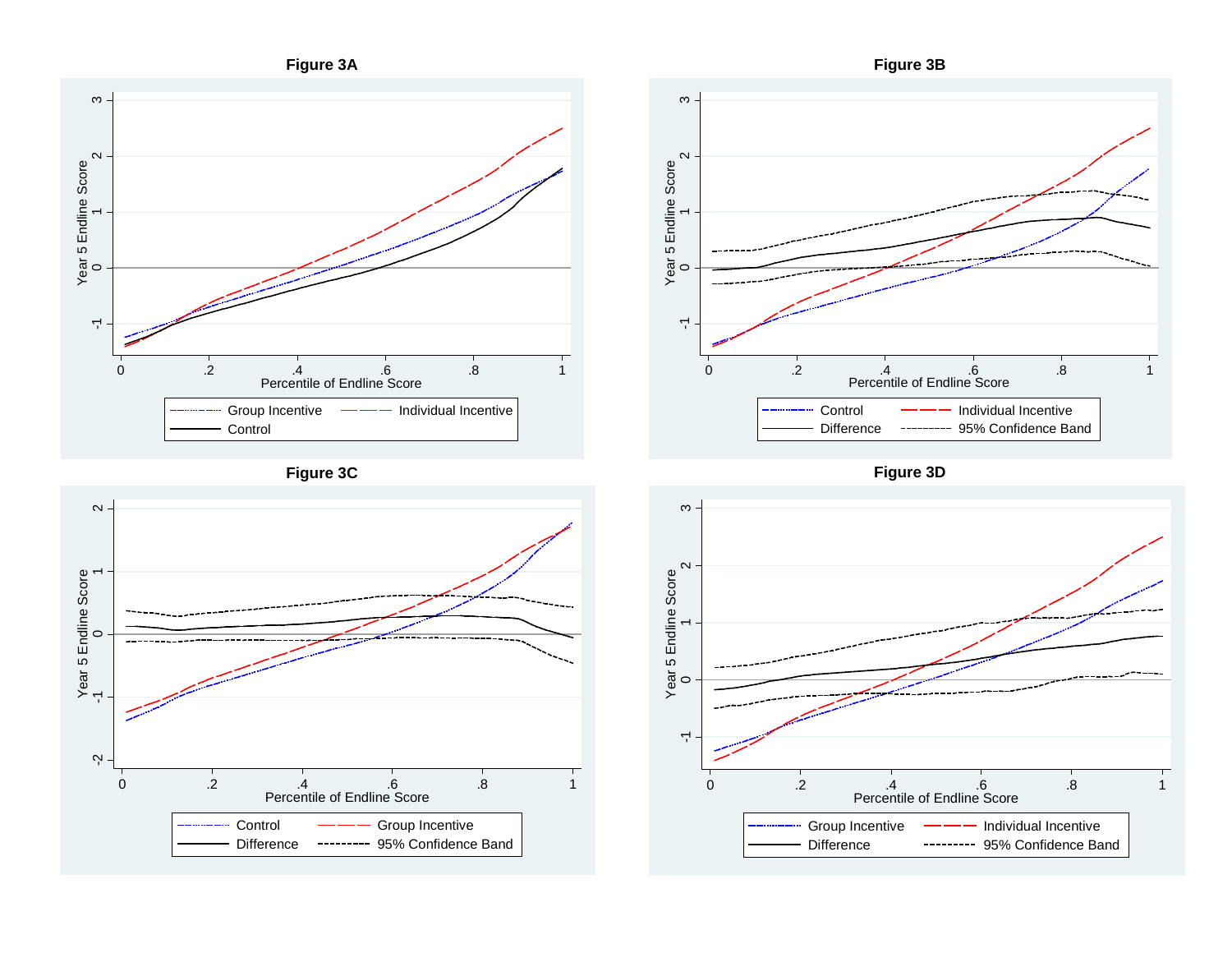







Figure 4C Figure 4D



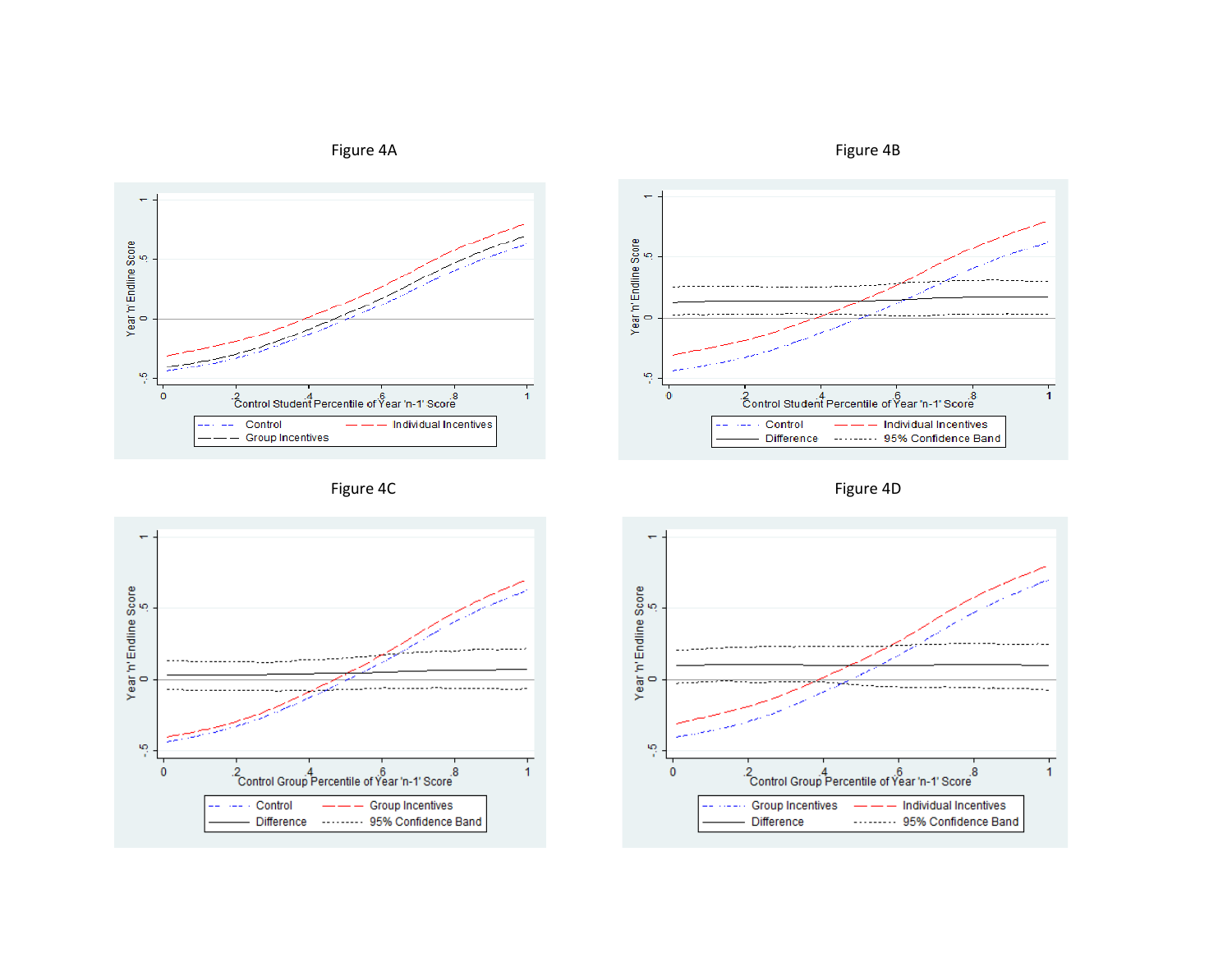|                           |                                                                                                                                                                                                                                                                                                                        | Panel A: Validity of Randomization for Continuation/Discontinuation of Treatments |                              |                           |                     |                              |  |  |  |
|---------------------------|------------------------------------------------------------------------------------------------------------------------------------------------------------------------------------------------------------------------------------------------------------------------------------------------------------------------|-----------------------------------------------------------------------------------|------------------------------|---------------------------|---------------------|------------------------------|--|--|--|
|                           | $[1] % \includegraphics[width=0.9\columnwidth]{figures/fig_1a} \caption{The figure shows the number of times on the right, and the number of times on the right, respectively. The number of times on the right, the number of times on the right, and the number of times on the right, respectively.} \label{fig:2}$ | [2]                                                                               |                              | [3]                       | [4]                 |                              |  |  |  |
|                           | <b>II Discontinued</b>                                                                                                                                                                                                                                                                                                 | II continued                                                                      | p-value<br>$(H0: [1] = [2])$ | GI<br><b>Discontinued</b> | <b>GI</b> continued | p-value<br>$(H0: [3] = [4])$ |  |  |  |
| <b>Infrastructure</b>     | 2.780                                                                                                                                                                                                                                                                                                                  | 3.000                                                                             | 0.68                         | 2.720                     | 2.640               | 0.88                         |  |  |  |
| Proximity                 | 13.920                                                                                                                                                                                                                                                                                                                 | 13.694                                                                            | 0.93                         | 14.500                    | 13.680              | 0.73                         |  |  |  |
| <b>Cohorts 4-7 Maths</b>  | 0.048                                                                                                                                                                                                                                                                                                                  | 0.166                                                                             | 0.42                         | 0.036                     | $-0.068$            | 0.34                         |  |  |  |
| <b>Cohorts 4-7 Telugu</b> | 0.039                                                                                                                                                                                                                                                                                                                  | 0.120                                                                             | 0.53                         | 0.051                     | $-0.077$            | 0.28                         |  |  |  |
| <b>Cohort 5 Maths</b>     | $-0.017$                                                                                                                                                                                                                                                                                                               | 0.100                                                                             | 0.47                         | $-0.063$                  | 0.051               | 0.40                         |  |  |  |
| <b>Cohort 5 Telugu</b>    | 0.036                                                                                                                                                                                                                                                                                                                  | 0.027                                                                             | 0.95                         | $-0.070$                  | $-0.028$            | 0.75                         |  |  |  |

### **Table 1 : Sample Balance Across Treatments**

# $[1]$   $[2]$   $[3]$ **Panel B : Balance of Incoming Cohorts (6-9) across treatment/control groups**

|                 |                            | $\lfloor \pm \rfloor$ | [4]          | IJ     |                                    |
|-----------------|----------------------------|-----------------------|--------------|--------|------------------------------------|
|                 |                            | Control               | $\mathbf{I}$ | GI     | P-value (H0: [1]<br>$= [2] = [3])$ |
| Cohort 6        | <b>Class Enrollment</b>    | 29.039                | 27.676       | 26.566 | 0.364                              |
|                 | <b>Household Affluence</b> | 3.342                 | 3.334        | 3.265  | 0.794                              |
|                 | <b>Parent Literacy</b>     | 1.336                 | 1.295        | 1.250  | 0.539                              |
| Cohort 7        | <b>Class Enrollment</b>    | 22.763                | 21.868       | 19.719 | 0.433                              |
|                 | <b>Household Affluence</b> | 3.308                 | 3.227        | 3.173  | 0.678                              |
|                 | <b>Parent Literacy</b>     | 1.164                 | 1.133        | 1.205  | 0.687                              |
| <b>Cohort 8</b> | <b>Class Enrollment</b>    | 21.119                | 21.075       | 19.118 | 0.604                              |
|                 | <b>Household Affluence</b> | 3.658                 | 3.407        | 3.470  | 0.536                              |
|                 | <b>Parent Literacy</b>     | 1.128                 | 1.208        | 1.243  | 0.155                              |
| Cohort 9        | <b>Class Enrollment</b>    | 19.659                | 18.979       | 18.356 | 0.804                              |
|                 | <b>Household Affluence</b> | 3.844                 | 3.626        | 3.627  | 0.165                              |
|                 | <b>Parent Literacy</b>     | 1.241                 | 1.143        | 1.315  | 0.414                              |

### **Notes:**

1. The infrastructure index is the sum of six binary variables showing the existence of a brick building, a playground, a compound wall, a functioning source of water, a functional toilet, and functioning electricity.

2. The proximity index is the sum of 8 variables (each coded from 1-3) indicating proximity to a paved road, a bus stop, a public health clinic, a private health clinic, public telephone, bank, post office, and the mandal educational resource center.

3. The p-values for the student-level variables are computed by treating each student as one observation and clustering the standard errors at the school level. The p-values for school-level variables are computed treating each school as an observation.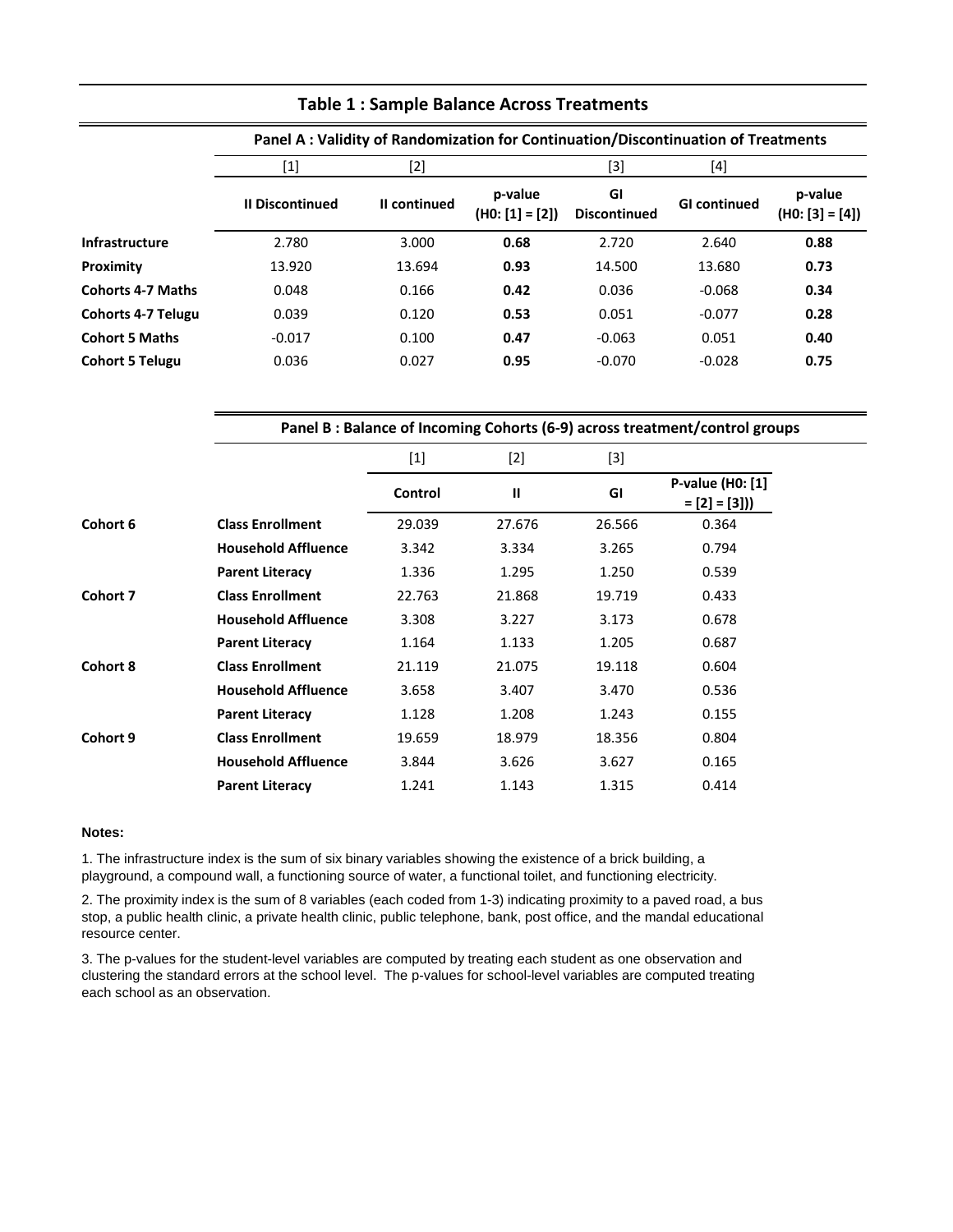|                   |                              | Panel A : Student Attrition Cohorts 1 - 5 (Corresponds to Table 3) |                                   |                                                                   |         |
|-------------------|------------------------------|--------------------------------------------------------------------|-----------------------------------|-------------------------------------------------------------------|---------|
|                   |                              |                                                                    | Individual                        |                                                                   |         |
|                   |                              | Control                                                            | Incentive                         | <b>Group Incentive</b>                                            | p-value |
| 1 Y1/Y0           | <b>Fraction attrited</b>     | 0.140                                                              | 0.133                             | 0.138                                                             | 0.75    |
| $\overline{2}$    | <b>Baseline score math</b>   | $-0.163$                                                           | $-0.136$                          | $-0.138$                                                          | 0.96    |
| 3                 | <b>Baseline score telugu</b> | $-0.224$                                                           | $-0.197$                          | $-0.253$                                                          | 0.87    |
| <b>Y2/Y0</b><br>4 | <b>Fraction attrited</b>     | 0.293                                                              | 0.276                             | 0.278                                                             | 0.58    |
| 5                 | <b>Baseline score math</b>   | $-0.116$                                                           | $-0.03$                           | $-0.108$                                                          | 0.61    |
| 6                 | <b>Baseline score telugu</b> | $-0.199$                                                           | $-0.113$                          | $-0.165$                                                          | 0.71    |
| <b>Y3/Y0</b><br>7 | <b>Fraction attrited</b>     | 0.406                                                              | 0.390                             | 0.371                                                             | 0.32    |
| 8                 | <b>Baseline score math</b>   | $-0.102$                                                           | $-0.038$                          | $-0.065$                                                          | 0.83    |
| $9\,$             | <b>Baseline score telugu</b> | $-0.165$                                                           | $-0.086$                          | $-0.093$                                                          | 0.75    |
| 10 Y4/Y0          | <b>Fraction attrited</b>     | 0.474                                                              | 0.450                             | 0.424                                                             | 0.24    |
| 11                | <b>Baseline score math</b>   | $-0.134$                                                           | 0.015                             | 0.006                                                             | 0.50    |
| 12                | <b>Baseline score telugu</b> | $-0.126$                                                           | 0.104                             | $-0.004$                                                          | 0.25    |
| 13 Y5/Y0          | <b>Fraction attrited</b>     | 0.556                                                              | 0.511                             | 0.504                                                             | 0.28    |
|                   |                              |                                                                    |                                   | Panel B: Student Attrition Cohorts 5 - 9 (Corresponds to Table 4) |         |
| 14                | Grade 1                      | 0.154                                                              | 0.143                             | 0.153                                                             | 0.38    |
| 15                | Grade 2                      | 0.36                                                               | 0.32                              | 0.323                                                             | 0.14    |
| 16                | Grade 3                      | 0.443                                                              | 0.421                             | 0.403                                                             | 0.23    |
| 17                | Grade 4                      | 0.507                                                              | 0.457                             | 0.435                                                             | 0.06    |
| 18                | Grade 5                      | 0.556                                                              | 0.511                             | 0.504                                                             | 0.28    |
|                   |                              |                                                                    | <b>Panel C: Teacher Attrition</b> |                                                                   |         |
| 19                | Y1/Y0                        | 0.335                                                              | 0.372                             | 0.304                                                             | 0.21    |
| 20                | <b>Y2/Y0</b>                 | 0.349                                                              | 0.375                             | 0.321                                                             | 0.40    |
| 21                | <b>Y3/Y0</b>                 | 0.371                                                              | 0.375                             | 0.324                                                             | 0.35    |
| 22                | <b>Y4/Y0</b>                 | 0.385                                                              | 0.431                             | 0.371                                                             | 0.31    |
| 23                | <b>Y5/Y0</b>                 | 0.842                                                              | 0.840                             | 0.783                                                             | 0.17    |
|                   |                              |                                                                    |                                   |                                                                   |         |

### **Table 2 : Student and Teacher Attrition**

### **Notes:**

1. Panel A shows student attrition relative to the population that started in the sample in the baseline (Y0). This is the relevant attrition table to look at in conjunction with the results in Table 3 (cohorts 1-5)

2. Panel B shows student attrition relative to initial enrollment for cohorts 5-9. The grade 1 attrition is the average attrition of all 5 cohorts by the end of grade 1; grade 2 attrition is the average attrition for cohorts 5-8 at the end of grade 2; and so on. This is the relevant attrition table to look at in conjunction with the results in Table 4 (each row here represents the attrition associated with the estimation in each column of Table 4).

3. Panel C shows teacher attrition (due to transfers) relative to the initial sample of teachers who started in the project in Y0. Teacher headcount stayed roughly constant through th 5 years, and so (1-attrition) would correspond to the number of new teachers in the schools relative to Y0.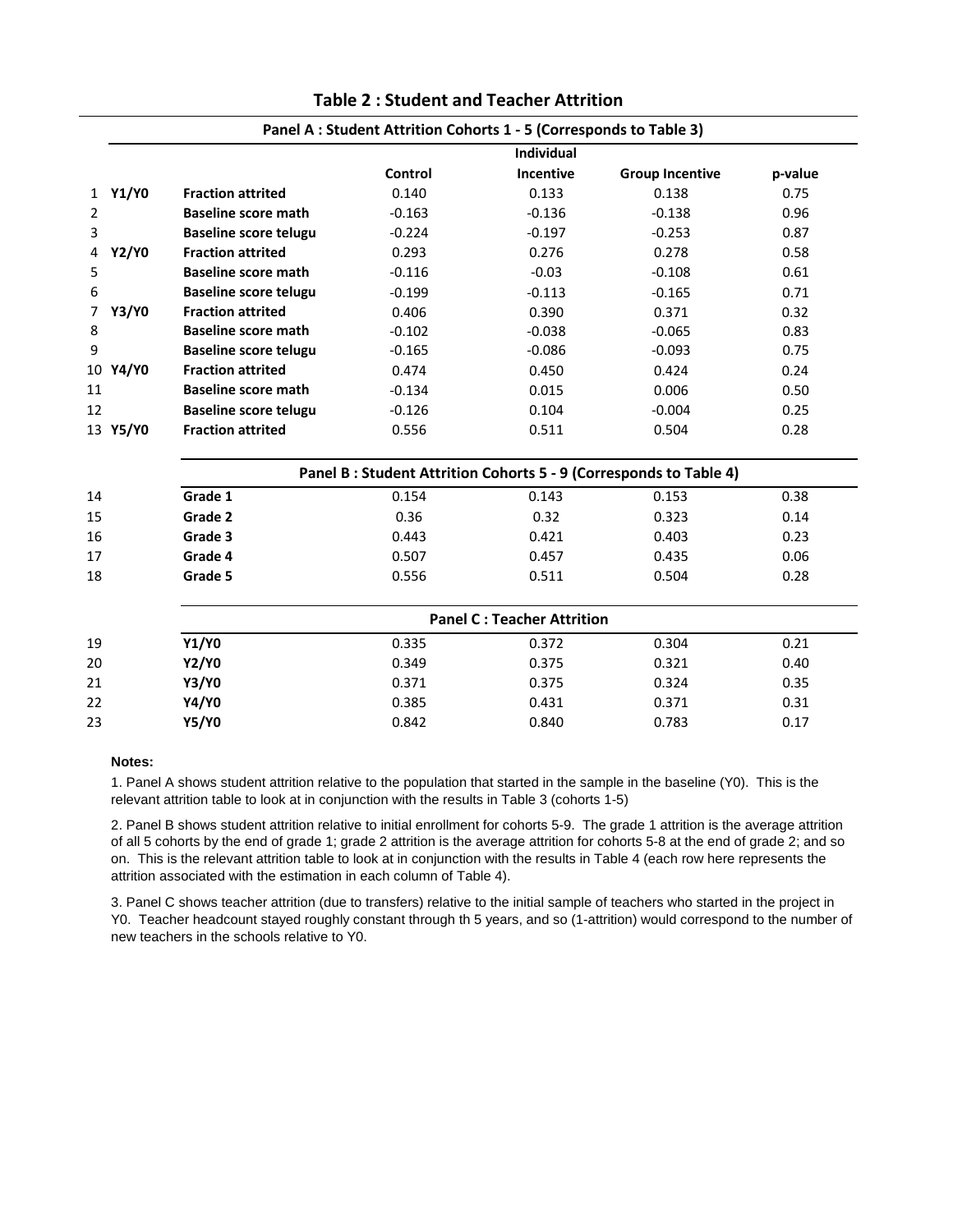|                             |                 |                  | <b>Panel A: Combined</b> |                   |                   |
|-----------------------------|-----------------|------------------|--------------------------|-------------------|-------------------|
|                             | <b>One Year</b> | <b>Two Years</b> | <b>Three Years</b>       | <b>Four Years</b> | <b>Five Years</b> |
| <b>Individual Incentive</b> | 0.156           | 0.273            | 0.203                    | 0.448             | 0.444             |
|                             | $(0.050)$ ***   | $(0.058)$ ***    | $(0.064)$ ***            | $(0.092)$ ***     | $(0.101)$ ***     |
| <b>Group Incentive</b>      | 0.142           | 0.159            | 0.140                    | 0.185             | 0.129             |
|                             | $(0.050)$ ***   | $(0.057)$ ***    | $(0.057)$ **             | $(0.084)$ **      | (0.085)           |
| <b>Observations</b>         | 42145           | 26936            | 16765                    | 6915              | 3456              |
| <b>R-squared</b>            | 0.312           | 0.265            | 0.229                    | 0.268             | 0.323             |
| Pvalue II = GI              | 0.78            | 0.10             | 0.35                     | 0.02              | 0.00              |
|                             |                 |                  | <b>Panel B: Maths</b>    |                   |                   |
|                             | <b>One Year</b> | <b>Two Years</b> | <b>Three Years</b>       | <b>Four Years</b> | <b>Five Years</b> |
| <b>Individual Incentive</b> | 0.184           | 0.319            | 0.252                    | 0.573             | 0.538             |
|                             | $(0.059)$ ***   | $(0.067)$ ***    | $(0.075)$ ***            | $(0.117)$ ***     | $(0.129)$ ***     |
| <b>Group Incentive</b>      | 0.175           | 0.224            | 0.176                    | 0.197             | 0.119             |
|                             | $(0.057)$ ***   | $(0.069)$ ***    | $(0.066)$ ***            | $(0.098)$ **      | (0.106)           |
| <b>Observations</b>         | 20946           | 13385            | 8343                     | 3442              | 1728              |
| <b>R-squared</b>            | 0.300           | 0.268            | 0.238                    | 0.316             | 0.370             |
| Pvalue II = GI              | 0.90            | 0.25             | 0.35                     | 0.00              | 0.00              |
|                             |                 |                  | Panel C: Telugu          |                   |                   |
|                             | <b>One Year</b> | <b>Two Years</b> | <b>Three Years</b>       | <b>Four Years</b> | <b>Five Years</b> |
| <b>Individual Incentive</b> | 0.129           | 0.229            | 0.155                    | 0.325             | 0.350             |
|                             | $(0.045)$ ***   | $(0.053)$ ***    | $(0.057)$ ***            | $(0.077)$ ***     | $(0.087)$ ***     |
| <b>Group Incentive</b>      | 0.108           | 0.095            | 0.106                    | 0.173             | 0.139             |
|                             | $(0.047)$ **    | $(0.052)*$       | $(0.055)*$               | $(0.079)$ **      | $(0.080)*$        |
| <b>Observations</b>         | 21199           | 13551            | 8422                     | 3473              | 1728              |
| <b>R-squared</b>            | 0.336           | 0.283            | 0.234                    | 0.244             | 0.298             |
| <b>Pvalue II = GI</b>       | 0.64            | 0.03             | 0.42                     | 0.10              | 0.02              |
| <b>Estimation Sample</b>    |                 |                  |                          |                   |                   |
| <b>Cohort</b>               | 12345           | 2345             | 345                      | 45                | 5                 |
| Year                        | 1               | 2                | 3                        | 4                 | 5                 |
| Grade                       | 12345           | 2345             | 345                      | 45                | 5                 |

### **Table 3: Impact of teacher performance pay by years of exposure to program for cohorts starting in Y0 (Cohorts 1-5)**

### **Notes:**

1. All regressions include mandal (sub-district) fixed effects and standard errors clustered at the school level.

2. The "Estimation Sample" of Cohort/Year/Grade should be seen in conjunction with Figure 2 to clearly see the cohorts, years, and grades used in the estimation of treatment effects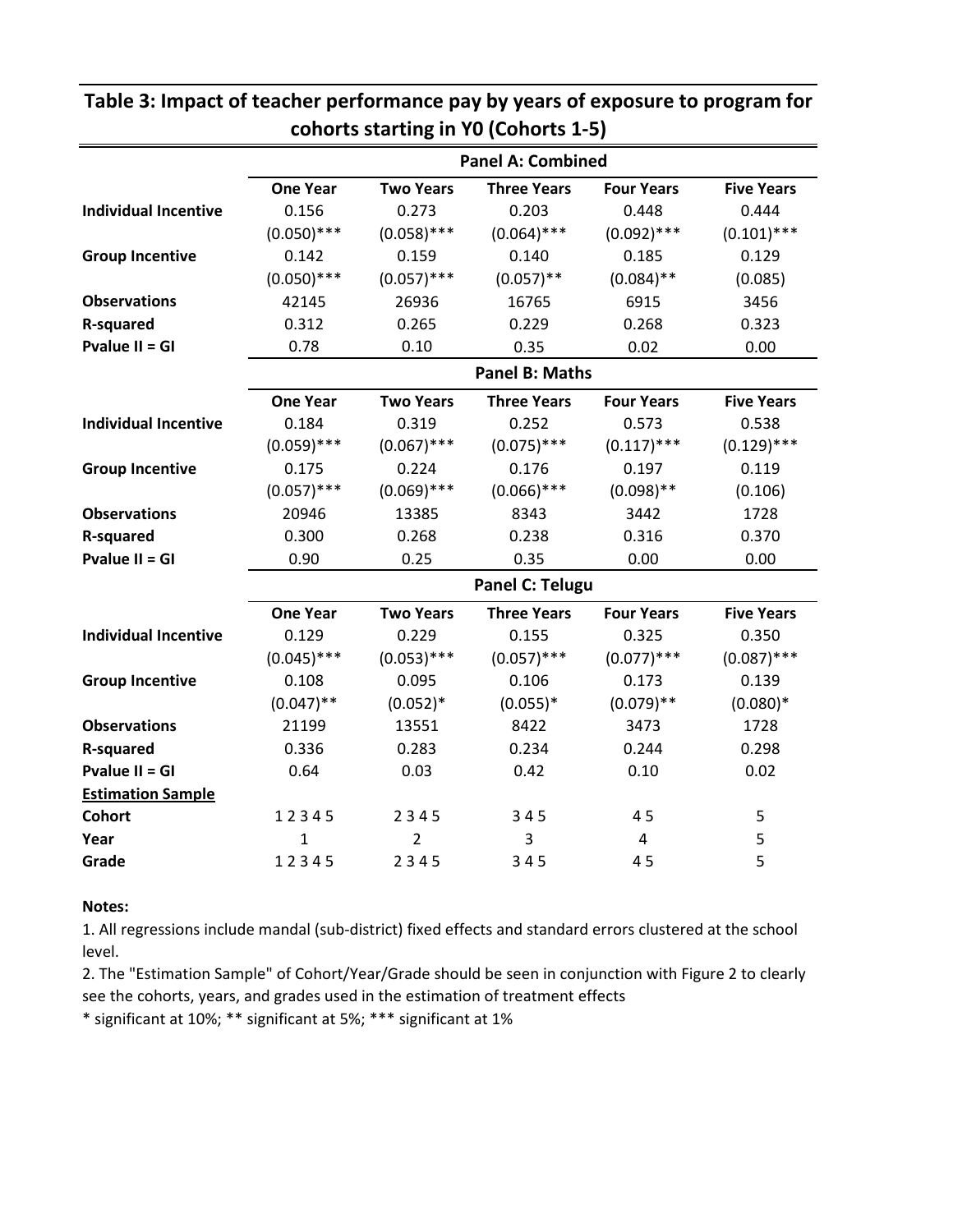|                             |                 |                  | cohorts starting in Grade 1 (Cohorts 5-9) |                   |                   |
|-----------------------------|-----------------|------------------|-------------------------------------------|-------------------|-------------------|
|                             |                 |                  | <b>Panel A: Combined</b>                  |                   |                   |
|                             | <b>One Year</b> | <b>Two Years</b> | <b>Three Years</b>                        | <b>Four Years</b> | <b>Five Years</b> |
|                             | (1)             | (2)              | (3)                                       | (4)               | (5)               |
| <b>Individual Incentive</b> | 0.130           | 0.118            | 0.135                                     | 0.279             | 0.444             |
|                             | $(0.055)$ **    | $(0.058)$ **     | $(0.058)$ **                              | $(0.068)$ ***     | $(0.101)$ ***     |
| <b>Group Incentive</b>      | 0.061           | $-0.066$         | $-0.000$                                  | 0.088             | 0.129             |
|                             | (0.053)         | (0.057)          | (0.057)                                   | (0.070)           | (0.085)           |
| <b>Observations</b>         | 36903           | 22197            | 13876                                     | 7811              | 3456              |
| <b>R-squared</b>            | 0.076           | 0.128            | 0.188                                     | 0.261             | 0.323             |
| Pvalue II = GI              | 0.21            | 0.00             | 0.03                                      | 0.02              | 0.00              |
|                             |                 |                  | Panel B: Maths                            |                   |                   |
|                             | <b>One Year</b> | <b>Two Years</b> | <b>Three Years</b>                        | <b>Four Years</b> | <b>Five Years</b> |
|                             | (1)             | (2)              | (3)                                       | (4)               | (5)               |
| <b>Individual Incentive</b> | 0.133           | 0.116            | 0.157                                     | 0.356             | 0.538             |
|                             | $(0.059)$ **    | $(0.061)^*$      | $(0.061)$ **                              | $(0.085)$ ***     | $(0.129)$ ***     |
| <b>Group Incentive</b>      | 0.062           | $-0.064$         | 0.013                                     | 0.099             | 0.119             |
|                             | (0.055)         | (0.058)          | (0.056)                                   | (0.081)           | (0.106)           |
| <b>Observations</b>         | 18345           | 11092            | 6941                                      | 3906              | 1728              |
| <b>R-squared</b>            | 0.078           | 0.132            | 0.194                                     | 0.290             | 0.370             |
| Pvalue II = GI              | 0.220           | 0.00967          | 0.0296                                    | 0.0106            | 0.00473           |
|                             |                 |                  | <b>Panel C: Telugu</b>                    |                   |                   |
|                             | <b>One Year</b> | <b>Two Years</b> | <b>Three Years</b>                        | <b>Four Years</b> | <b>Five Years</b> |
|                             | (1)             | (2)              | (3)                                       | (4)               | (5)               |
| <b>Individual Incentive</b> | 0.126           | 0.121            | 0.114                                     | 0.203             | 0.350             |
|                             | $(0.056)$ **    | $(0.057)$ **     | $(0.060)*$                                | $(0.062)$ ***     | $(0.087)$ ***     |
| <b>Group Incentive</b>      | 0.060           | $-0.067$         | $-0.014$                                  | 0.077             | 0.139             |
|                             | (0.056)         | (0.059)          | (0.064)                                   | (0.067)           | $(0.080)*$        |
| <b>Observations</b>         | 18558           | 11105            | 6935                                      | 3905              | 1728              |
| <b>R-squared</b>            | 0.081           | 0.130            | 0.191                                     | 0.247             | 0.298             |
| Pvalue II = GI              | 0.243           | 0.00354          | 0.0552                                    | 0.0779            | 0.0199            |
| <b>Estimation Sample</b>    |                 |                  |                                           |                   |                   |
| <b>Cohort</b>               | 56789           | 5678             | 567                                       | 56                | 5                 |
| Year                        | 12345           | 2345             | 345                                       | 45                | 5                 |
| Grade                       | $\mathbf{1}$    | $\overline{2}$   | 3                                         | 4                 | 5                 |
|                             |                 |                  |                                           |                   |                   |

# **Table 4: Impact of teacher performance pay by years of exposure to program for**

### **Notes:**

1. All regressions include mandal (sub-district) fixed effects and standard errors clustered at the school level.

2. The "Estimation Sample" of Cohort/Year/Grade should be seen in conjunction with Figure 2 to clearly see the cohorts, years, and grades used in the estimation of treatment effects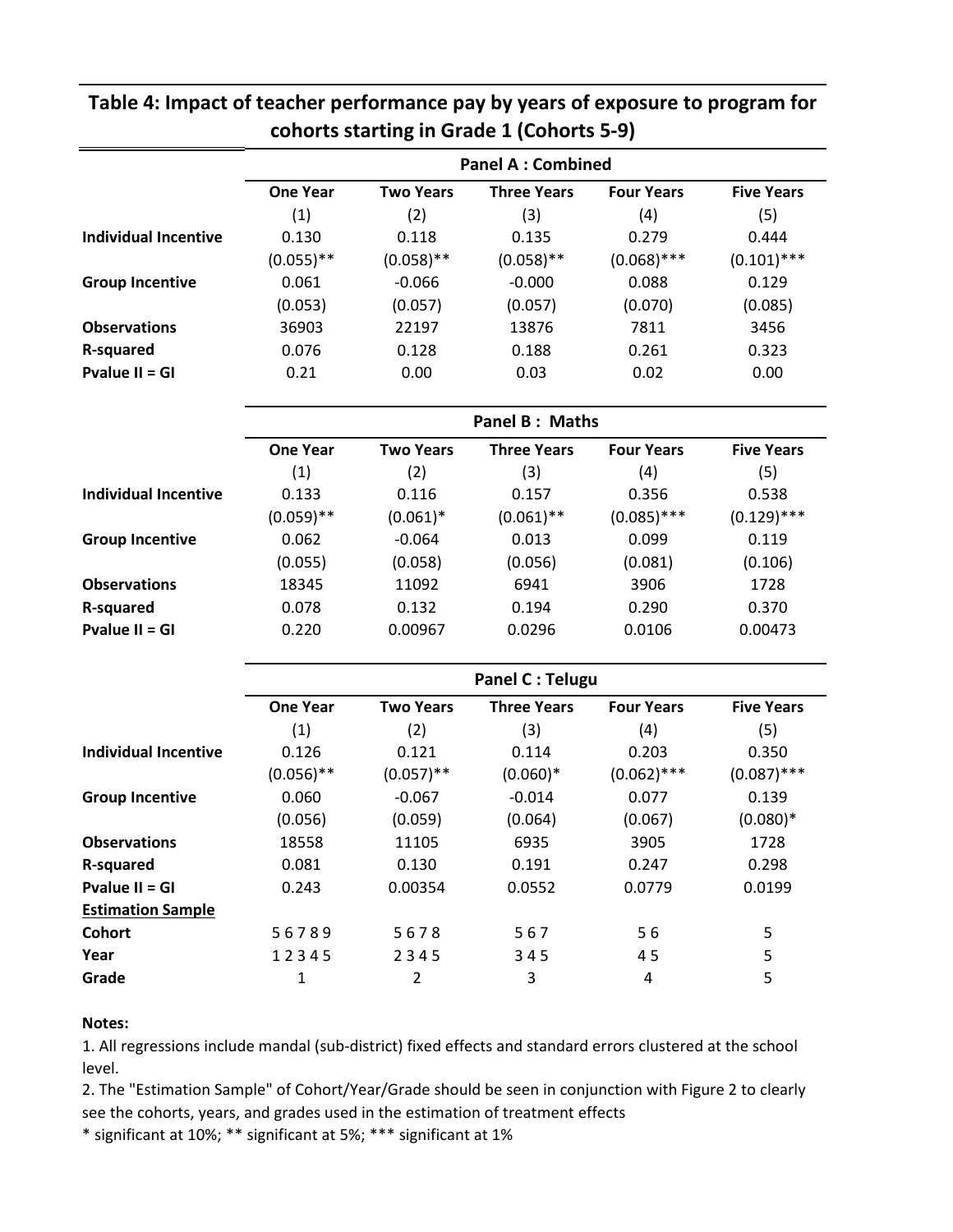|                                      |                                           |                  | <b>Panel A: Combined</b>               |                   |                   |  |  |  |
|--------------------------------------|-------------------------------------------|------------------|----------------------------------------|-------------------|-------------------|--|--|--|
|                                      | <b>One Year</b>                           | <b>Two Years</b> | <b>Three Years</b>                     | <b>Four Years</b> | <b>Five Years</b> |  |  |  |
|                                      | (1)                                       | (2)              | (3)                                    | (4)               | (5)               |  |  |  |
| <b>Individual Incentive</b>          | 0.154                                     | 0.204            | 0.191                                  | 0.331             | 0.444             |  |  |  |
|                                      | $(0.045)$ ***                             | $(0.050)$ ***    | $(0.056)$ ***                          | $(0.072)$ ***     | $(0.101)$ ***     |  |  |  |
| <b>Group Incentive</b>               | 0.106                                     | 0.061            | 0.089                                  | 0.123             | 0.129             |  |  |  |
|                                      | $(0.044)$ **                              | (0.049)          | $(0.051)^*$                            | $(0.067)*$        | (0.085)           |  |  |  |
| <b>Observations</b>                  | 70030                                     | 42201            | 24774                                  | 10961             | 3456              |  |  |  |
| <b>R-squared</b>                     | 0.183                                     | 0.197            | 0.209                                  | 0.246             | 0.323             |  |  |  |
| <b>Pvalue II = GI</b>                | 0.29                                      | 0.02             | 0.09                                   | 0.01              | 0.00              |  |  |  |
|                                      |                                           |                  | <b>Panel B: Maths</b>                  |                   |                   |  |  |  |
|                                      | <b>One Year</b>                           | <b>Two Years</b> | <b>Three Years</b>                     | <b>Four Years</b> | <b>Five Years</b> |  |  |  |
|                                      | (1)                                       | (2)              | (3)                                    | (4)               | (5)               |  |  |  |
| <b>Individual Incentive</b>          | 0.175                                     | 0.229            | 0.227                                  | 0.425             | 0.538             |  |  |  |
|                                      | $(0.051)$ ***                             | $(0.055)$ ***    | $(0.062)$ ***                          | $(0.089)$ ***     | $(0.129)$ ***     |  |  |  |
| <b>Group Incentive</b>               | 0.127                                     | 0.098            | 0.109                                  | 0.137             | 0.119             |  |  |  |
|                                      | $(0.048)$ ***                             | $(0.055)*$       | $(0.055)$ **                           | $(0.077)*$        | (0.106)           |  |  |  |
| <b>Observations</b>                  | 34796                                     | 21014            | 12349                                  | 5465              | 1728              |  |  |  |
| <b>R-squared</b>                     | 0.177                                     | 0.192            | 0.213                                  | 0.28              | 0.37              |  |  |  |
| <b>Pvalue II = GI</b>                | 0.35                                      | 0.05             | 0.08                                   | 0.01              | 0.00              |  |  |  |
|                                      | <b>Panel C: Telugu</b>                    |                  |                                        |                   |                   |  |  |  |
|                                      | <b>One Year</b>                           | <b>Two Years</b> | <b>Three Years</b>                     | <b>Four Years</b> | <b>Five Years</b> |  |  |  |
|                                      | (1)                                       | (2)              | (3)                                    | (4)               | (5)               |  |  |  |
| <b>Individual Incentive</b>          | 0.133                                     | 0.180            | 0.155                                  | 0.237             | 0.350             |  |  |  |
|                                      | $(0.043)$ ***                             | $(0.047)$ ***    | $(0.053)$ ***                          | $(0.062)$ ***     | $(0.087)$ ***     |  |  |  |
| <b>Group Incentive</b>               | 0.085                                     | 0.024            | 0.069                                  | 0.108             | 0.139             |  |  |  |
|                                      | $(0.044)*$                                | (0.048)          | (0.052)                                | $(0.063)*$        | $(0.080)*$        |  |  |  |
| <b>Observations</b>                  | 35234                                     | 21187            | 12425                                  | 5496              | 1728              |  |  |  |
| <b>R-squared</b>                     | 0.20                                      | 0.21             | 0.22                                   | 0.23              | 0.30              |  |  |  |
| Pvalue II = $GI$                     | 0.26                                      | 0.00             | 0.13                                   | 0.07              | 0.02              |  |  |  |
| Cohort/Year/Grade<br>(CYG) Indicator | 115 214 313 412<br>511 621 731 841<br>951 | 632 742 852      | 225 324 423 522 335 434 533 643<br>753 | 445 544 654       | 555               |  |  |  |

### **Table 5 : Mean treatment effect after 'N' years of exposure Using the "Full Sample" (9, 7, 5, 3, and 1 cohorts for 1, 2, 3, 4, 5 years of exposure)**

### **Notes:**

1. All regressions include mandal (sub-district) fixed effects and standard errors clustered at the school level.

2. The "Estimation Sample" of Cohort/Year/Grade should be seen in conjunction with Figure 2 to clearly see the cohorts, years, and grades used in the estimation of treatment effects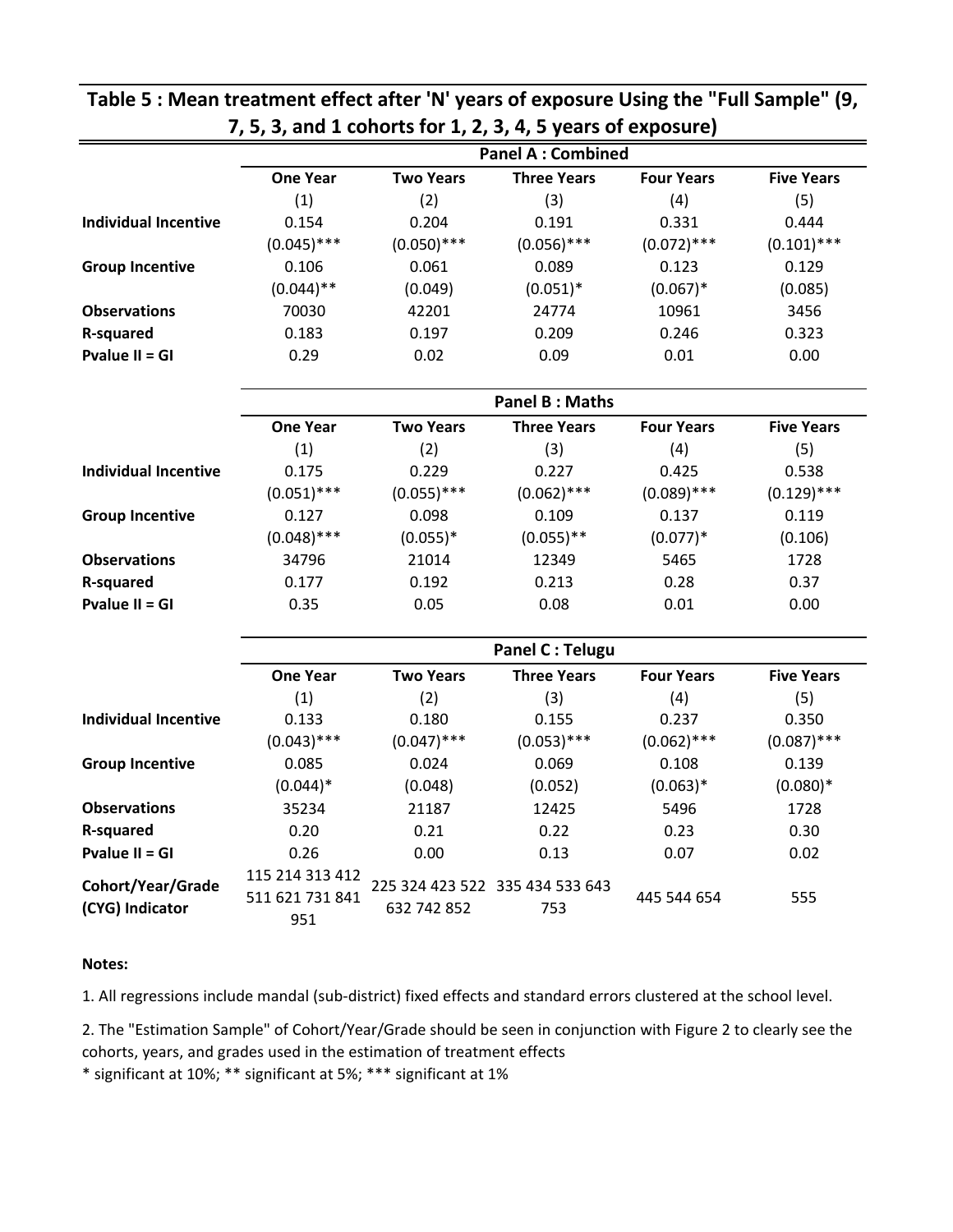|                                                                                                             |                 | <b>Dependent Variable : Percentage Test Score</b> |                    |                   |                   |                 |                  |                    |                   |                   |
|-------------------------------------------------------------------------------------------------------------|-----------------|---------------------------------------------------|--------------------|-------------------|-------------------|-----------------|------------------|--------------------|-------------------|-------------------|
|                                                                                                             |                 |                                                   | <b>Maths</b>       |                   |                   |                 |                  | <b>Telugu</b>      |                   |                   |
|                                                                                                             | <b>One Year</b> | <b>Two Years</b>                                  | <b>Three Years</b> | <b>Four Years</b> | <b>Five Years</b> | <b>One Year</b> | <b>Two Years</b> | <b>Three Years</b> | <b>Four Years</b> | <b>Five Years</b> |
| <b>Percentage Score on Non-repeats</b>                                                                      | 0.201           | 0.285                                             | 0.247              | 0.257             | 0.274             | 0.342           | 0.413            | 0.412              | 0.388             | 0.427             |
|                                                                                                             | $(0.006)$ ***   | $(0.006)$ ***                                     | $(0.006)$ ***      | $(0.008)$ ***     | $(0.011)$ ***     | $(0.008)$ ***   | $(0.007)$ ***    | $(0.008)$ ***      | $(0.009)$ ***     | $(0.011)$ ***     |
| <b>Incremental Score on Repeats</b>                                                                         | 0.031           | 0.071                                             | $-0.002$           | $-0.011$          | 0.048             | $-0.017$        | 0.040            | $-0.033$           | $-0.147$          | 0.024             |
|                                                                                                             | $(0.004)$ ***   | $(0.004)$ ***                                     | (0.005)            | $(0.005)$ **      | $(0.010)$ ***     | $(0.005)$ ***   | $(0.005)$ ***    | $(0.005)$ ***      | $(0.006)$ ***     | $(0.012)$ **      |
| Incremental Score on non-repeats II schools                                                                 | 0.035           | 0.029                                             | 0.031              | 0.063             | 0.092             | 0.035           | 0.030            | 0.033              | 0.043             | 0.073             |
|                                                                                                             | $(0.010)$ ***   | $(0.011)$ ***                                     | $(0.010)$ ***      | $(0.014)$ ***     | $(0.023)$ ***     | $(0.010)$ ***   | $(0.011)$ ***    | $(0.011)$ ***      | $(0.013)$ ***     | $(0.020)$ ***     |
| Incremental Score on repeats II schools                                                                     | 0.047           | 0.046                                             | 0.049              | 0.089             | 0.103             | 0.060           | 0.048            | 0.038              | 0.058             | 0.054             |
|                                                                                                             | $(0.012)$ ***   | $(0.013)$ ***                                     | $(0.013)$ ***      | $(0.018)$ ***     | $(0.024)$ ***     | $(0.012)$ ***   | $(0.013)$ ***    | $(0.013)$ ***      | $(0.018)$ ***     | $(0.021)$ **      |
| Incremental Score on non-repeats GI schools                                                                 | 0.028           | 0.002                                             | 0.007              | 0.019             | 0.020             | 0.025           | $-0.006$         | 0.016              | 0.022             | 0.024             |
|                                                                                                             | $(0.009)$ ***   | (0.011)                                           | (0.010)            | (0.013)           | (0.017)           | $(0.011)$ **    | (0.011)          | (0.012)            | (0.014)           | (0.017)           |
| Incremental Score on repeats GI schools                                                                     | 0.029           | 0.014                                             | 0.023              | 0.026             | 0.034             | 0.055           | 0.009            | 0.023              | 0.016             | 0.020             |
|                                                                                                             | $(0.012)$ **    | (0.012)                                           | $(0.011)$ **       | $(0.014)^*$       | $(0.020)*$        | $(0.012)$ ***   | (0.013)          | $(0.012)*$         | (0.014)           | (0.020)           |
| <b>Observations</b>                                                                                         | 56828           | 38058                                             | 22584              | 10178             | 3166              | 57555           | 34486            | 22747              | 10178             | 3176              |
| R-squared                                                                                                   | 0.144           | 0.167                                             | 0.132              | 0.214             | 0.289             | 0.142           | 0.142            | 0.151              | 0.242             | 0.185             |
| <b>Fraction of Repeat Questions</b>                                                                         | 15.41%          | 19.67%                                            | 16.37%             | 16.67%            | 12.00%            | 13.95%          | 12.84%           | 10.36%             | 6.52%             | 6.25%             |
| Test For Equality of Treatment Effect for Repeat and<br>Non-repeat Questions in II Schools (F-stat p-value) | 0.14            | 0.01                                              | 0.01               | 0.01              | 0.59              | 0.00            | 0.02             | 0.42               | 0.31              | 0.39              |
| Test For Equality of Treatment Effect for Repeat and<br>Non-repeat Questions in GI Schools (F-stat p-value) | 0.89            | 0.07                                              | 0.02               | 0.38              | 0.41              | 0.00            | 0.02             | 0.43               | 0.61              | 0.82              |

|                                                                                                       |                            | <b>Dependent Variable : Percentage Test Score</b> |                    |                   |                   |                            |                    |                    |                   |                   |
|-------------------------------------------------------------------------------------------------------|----------------------------|---------------------------------------------------|--------------------|-------------------|-------------------|----------------------------|--------------------|--------------------|-------------------|-------------------|
|                                                                                                       |                            |                                                   | <b>Maths</b>       |                   |                   |                            |                    | <b>Telugu</b>      |                   |                   |
|                                                                                                       | <b>One Year</b>            | <b>Two Years</b>                                  | <b>Three Years</b> | <b>Four Years</b> | <b>Five Years</b> | <b>One Year</b>            | <b>Two Years</b>   | <b>Three Years</b> | <b>Four Years</b> | <b>Five Years</b> |
| Percentage Score on Non-mcq                                                                           | 0.201                      | 0.292                                             | 0.233              | 0.241             | 0.295             | 0.308                      | 0.371              | 0.348              | 0.325             | 0.424             |
|                                                                                                       | $(0.007)$ ***              | $(0.007)$ ***                                     | $(0.006)$ ***      | $(0.008)$ ***     | $(0.010)$ ***     | $(0.007)$ ***              | $(0.007)$ ***      | $(0.008)$ ***      | $(0.009)$ ***     | $(0.012)$ ***     |
| <b>Incremental Score on Mcq</b>                                                                       | 0.028                      | 0.021                                             | 0.020              | 0.057             | $-0.049$          | 0.107                      | 0.121              | 0.151              | 0.119             | 0.008             |
|                                                                                                       | $(0.005)$ ***              | $(0.005)$ ***                                     | $(0.006)$ ***      | $(0.008)$ ***     | $(0.007)$ ***     | $(0.005)$ ***              | $(0.005)$ ***      | $(0.007)$ ***      | $(0.008)$ ***     | (0.008)           |
| Incremental Score on non-mcq II schools                                                               | 0.037                      | 0.031                                             | 0.031              | 0.068             | 0.087             | 0.032                      | 0.028              | 0.031              | 0.053             | 0.075             |
|                                                                                                       | $(0.010)$ ***              | $(0.012)$ ***                                     | $(0.011)$ ***      | $(0.016)$ ***     | $(0.020)$ ***     | $(0.010)$ ***              | $(0.012)$ **       | $(0.012)$ **       | $(0.015)$ ***     | $(0.018)$ ***     |
| Incremental Score on mcq II schools                                                                   | 0.037                      | 0.034                                             | 0.052              | 0.095             | 0.118             | 0.052                      | 0.044              | 0.045              | 0.052             | 0.079             |
|                                                                                                       | $(0.011)$ ***              | $(0.012)$ ***                                     | $(0.012)$ ***      | $(0.019)$ ***     | $(0.023)$ ***     | $(0.012)$ ***              | $(0.010)$ ***      | $(0.013)$ ***      | $(0.016)$ ***     | $(0.021)$ ***     |
| Incremental Score on non-mcq GI schools                                                               | 0.027                      | 0.003                                             | 0.009              | 0.016             | 0.021             | 0.024                      | $-0.013$           | 0.013              | 0.010             | 0.036             |
|                                                                                                       | $(0.010)$ ***              | (0.011)                                           | (0.010)            | (0.013)           | (0.018)           | $(0.010)$ **               | (0.012)            | (0.013)            | (0.014)           | $(0.017)$ **      |
| <b>Incremental Score on mcq GI schools</b>                                                            | 0.027                      | 0.012                                             | 0.029              | 0.037             | 0.025             | 0.037                      | 0.012              | 0.029              | 0.041             | 0.015             |
|                                                                                                       | $(0.010)$ ***              | (0.011)                                           | $(0.010)$ ***      | $(0.017)$ **      | (0.018)           | $(0.012)$ ***              | (0.011)            | $(0.013)$ **       | $(0.016)$ **      | (0.018)           |
| <b>Observations</b>                                                                                   | 63763                      | 36110                                             | 21037              | 8279              | 3153              | 64686                      | 36313              | 21176              | 8330              | 3168              |
| R-squared                                                                                             | 0.137                      | 0.141                                             | 0.165              | 0.270             | 0.338             | 0.192                      | 0.232              | 0.269              | 0.260             | 0.256             |
| <b>Fraction of MCQ</b>                                                                                | 22.62%                     | 24.33%                                            | 26.99%             | 27.08%            | 28%               | 39.20%                     | 39.19%             | 37.84%             | 38.41%            | 37.50%            |
| Test For Equality of Treatment Effect for mcq and<br>Non-mcq Questions in II Schools (F-stat p-value) | 0.96                       | 0.66                                              | 0.01               | 0.06              | 0.01              | 0.00                       | 0.03               | 0.17               | 0.95              | 0.82              |
| Test For Equality of Treatment Effect for mcq and<br>Non-mcq Questions in GI Schools (F-stat p-value) | 0.96                       | 0.27                                              | 0.01               | 0.12              | 0.84              | 0.08                       | 0.00               | 0.12               | 0.02              | 0.14              |
|                                                                                                       | 115 214 313                | 225 324 423                                       | 335 434 533        |                   |                   | 115 214 313                | 225 324 423        | 335 434 533        |                   |                   |
| Cohort/Year/Grade (CYG) Indicator                                                                     | 412 511 621<br>731 841 951 | 522 632 742<br>852                                | 643 753            | 445 544 654       | 555               | 412 511 621<br>731 841 951 | 522 632 742<br>852 | 643 753            | 445 544 654       | 555               |

| <b>Four Years</b> | <b>Five Years</b> |
|-------------------|-------------------|
| 0.325             | 0.424             |
| $(0.009)$ ***     | $(0.012)$ ***     |
| 0.119             | 0.008             |
| $(0.008)$ ***     | (0.008)           |
| 0.053             | 0.075             |
| $(0.015)$ ***     | $(0.018)$ ***     |
| 0.052             | 0.079             |
| $(0.016)$ ***     | $(0.021)$ ***     |
| 0.010             | 0.036             |
| (0.014)           | $(0.017)$ **      |
| 0.041             | 0.015             |
| $(0.016)$ **      | (0.018)           |
| 8330              | 3168              |
| 0.260             | 0.256             |
| 38.41%            | 37.50%            |
| 0.95              | 0.82              |
| 0.02              | 0.14              |
| 445 544 654       | 555               |

### **Notes:**

\* significant at 10%; \*\* significant at 5%; \*\*\* significant at 1%

| <b>Four Years</b> | <b>Five Years</b> |
|-------------------|-------------------|
| 0.388             | በ 427             |
| $(0.009)$ ***     | $(0.011)$ ***     |
| $-0.147$          | 0.024             |
| $(0.006)$ ***     | $(0.012)$ **      |
| 0.043             | 0.073             |
| $(0.013)$ ***     | $(0.020)$ ***     |
| 0.058             | 0.054             |
| $(0.018)$ ***     | $(0.021)$ **      |
| 0.022             | 0.024             |
| (0.014)           | (0.017)           |
| 0.016             | 0.020             |
| (0.014)           | (0.020)           |
| 10178             | 3176              |
| 0.242             | 0.185             |
| 6.52%             | 6.25%             |
| 0.31              | 0.39              |
| 0.61              | 0.82              |

1. All regressions include mandal (sub-district) fixed effects and standard errors clustered at the school level.

# **Table 6A : "N" Year Impact of Performance Pay by Repeat and Non-Repeat Questions**

# **Table 6B : "N" Year Impact of Performance Pay by multiple choice and Non-multiple choice questions**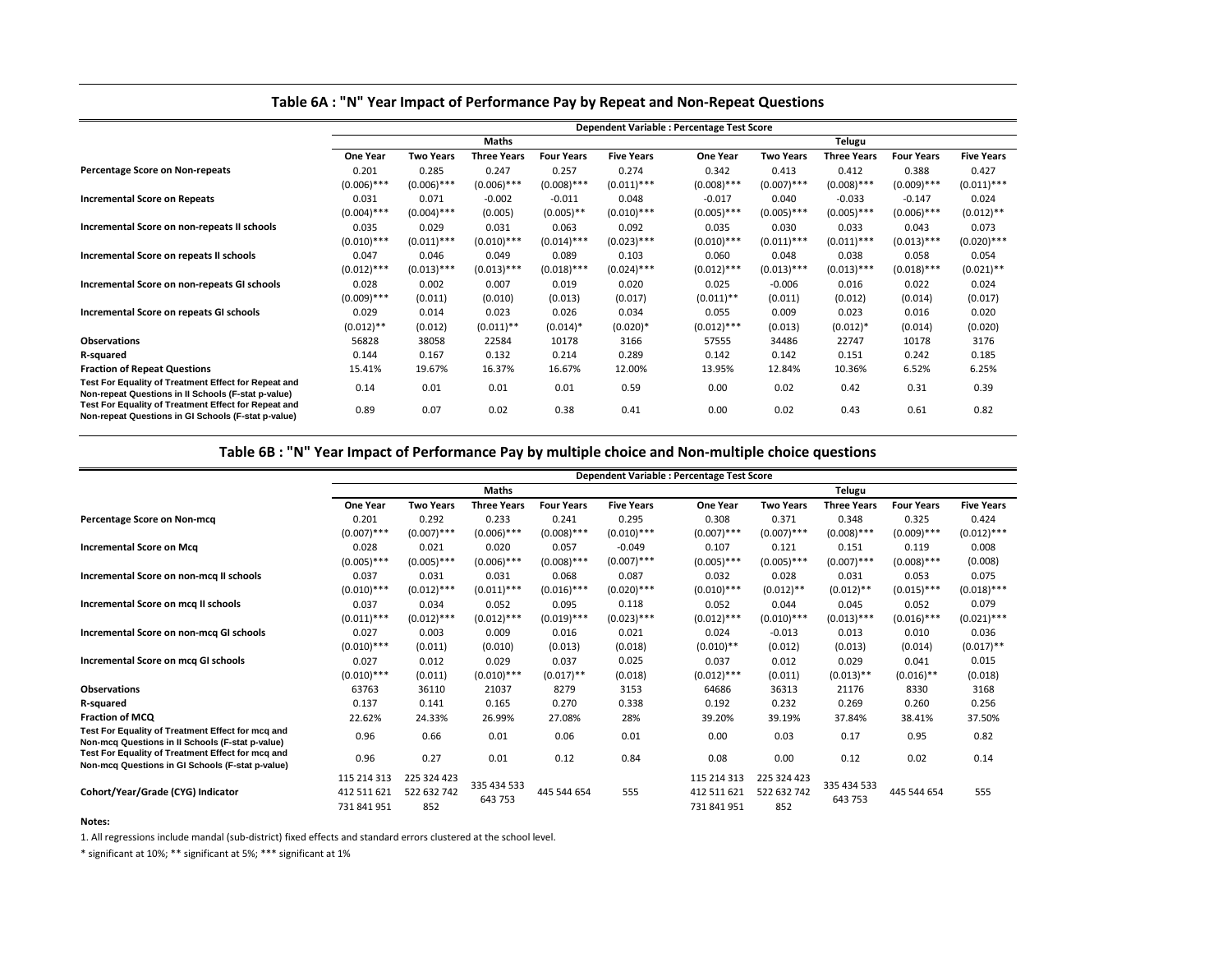|                                      | Table 7: "N" Year Impact of Performance Pay on Non-Incentive Subjects |                 |                        |                  |                  |                       |                 |                        |                  |                  |
|--------------------------------------|-----------------------------------------------------------------------|-----------------|------------------------|------------------|------------------|-----------------------|-----------------|------------------------|------------------|------------------|
|                                      |                                                                       | <b>Science</b>  |                        |                  |                  | <b>Social Science</b> |                 |                        |                  |                  |
|                                      | One year                                                              | <b>Two Year</b> | <b>Three Year</b>      | <b>Four Year</b> | <b>Five Year</b> | One year              | <b>Two Year</b> | <b>Three Year</b>      | <b>Four Year</b> | <b>Five Year</b> |
|                                      | (1)                                                                   | (2)             | (3)                    | (4)              | (5)              | (6)                   | (7)             | (8)                    | (9)              | (10)             |
| baseline maths                       | 0.215                                                                 | 0.155           | 0.213                  | 0.087            |                  | 0.225                 | 0.165           | 0.150                  | 0.130            |                  |
|                                      | $(0.019)$ ***                                                         | $(0.022)$ ***   | $(0.031)$ ***          | $(0.051)^*$      |                  | $(0.018)$ ***         | $(0.023)$ ***   | $(0.033)$ ***          | $(0.040)$ ***    |                  |
| baseline telugu                      | 0.209                                                                 | 0.220           | 0.178                  | 0.164            |                  | 0.288                 | 0.191           | 0.222                  | 0.139            |                  |
|                                      | $(0.019)$ ***                                                         | $(0.023)$ ***   | $(0.035)$ ***          | $(0.055)$ ***    |                  | $(0.019)$ ***         | $(0.024)$ ***   | $(0.036)$ ***          | $(0.049)$ ***    |                  |
| Individual Incentives                | 0.108                                                                 | 0.186           | 0.114                  | 0.232            | 0.520            | 0.126                 | 0.223           | 0.159                  | 0.198            | 0.299            |
|                                      | $(0.063)*$                                                            | $(0.057)$ ***   | $(0.056)$ **           | $(0.068)$ ***    | $(0.125)$ ***    | $(0.057)$ **          | $(0.061)$ ***   | $(0.057)$ ***          | $(0.066)$ ***    | $(0.113)$ ***    |
| <b>Group Incentives</b>              | 0.114                                                                 | 0.035           | 0.076                  | 0.168            | 0.156            | 0.155                 | 0.131           | 0.085                  | 0.139            | 0.086            |
|                                      | $(0.061)^*$                                                           | (0.055)         | (0.054)                | $(0.067)$ **     | (0.099)          | $(0.059)$ ***         | $(0.061)$ **    | (0.057)                | $(0.065)$ **     | (0.095)          |
| <b>Observations</b>                  | 11765                                                                 | 9081            | 11133                  | 4997             | 1592             | 11765                 | 9081            | 11133                  | 4997             | 1592             |
| R-squared                            | 0.259                                                                 | 0.189           | 0.127                  | 0.160            | 0.306            | 0.308                 | 0.181           | 0.134                  | 0.148            | 0.211            |
| Pvalue II = GI                       | 0.93                                                                  | 0.03            | 0.48                   | 0.41             | 0.01             | 0.67                  | 0.20            | 0.19                   | 0.44             | 0.08             |
| Cohort/Year/Grade<br>(CYG) Indicator | 115 214 313                                                           | 225 324 423     | 335 434 533<br>643 753 | 445 544 654      | 555              | 115 214 313           | 225 324 423     | 335 434 533<br>643 753 | 445 544 654      | 555              |

### **Notes:**

1. All regressions include mandal (sub-district) fixed effects and standard errors clustered at the school level.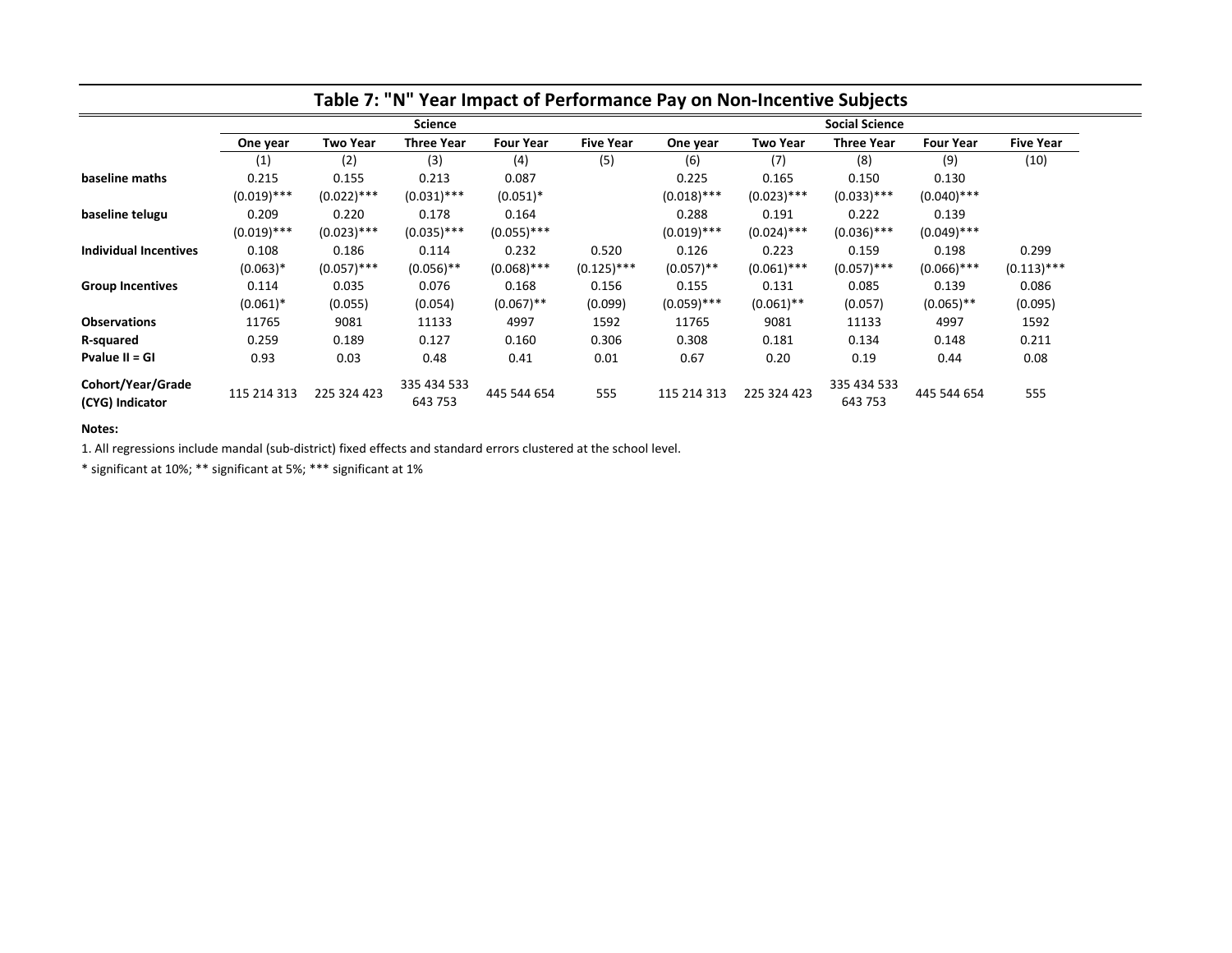|                            | <b>Individual Incentives</b> |                 |                   |                  | <b>Group Incentives</b> |                 |                 |                   |                  |                  |
|----------------------------|------------------------------|-----------------|-------------------|------------------|-------------------------|-----------------|-----------------|-------------------|------------------|------------------|
|                            | <b>One Year</b>              | <b>Two Year</b> | <b>Three Year</b> | <b>Four Year</b> | <b>Five Year</b>        | <b>One Year</b> | <b>Two Year</b> | <b>Three Year</b> | <b>Four Year</b> | <b>Five Year</b> |
| <b>Enrollment</b>          | 0.197                        | 0.100           | 0.120             | 0.095            | 0.266                   | 0.120           | 0.059           | 0.063             | $-0.067$         | 0.156            |
|                            | $(0.072)$ ***                | (0.075)         | (0.093)           | (0.111)          | $(0.148)^*$             | (0.076)         | (0.072)         | (0.084)           | (0.101)          | (0.132)          |
| Infrastructure             | $-0.016$                     | $-0.095$        | $-0.022$          | 0.009            | $-0.032$                | 0.041           | $-0.003$        | 0.007             | $-0.076$         | $-0.070$         |
|                            | (0.033)                      | $(0.037)$ **    | (0.043)           | (0.062)          | (0.097)                 | (0.027)         | (0.039)         | (0.044)           | (0.052)          | (0.085)          |
| Proximity                  | 0.008                        | 0.014           | 0.004             | 0.011            | 0.214                   | 0.009           | 0.020           | $-0.016$          | 0.003            | 0.156            |
|                            | (0.013)                      | (0.015)         | (0.019)           | (0.029)          | $(0.030)$ ***           | (0.013)         | (0.015)         | (0.017)           | (0.026)          | $(0.037)$ ***    |
| <b>Household Affluence</b> | 0.023                        | 0.004           | 0.032             | 0.013            | $-0.017$                | 0.032           | 0.031           | 0.040             | 0.008            | 0.032            |
|                            | (0.020)                      | (0.021)         | (0.021)           | (0.031)          | (0.044)                 | $(0.018)*$      | (0.020)         | $(0.021)^*$       | (0.037)          | (0.049)          |
| <b>Parental Literacy</b>   | $-0.019$                     | $-0.024$        | 0.017             | $-0.076$         | $-0.108$                | $-0.008$        | $-0.011$        | $-0.012$          | $-0.035$         | $-0.005$         |
|                            | (0.018)                      | (0.021)         | (0.023)           | $(0.038)$ **     | $(0.059)*$              | (0.019)         | (0.022)         | (0.024)           | (0.036)          | (0.054)          |
| Male                       | 0.006                        | $-0.042$        | 0.044             | 0.060            | 0.066                   | 0.018           | 0.022           | 0.004             | $-0.021$         | $-0.020$         |
|                            | (0.028)                      | (0.032)         | (0.045)           | (0.057)          | (0.102)                 | (0.028)         | (0.038)         | (0.045)           | (0.083)          | (0.120)          |
| <b>Baseline Test Score</b> | 0.002                        | 0.048           | 0.031             | 0.006            |                         | 0.015           | $-0.002$        | 0.044             | $-0.063$         |                  |
|                            | $-0.032$                     | $-0.037$        | $-0.045$          | $-0.076$         |                         | $-0.03$         | $-0.038$        | $-0.046$          | $-0.078$         |                  |
|                            | 115 214 313                  | 225 324 423     |                   |                  |                         | 115 214 313     | 225 324 423     |                   |                  |                  |
| Cohort/Year/Grade          | 412 511 621                  | 522 632 742     | 335 434 533       | 445 544 654      | 555                     | 412 511 621     | 522 632 742     | 335 434 533       | 445 544 654      | 555              |
| (CYG) Indicator            | 731 841 951                  | 852             | 643 753           |                  |                         | 731 841 951     | 852             | 643 753           |                  |                  |

# **Table 8A: "N" Year Heterogenous Treatment Effects By School and Student Characteristics ("Full Sample")**

# **Table 8B: Heterogenous Treatment Effects by Teacher Characteristics**

|                   | Dependent Variable: Teacher Value Added (using all cohorts and years) |                         |                           |                       |                        |  |  |  |  |
|-------------------|-----------------------------------------------------------------------|-------------------------|---------------------------|-----------------------|------------------------|--|--|--|--|
| <b>Covariates</b> | <b>Teacher Education</b>                                              | <b>Teacher Training</b> | <b>Teacher Experience</b> | <b>Teacher Salary</b> | <b>Teacher Absence</b> |  |  |  |  |
| $\mathbf{I}$      | $-0.022$                                                              | $-0.120$                | 0.221                     | 0.082                 | 0.132                  |  |  |  |  |
|                   | (0.134)                                                               | (0.129)                 | $(0.113)*$                | (0.482)               | $(0.037)$ ***          |  |  |  |  |
| GI                | $-0.065$                                                              | $-0.211$                | 0.225                     | 0.573                 | 0.064                  |  |  |  |  |
|                   | (0.136)                                                               | (0.137)                 | $(0.093)$ **              | (0.518)               | $(0.035)*$             |  |  |  |  |
| Covariate         | $-0.006$                                                              | $-0.052$                | $-0.027$                  | $-0.036$              | $-0.119$               |  |  |  |  |
|                   | (0.025)                                                               | $(0.029)*$              | (0.020)                   | (0.029)               | $(0.044)$ ***          |  |  |  |  |
| II * Covariate    | 0.049                                                                 | 0.091                   | $-0.035$                  | 0.005                 | 0.019                  |  |  |  |  |
|                   | (0.041)                                                               | $(0.046)$ **            | (0.044)                   | (0.052)               | (0.078)                |  |  |  |  |
| GI * Covariate    | 0.038                                                                 | 0.098                   | $-0.070$                  | $-0.056$              | $-0.020$               |  |  |  |  |
|                   | (0.044)                                                               | $(0.050)$ **            | $(0.037)^*$               | (0.056)               | (0.066)                |  |  |  |  |
| Observations      | 108560                                                                | 108560                  | 106592                    | 106674                | 138594                 |  |  |  |  |
| R-squared         | 0.057                                                                 | 0.057                   | 0.059                     | 0.058                 | 0.052                  |  |  |  |  |

### **Notes:**

1. All regressions include mandal (sub-district) fixed effects and standard errors clustered at the school level.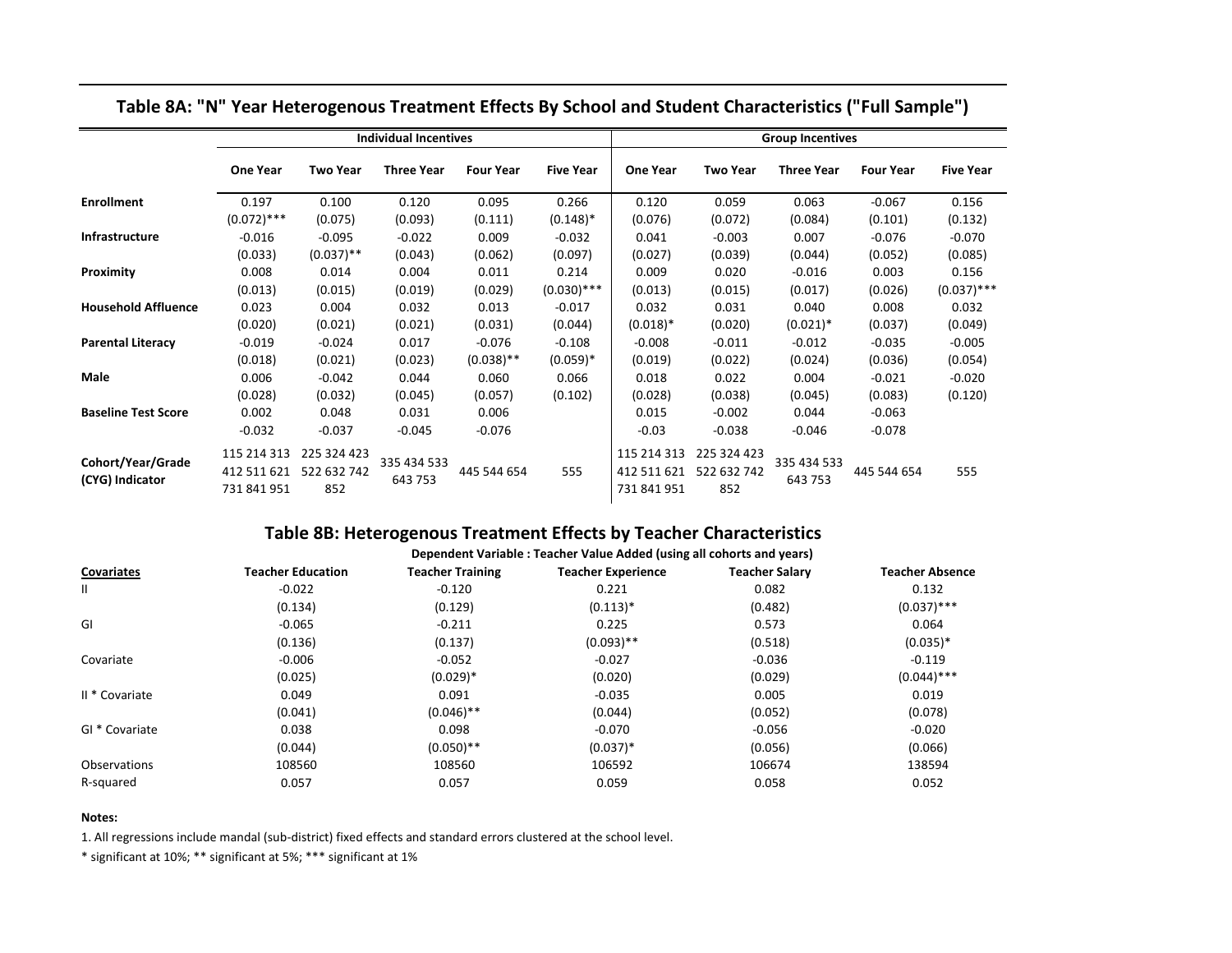| Table 9: Teacher Behavior (Observation and Interviews)                |                                                     |                                                         |                                     |                                    |                                           |                            |                                                        |  |  |
|-----------------------------------------------------------------------|-----------------------------------------------------|---------------------------------------------------------|-------------------------------------|------------------------------------|-------------------------------------------|----------------------------|--------------------------------------------------------|--|--|
|                                                                       | Incentive versus Control Schools (All figures in %) |                                                         |                                     |                                    |                                           |                            |                                                        |  |  |
| <b>Teacher Behavior</b>                                               |                                                     | <b>Individual</b><br><b>Incentive</b><br><b>Schools</b> | Group<br>Incentive<br><b>Schols</b> | P-value<br>$(H0: II =$<br>Control) | <b>P-value</b><br>$(H0: GI =$<br>control) | P-value<br>$(H0: II = GI)$ | <b>Correlation with</b><br>student test<br>score gains |  |  |
|                                                                       | $[1]$                                               | $[2]$                                                   | $[3]$                               | $[4]$                              | $[5]$                                     | [6]                        | $[7]$                                                  |  |  |
| <b>Based on School Observation</b>                                    |                                                     |                                                         |                                     |                                    |                                           |                            |                                                        |  |  |
| Teacher Absence (%)                                                   | 0.28                                                | 0.27                                                    | 0.28                                | 0.15                               | 0.55                                      | 0.47                       | $-0.109***$                                            |  |  |
| Actively Teaching at Point of Observation (%)                         | 0.39                                                | 0.42                                                    | 0.40                                | 0.18                               | 0.42                                      | 0.58                       | $0.114***$                                             |  |  |
| <b>Based on Teacher Interviews</b>                                    |                                                     |                                                         |                                     |                                    |                                           |                            |                                                        |  |  |
| Did you do any special preparation for the end of year tests? (% Yes) | 0.22                                                | 0.61                                                    | 0.56                                | 0.00                               | 0.00                                      | 0.06                       | $0.108***$                                             |  |  |
| What kind of preparation did you do? (UNPROMPTED) (% Mentioning)      |                                                     |                                                         |                                     |                                    |                                           |                            |                                                        |  |  |
| <b>Extra Homework</b>                                                 | 0.12                                                | 0.35                                                    | 0.32                                | 0.00                               | 0.00                                      | 0.12                       | $0.066**$                                              |  |  |
| <b>Extra Classwork</b>                                                | 0.15                                                | 0.39                                                    | 0.34                                | 0.00                               | 0.00                                      | 0.04                       | $0.108***$                                             |  |  |
| Extra Classes/Teaching Beyond School Hours                            | 0.03                                                | 0.12                                                    | 0.11                                | 0.00                               | 0.00                                      | 0.65                       | $0.153***$                                             |  |  |
| <b>Gave Practice Tests</b>                                            | 0.10                                                | 0.29                                                    | 0.25                                | 0.00                               | 0.00                                      | 0.04                       | $0.118***$                                             |  |  |
| Paid Special Attention to Weaker Children                             | 0.06                                                | 0.18                                                    | 0.15                                | 0.00                               | 0.00                                      | 0.20                       | $-0.004$                                               |  |  |

**Notes:** 

1. Each "teacher-year" is treated as one observation with t-tests clustered at the school level.

2. Teacher absence and active teaching are coded as means over the year (and then averaged across the 5 years)

3. All teacher response variables from the teacher interviews are binary and column 5 reports the correlation between a teacher's stated response and the value added by the teacher that year.